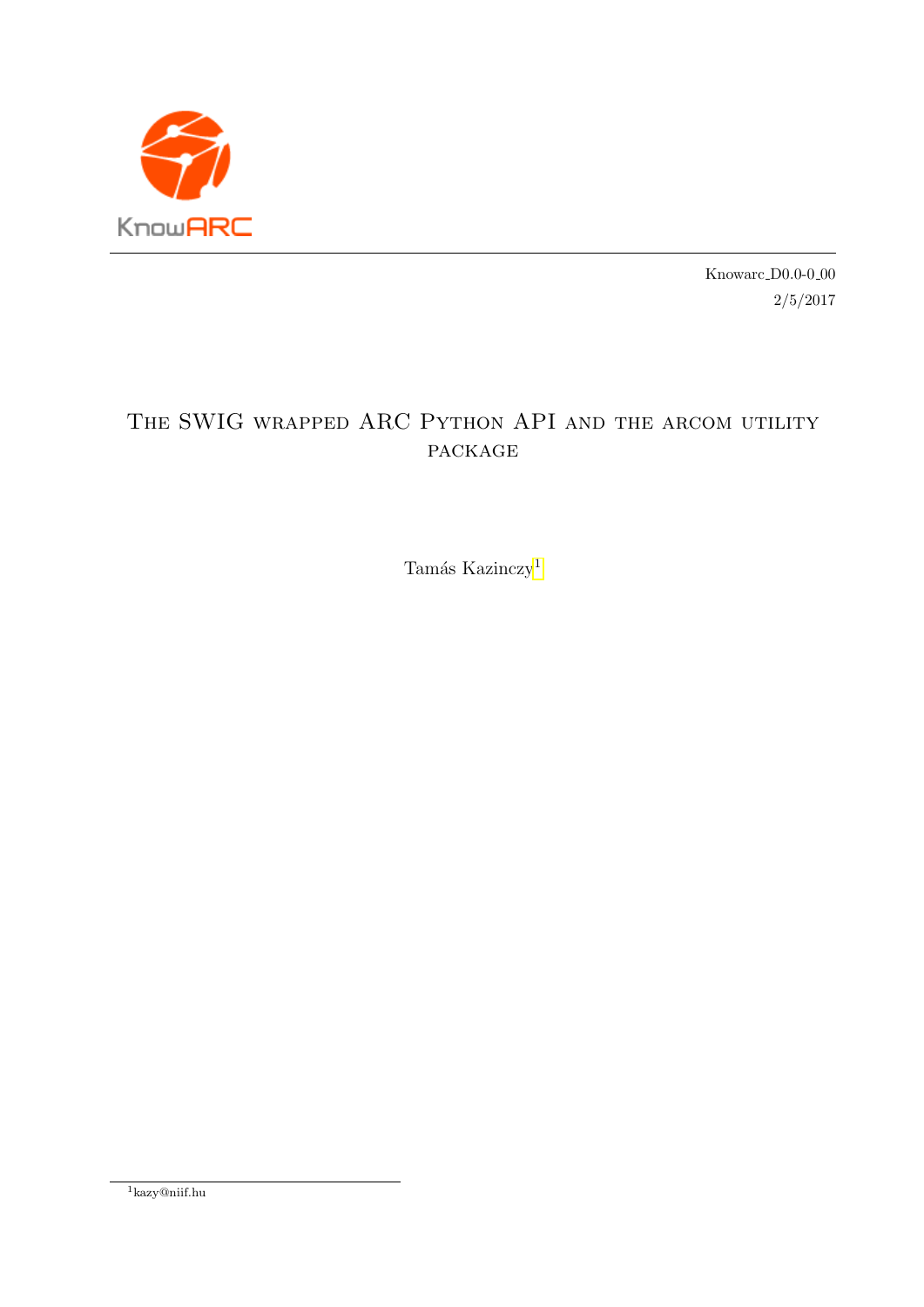# Contents

| 1        | Preface<br>4                                                                       |                                                                                                                       |          |  |  |  |  |  |
|----------|------------------------------------------------------------------------------------|-----------------------------------------------------------------------------------------------------------------------|----------|--|--|--|--|--|
|          | $1.1\,$                                                                            |                                                                                                                       |          |  |  |  |  |  |
|          | 1.2                                                                                | Structure                                                                                                             | 4        |  |  |  |  |  |
| $\bf{2}$ | The SWIG generated API                                                             |                                                                                                                       |          |  |  |  |  |  |
|          | 2.1                                                                                |                                                                                                                       | 4        |  |  |  |  |  |
|          |                                                                                    | 2.1.1                                                                                                                 | 5        |  |  |  |  |  |
|          |                                                                                    | 2.1.2                                                                                                                 | 8        |  |  |  |  |  |
|          |                                                                                    | 2.1.3                                                                                                                 | 11       |  |  |  |  |  |
|          |                                                                                    | 2.1.4                                                                                                                 | 13       |  |  |  |  |  |
|          |                                                                                    | 2.1.5                                                                                                                 | 15       |  |  |  |  |  |
|          |                                                                                    | 2.1.6                                                                                                                 | 16       |  |  |  |  |  |
|          |                                                                                    | 2.1.7                                                                                                                 | 17       |  |  |  |  |  |
| 3        |                                                                                    | The arcom utility package                                                                                             | 19       |  |  |  |  |  |
|          | 3.1                                                                                |                                                                                                                       | 19       |  |  |  |  |  |
|          | 3.2                                                                                |                                                                                                                       | 24       |  |  |  |  |  |
|          | 3.3                                                                                |                                                                                                                       | 26       |  |  |  |  |  |
|          | 3.4                                                                                |                                                                                                                       | 27       |  |  |  |  |  |
|          | 3.5                                                                                |                                                                                                                       | 30       |  |  |  |  |  |
|          | 3.6                                                                                |                                                                                                                       | 37       |  |  |  |  |  |
|          | 3.7                                                                                |                                                                                                                       | 39       |  |  |  |  |  |
|          |                                                                                    | Appendices                                                                                                            | 51       |  |  |  |  |  |
|          |                                                                                    | A Helper classes for LogStream function                                                                               | 51       |  |  |  |  |  |
|          |                                                                                    |                                                                                                                       |          |  |  |  |  |  |
|          |                                                                                    | B Dummy SecAttr made for use with make_decision                                                                       | 51       |  |  |  |  |  |
|          | C Dummy and DummyService - an example service based on arcom.service.Service<br>52 |                                                                                                                       |          |  |  |  |  |  |
|          |                                                                                    | D arcom.threadpool test - threadpooltest.py                                                                           | 53       |  |  |  |  |  |
|          | $E$ Examples of 2.1.1                                                              |                                                                                                                       |          |  |  |  |  |  |
|          | E.1                                                                                |                                                                                                                       | 55<br>55 |  |  |  |  |  |
|          |                                                                                    |                                                                                                                       | 55       |  |  |  |  |  |
| F        | Examples of 2.1.2                                                                  |                                                                                                                       |          |  |  |  |  |  |
|          | F.1                                                                                |                                                                                                                       | 55       |  |  |  |  |  |
|          | F.2                                                                                |                                                                                                                       | 56       |  |  |  |  |  |
|          | F.3                                                                                | Occurence of out_xml_str as an output value $\dots \dots \dots \dots \dots \dots \dots \dots \dots \dots \dots \dots$ | 56       |  |  |  |  |  |
|          | F.4                                                                                |                                                                                                                       | 57       |  |  |  |  |  |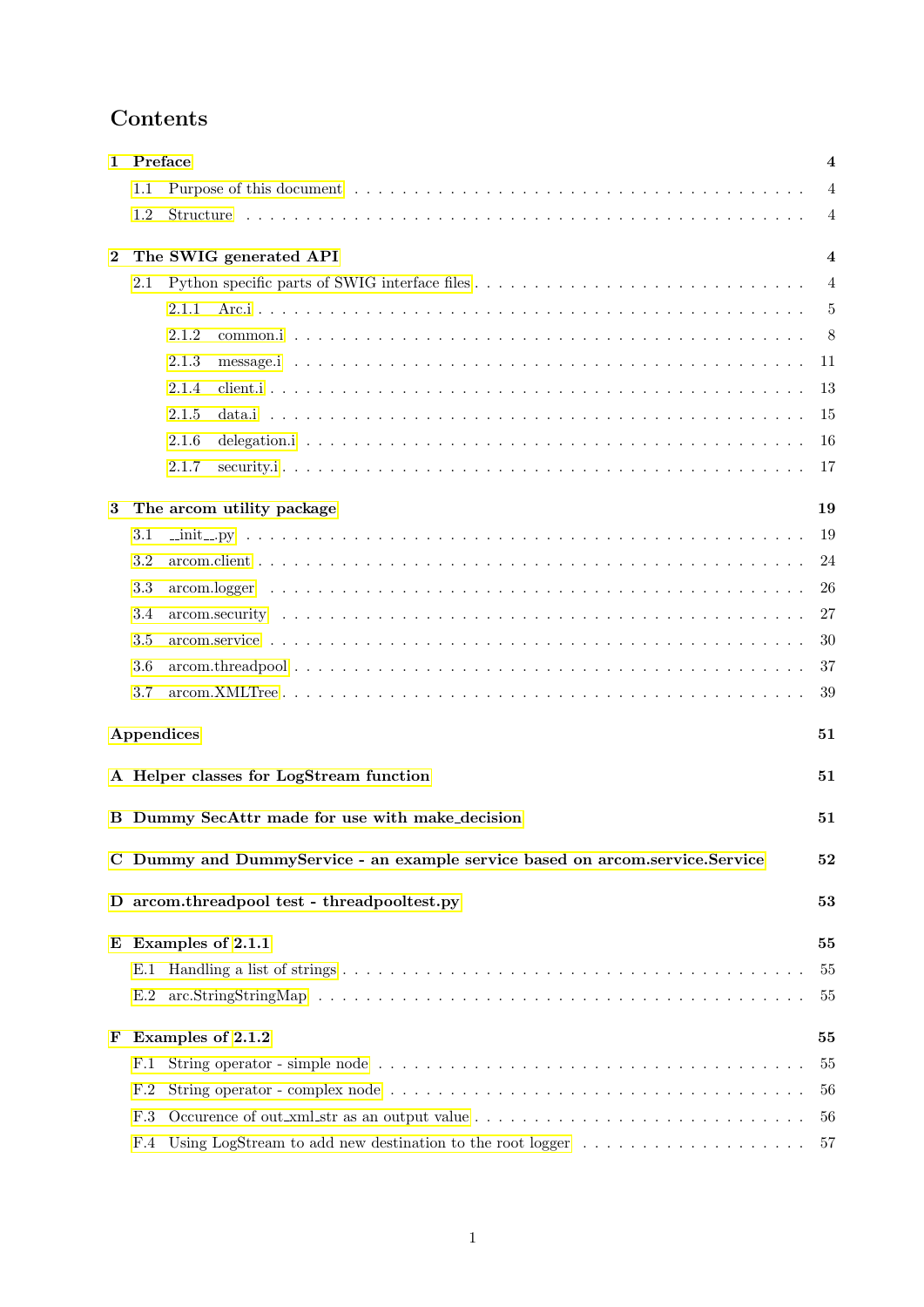|         | G Examples of 2.1.3                                                                                                                                                                                                                   | 57  |
|---------|---------------------------------------------------------------------------------------------------------------------------------------------------------------------------------------------------------------------------------------|-----|
|         |                                                                                                                                                                                                                                       | 57  |
|         |                                                                                                                                                                                                                                       | 57  |
|         | H Examples of 2.1.4                                                                                                                                                                                                                   | 58  |
|         |                                                                                                                                                                                                                                       | 58  |
| Ι.      | Examples of 3.1                                                                                                                                                                                                                       | 58  |
|         | Importing the Logger class from module "logger" of "arcom" package<br>I.1                                                                                                                                                             | 58  |
|         | I.2<br>Getting attributes from an XMLNode                                                                                                                                                                                             | 58  |
|         | I.3                                                                                                                                                                                                                                   | 59  |
|         | I.4                                                                                                                                                                                                                                   | 60  |
|         | I.5                                                                                                                                                                                                                                   | 60  |
|         | I.6                                                                                                                                                                                                                                   | 61  |
| $\bf J$ | Examples of 3.2                                                                                                                                                                                                                       | 61  |
|         | J.1                                                                                                                                                                                                                                   | 61  |
|         | J.2                                                                                                                                                                                                                                   | 61  |
|         | K Examples of 3.3                                                                                                                                                                                                                     | 62  |
|         |                                                                                                                                                                                                                                       | 62  |
| L       | Examples of 3.4                                                                                                                                                                                                                       | 62  |
|         | L.1                                                                                                                                                                                                                                   | 62  |
|         | Decision making resources in the contract of the contract of the contract of the contract of the contract of the contract of the contract of the contract of the contract of the contract of the contract of the contract of t<br>L.2 | 62  |
|         | L.3                                                                                                                                                                                                                                   | 63  |
|         | M Examples of 3.5                                                                                                                                                                                                                     | 63  |
|         | M.1 Using DummyService - an example service based on arcom.service.Service                                                                                                                                                            | 63  |
|         |                                                                                                                                                                                                                                       | 64  |
|         |                                                                                                                                                                                                                                       | 65  |
|         |                                                                                                                                                                                                                                       | 65  |
|         |                                                                                                                                                                                                                                       | 66  |
|         |                                                                                                                                                                                                                                       | 66  |
|         |                                                                                                                                                                                                                                       | 67  |
|         |                                                                                                                                                                                                                                       | 67  |
|         | N Examples of 3.6                                                                                                                                                                                                                     | 68  |
|         |                                                                                                                                                                                                                                       | 68  |
|         | O Examples of 3.7                                                                                                                                                                                                                     | 68  |
|         |                                                                                                                                                                                                                                       | 68  |
|         |                                                                                                                                                                                                                                       | 68  |
|         |                                                                                                                                                                                                                                       | 69  |
|         |                                                                                                                                                                                                                                       | -70 |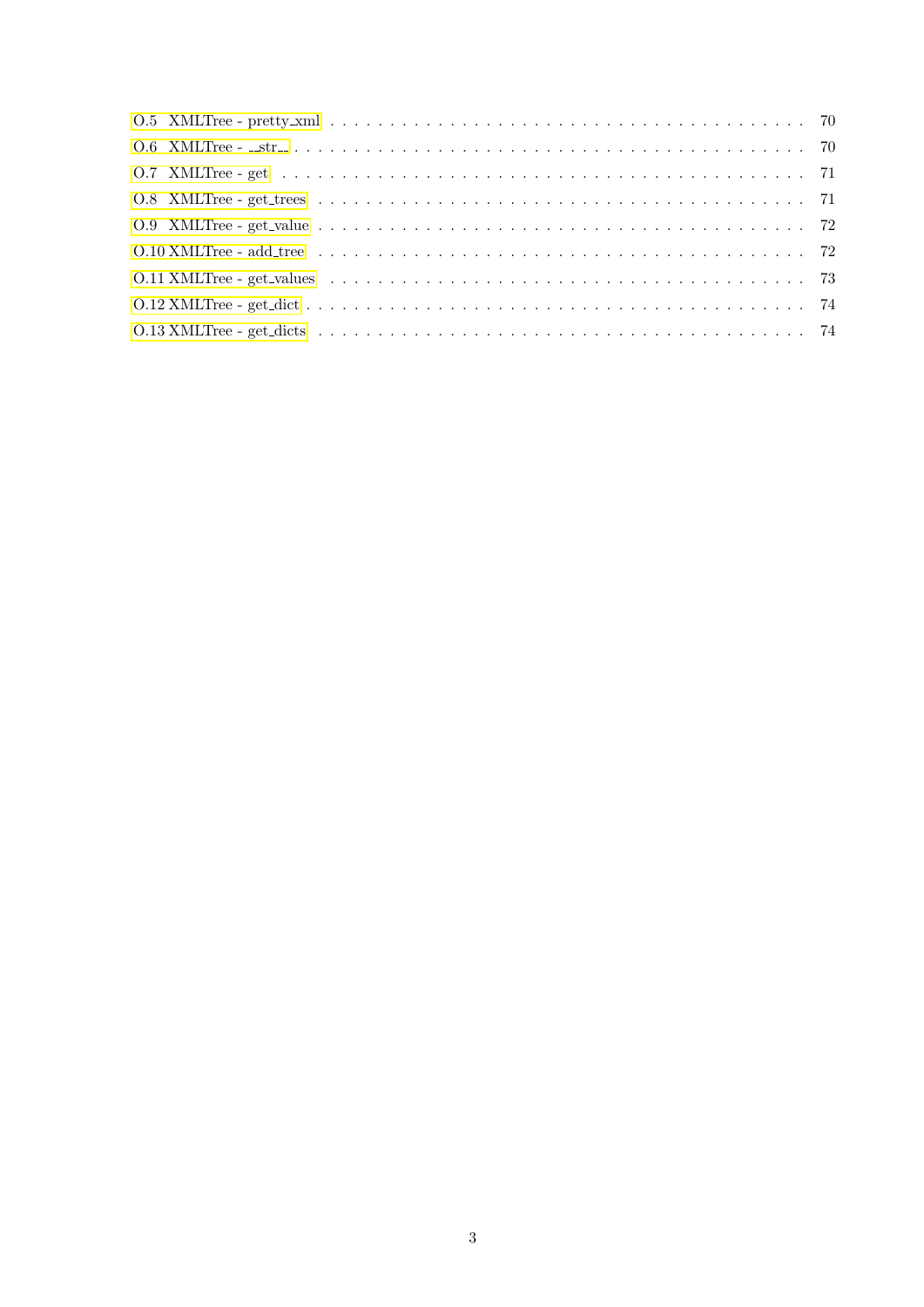## <span id="page-4-0"></span>1 Preface

When it comes to creating new functionality in  $\rm{ARC^2}$  $\rm{ARC^2}$  $\rm{ARC^2}$  it is nice if one could do that in a simple, quick and neat way. Python<sup>[3](#page-4-6)</sup> is known for its versatility, simple and clean design, that made it a good choice for rapid prototyping and gluing. As the new ARC has moved towards the service oriented architecture, it has become a viable option to use Python both for creating new services and gluing existing ones together. To be able to work with the functionality provided by ARC  $\rm{HED^4}$  $\rm{HED^4}$  $\rm{HED^4}$ , a decision was made to wrap its API with SWIG<sup>[5](#page-4-8)</sup>. Furthermore, the arcom utility package was created on the basis of Python modules that had been created to ease developers' lives. (It contains reusable components to support various parts of development, including but not limited to the following categories: client development, logging, security and service development.)

## <span id="page-4-1"></span>1.1 Purpose of this document

Objectives of this document are:

- to demonstrate differences of original and wrapped API
- to comment about the use of ARC Python API
- to document the arcom utility package

## <span id="page-4-2"></span>1.2 Structure

The document has the following structure:

- In the first part we provide an overview of how the API is wrapped by SWIG. Here the use of SWIG interface files will be discussed along with the main differences resulting from them and some thoughts will be given about usage.
- In the second part the arcom utility package will be discussed. Here the functionality found in the package will be described and some examples of use will be shown.

## <span id="page-4-3"></span>2 The SWIG generated API

In this part the following topics will be covered:

- Python specific parts of SWIG interface files
- main differences between the original and the SWIG generated API resulting from the style of wrapping
- the use of the generated API from Python

## <span id="page-4-4"></span>2.1 Python specific parts of SWIG interface files

SWIG interface files are found in the swig subdirectory under the ARC source directory.

Specific parts for Python in SWIG interface files are enclosed in SWIGPYTHON blocks, starting with  $\#ifdef$  $SWIGPYTHON$  and ending with  $\#endif.$ 

There are seven interface files that contain such blocks:

<sup>•</sup> Arc.i

<span id="page-4-5"></span><sup>2</sup>Advanced Resource Connector; <http://www.nordugrid.org/middleware/>

<span id="page-4-6"></span><sup>3</sup><http://www.python.org/>

<span id="page-4-7"></span><sup>4</sup>Hosting Environment Daemon; [http://www.nordugrid.org/documents/ARCHED\\_article.pdf](http://www.nordugrid.org/documents/ARCHED_article.pdf)

<span id="page-4-8"></span><sup>5</sup>Simplified Wrapper and Interface Generator; <http://www.swig.org/>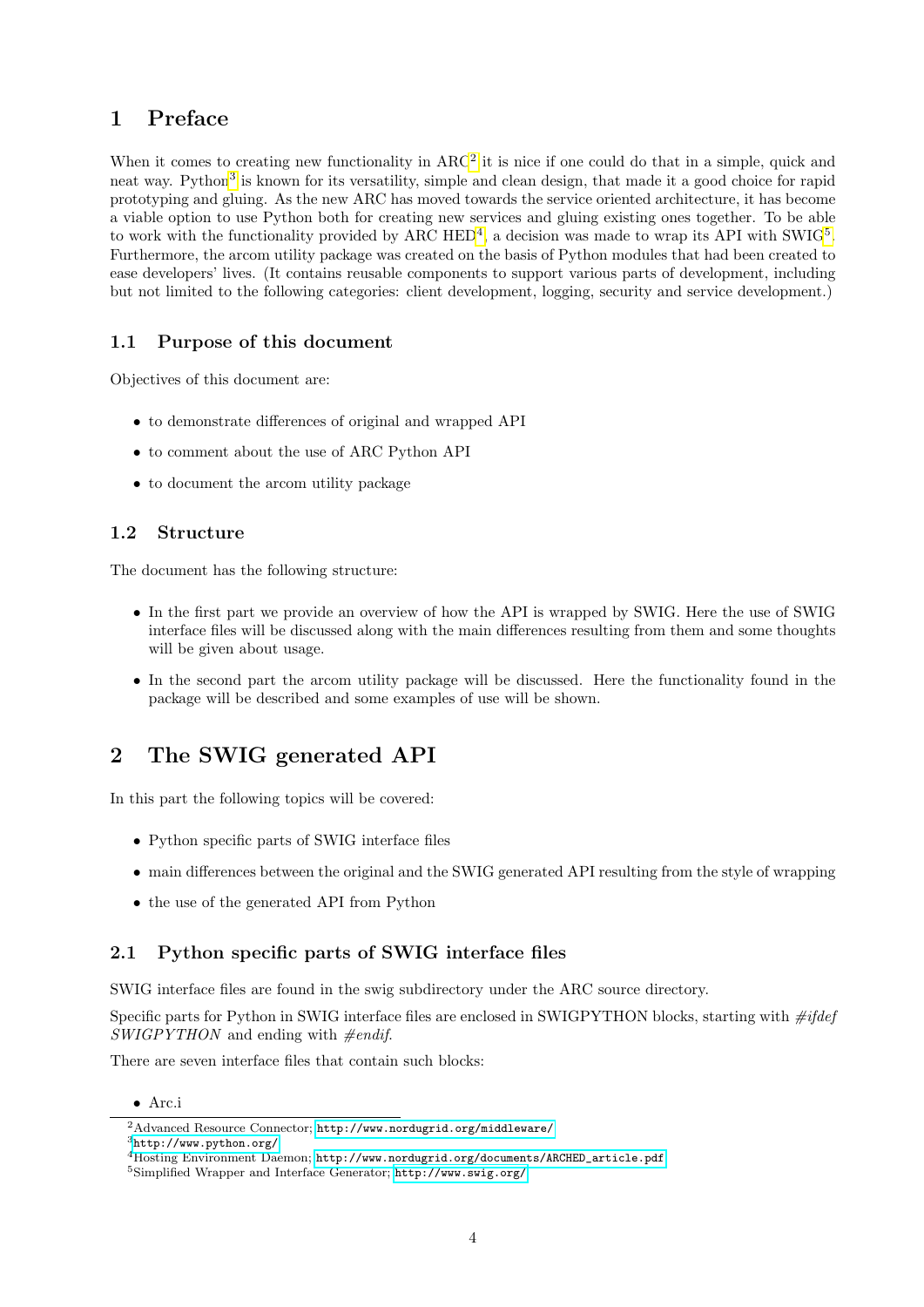- common.i
- message.i
- client.i
- data.i
- delegation.i
- security.i

When not in a specific block (neither Python nor another - e.g. SWIGJAVA), instructions are applied to all languages.

## <span id="page-5-0"></span>2.1.1 Arc.i

• %module arc

As stated in the SWIG documentation<sup>[6](#page-5-1)</sup>: "The **%module** directive defines the name of the module that will be created by SWIG." That means, this module could be imported in Python code with: *import* arc

- %include <stl.i> Include the Standard Template Library, so that templates could be used.
- #ifdef SWIGPYTHON %include <std\_list.i> #endif

If target language is Python include std\_list.

• %template(StringList) std::list<std::string>; Define StringList as a template list of strings. An example of handling a list of strings is shown below.

<span id="page-5-1"></span> $6$ <http://www.swig.org/Doc1.3/SWIGDocumentation.html>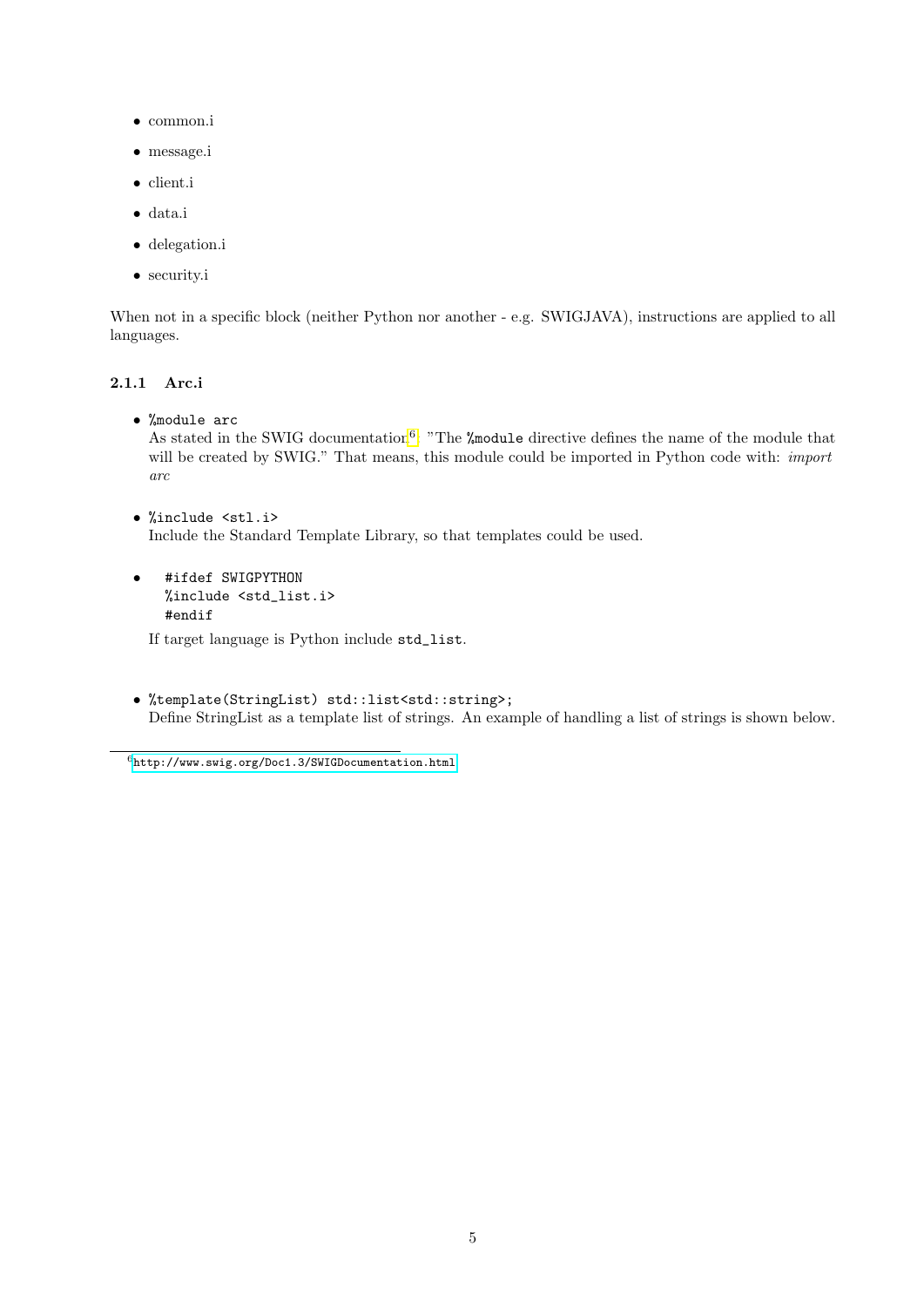Example 1 Handling a list of strings

```
>>> import arc
>>> #create an empty list
... sl = arc.StringList()
>>> #append strings to the list
... #size increases
... sl.size()
\Omega>>> sl.append('apple')
>>> sl.size()
1
>>> sl.append('banana')
>>> sl.size()
2
>>> sl.append('lemon')
>>> sl.size()
3
>>> sl.append('orange')
>>> sl.size()
\Delta>>> #list members
... sl[0], sl[1], sl[2], sl[3]
('apple', 'banana', 'lemon', 'orange')
>>> #do some slicing
\ldots tmp = sl[:2]>>> #now tmp contains the first two strings
... tmp.size()
2
>>> tmp[0], tmp[1]
('apple', 'banana')
>>> #do some more slicing
... tmp = s1[1:]>>> #now tmp contains all the strings except the first
... tmp.size()
3
>>> tmp[0], tmp[1], tmp[2]
('banana', 'lemon', 'orange')
```
• %template(StringStringMap) std::map<std::string, std::string>; Define StringStringMap as a template map where both key and value are strings.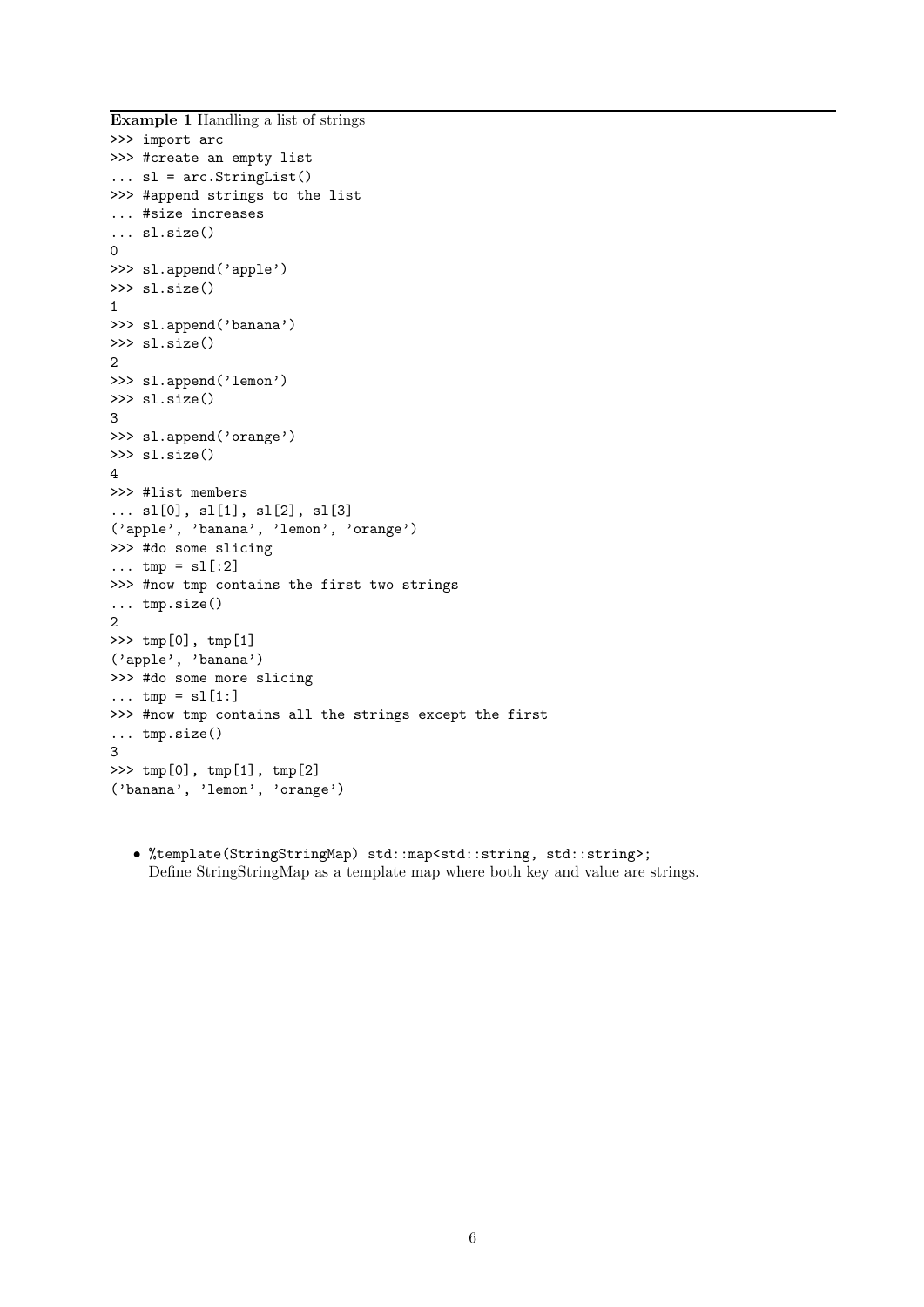Example 2 arc.StringStringMap

```
>>> import arc
>>> #create an empty map
... ssm = arc.StringStringMap()
>>> #add mapping
\ldots ssm['key1'] = 'value1'
>>> ssm['key2'] = 'value2'
>>> #get keys
... ssm.keys()
['key1', 'key2']
>>> #get value for 'key1'
... ssm['key1']
'value1'
>>> #get value for 'key2'
... ssm['key2']
'value2'
```

```
• #ifdef SWIGPYTHON
 namespace Arc {
 %typemap(in, numinputs=0) std::string& content (std::string str) {
   $1 = kstr:}
```
If target language is Python then this input typemap tells SWIG that "content" arguments of type "std::string&" found in "Arc" namespace are to be ignored. As stated in the SWIG documentation: "When numinputs is set to 0, the argument is effectively ignored and cannot be supplied from the target language. " However the argument is still required when making the  $C/C++$  call. This is solved by providing a locally declared variable called str from which the value used is obtained. Statement  $"\$  =  $\&\$ str;" sets the input argument to point to this temporary variable.

```
%typemap(argout) std::string& content {
 PyObject *tuple;
  tuple = PyTuple_New(2);
 PyTuple_SetItem(tuple,0,$result);
 PyTuple_SetItem(tuple,1,Py_BuildValue("s",$1->c_str()));
  $result = tuple;
}
```
As the SWIG documentation tells: "The "argout" typemap is used to return values from arguments." With the previous typemap in mind this one indicates that the result will be changed as follows:

- A tuple will be created with two members.
- The first member comes from the original result.
- The second one comes from the argument.
- The tuple will be returned as the new result.

```
• %include "common.i"
%include "message.i"
%include "client.i"
%include "data.i"
%include "delegation.i"
```
Include other interface files.

• #ifdef SWIGPYTHON %include "security.i" #endif

If target language is Python include interface file: security.i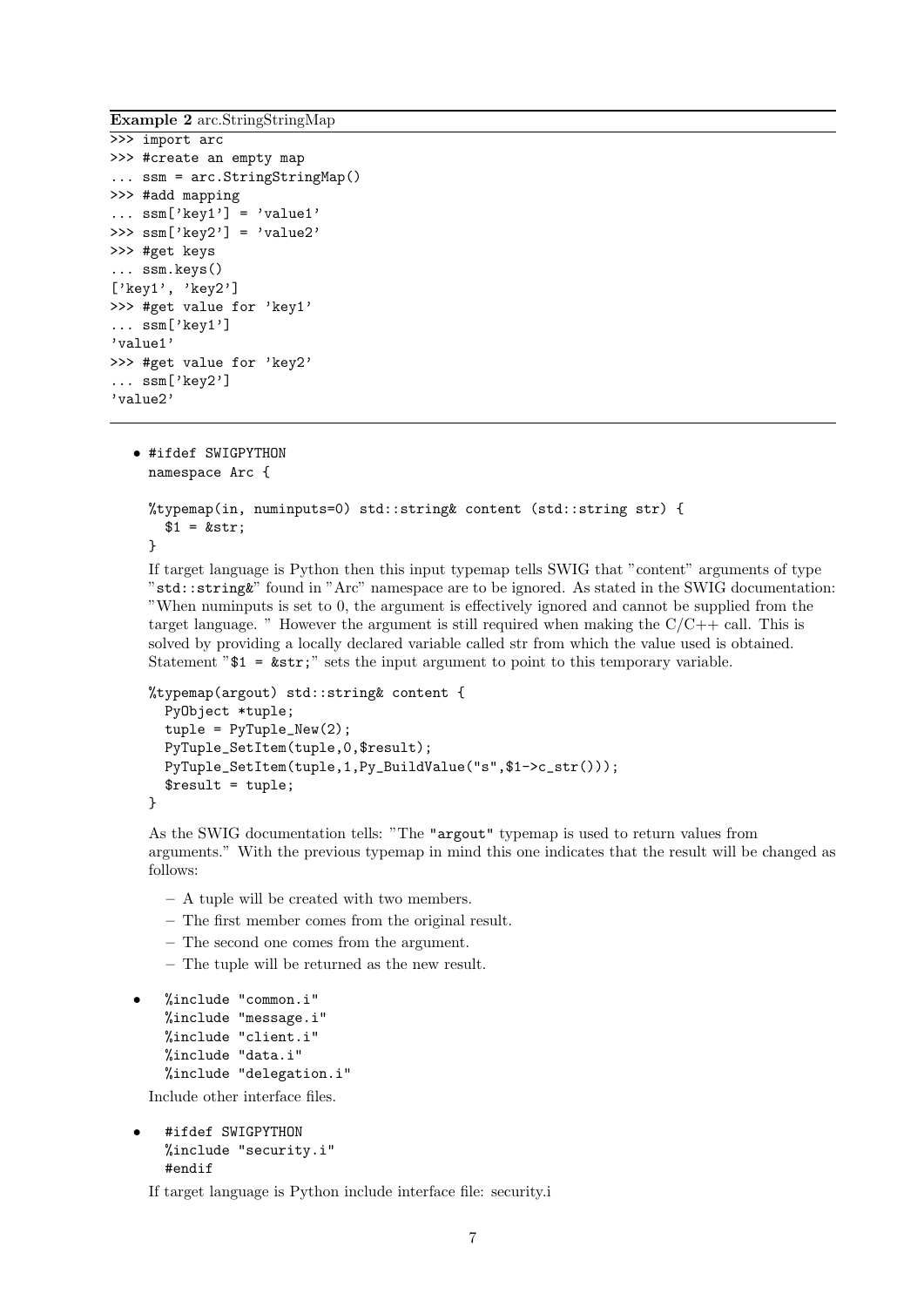#### <span id="page-8-0"></span>2.1.2 common.i

```
• %include <typemaps.i>
  Typemaps will be used.
```
• %include <std\_vector.i> The std\_vector library will be used.

```
• %ignore operator !;
%ignore operator [];
%ignore operator =;
%ignore operator ++;
%ignore operator <<;
%ignore *::operator [];
%ignore *::operator ++;
%ignore *::operator --;
%ignore *::operator =;
%ignore Arc::MatchXMLName;
%ignore Arc:: MatchXMLNamespace;
%template(XMLNodeList) std::list<Arc::XMLNode>;
%template(URLList) std::list<Arc::URL>;
%template(URLVector) std::vector<Arc::URL>;
%template(URLListMap) std::map< std::string, std::list<Arc::URL> >;
```
As stated in SWIG documentation: "%ignore instructs SWIG to ignore declarations that match a given identifier. Any function, variable, etc. which matches %ignore will not be wrapped and therefore will not be available from the target language." According to this, ignored operators and methods above will not be accessible from Python.

Define XMLNodeList as a template list of Arc::XMLNode and URLList as a template list of Arc::URL objects. Define URLVector as a template vector of Arc::URL objects and URLListMap as a template map where the key is a string and the value is a list of Arc::URL objects. (See Exampl[e1](#page-6-0) for an example of using a list of objects - list of strings in that particular case - in Python.)

#### • %rename(toBool) operator bool; %rename( str ) operator std::string;

If target language is Python then apply the following:

- The operator "bool" is being renamed to "toBool" and is thus accessible from Python that way. However, "toBool" does not appear in the Python API, that is, there is no trace of "toBool" either in the generated code or in error messages.
- The operator "std::string" is being renamed to " $\sigma$  str\_" and is thus accessible from Python that way.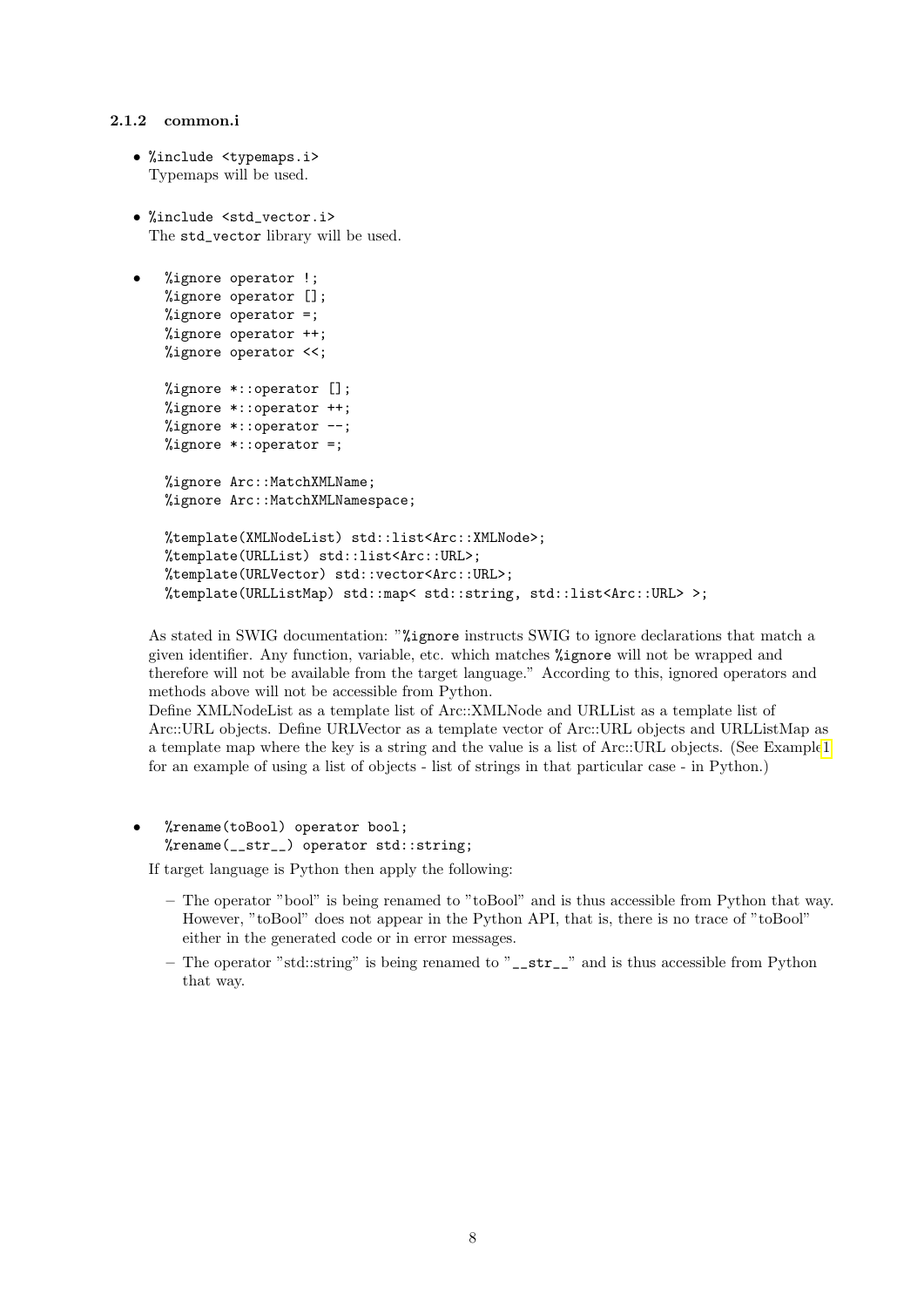Example 3 String operator - simple node

```
>>> import arc
>>> #create an XMLNode
... mynode = arc.XMLNode(arc.NS({'me':'http://example.com/myExample'}),'me:myNode')
>>> #set text content
... mynode.Set('Hello, World!')
>>> #representation of the node
... mynode.GetXML()
'<me:myNode xmlns:me="http://example.com/myExample">Hello, World!</me:myNode>'
>>> #String operator in action
... str(mynode)
'Hello, World!'
```

```
Example 4 String operator - complex node
>>> # String operator of XMLNode works with the text content.
... # It does not care about child nodes or text contents of those nodes.
>>>
>>> # build a tree and set text content in nodes
\ldots # r
... # / | \setminus... # / | \ \ \ \ \ \ \ \ \ \ \ \ \\ldots # / | \
... # c01 c02 c03
\ldots # \land |
... # / \ \ 06... # c04 c05
...
>>> # create the root node
\ldots r = arc. XMLNode(arc.NS(),'r')
>>> # set text content
\ldots r. Set ('R')
>>> # create rest of the tree
\ldots c01 = r.NewChild('c01')
>>> c01.Set('C-01')
>>> c02 = r.NewChild('c02')>>> c02.Set('C-02')
>>> c03 = r.NewChild('c03')>>> c03.Set('C-03')
>>> c04 = c02. NewChild('c04')
>>> c04.Set('C-04')
>>> c05 = c02. NewChild('c05')
>>> c05.Set('C-05')
>>> c06 = c03.NewChild('c06')
>>> c06.Set('C-06')
>>> # String operator does not care about child nodes
\ldots str(c03)
'C-03'
>>> str(c02)
'C-02'
\gg str(r)'R'
>>> # XML representation of a complex node
... c02.GetXML()
'<c02>C-02<c04>C-04</c04><c05>C-05</c05></c02>'
```
• %rename(\_print) Arc::Config::print;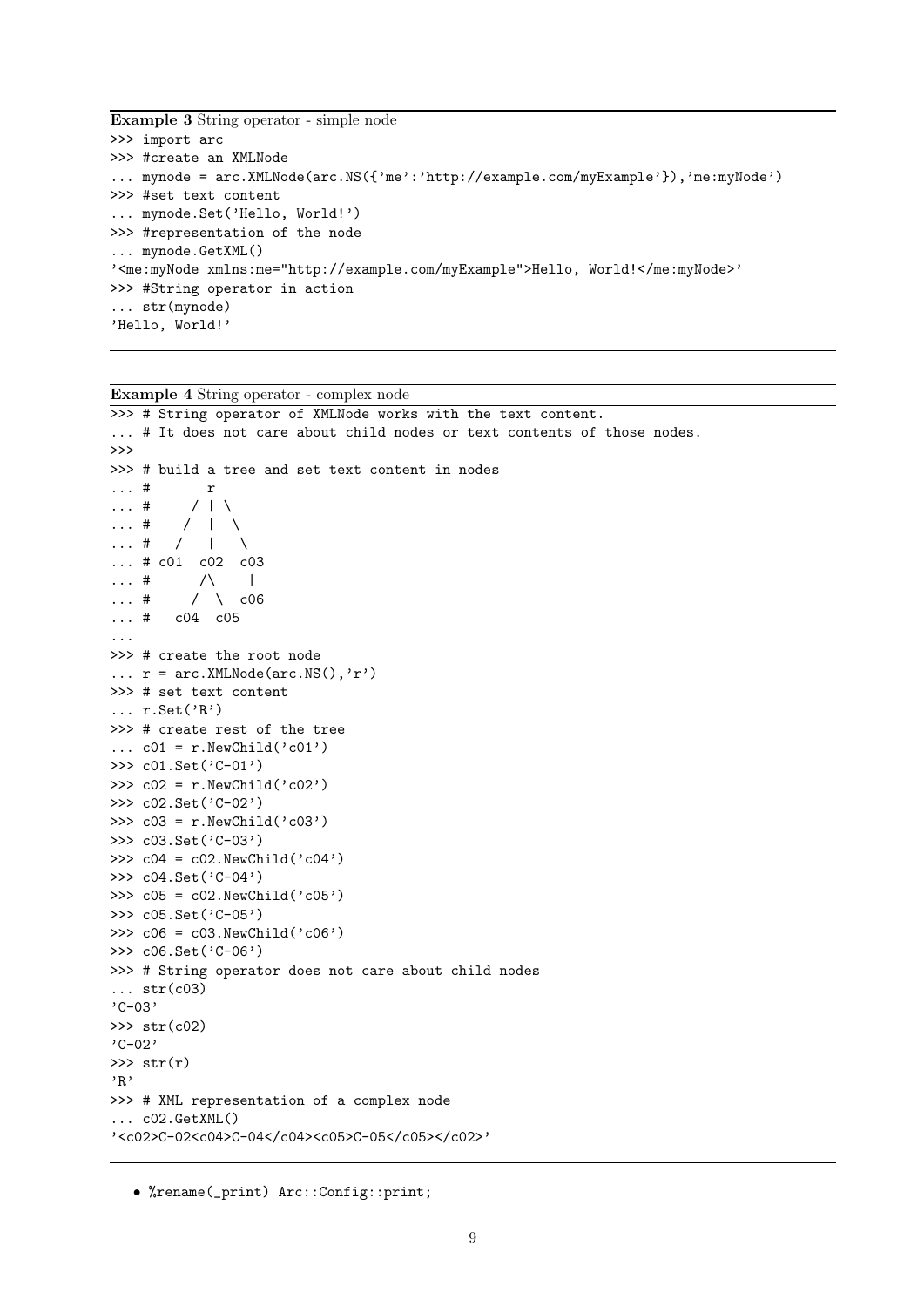"Arc::Config::print" is being renamed to "\_print" and is thus accessible from Python that way.

• %apply std::string& OUTPUT { std::string& out\_xml\_str }; %include "../src/hed/libs/common/XMLNode.h" %clear std::string& out\_xml\_str;

It is common that a function provides return values through parameters (pointers or references). In Python, such functions should have multiple return values. This typemap tells SWIG that all occurrences of "out\_xml\_str" of type "std::string&" as a parameter in XMLNode.h should be turned into "std::string&" output values instead. An example regarding the GetDoc function is shown below.

Example 5 Occurence of out\_xml\_str as an output value

```
>>> import arc
>>> #create node
\ldots n = arc.XMLNode(arc.NS({'me':'myNS'}),'me:myNode')
>>> #set content
... n.Set('Hello, World!')
>>> #get document
... #GetDoc according to API:
... #void GetDoc(std::string &out_xml_str, bool user_friendly=false) const
... #out_xml_str is turned into an output value and user_friendly is an optional
... #parameter so there are no necessary parameters this time
... #result will hold the output value
... result = n.GetDoc()
>>> #show result
... result
'<?xml version="1.0"?>\n<me:myNode xmlns:me="myNS">Hello, World!</me:myNode>\n'
```
• %rename(LogStream\_ostream) LogStream; LogStream is being renamed to "LogStream\_ostream". It is so, because a function with the same name will be defined later. (See below.)

```
• %inline %{
 class CPyOutbuf : public std::streambuf {
   ...
 };
 class CPyOstream : public std::ostream {
   ...
 \}:
```
%}

Classes CPyOutBuf and CPyOstream are created. These are to be used when creating LogStreams. (Python does not have stream objects - it uses files instead - so these classes are defined to be able to represent a Python file as an ostream that is required by the C++ code.) Although they will be accessible from Python and thus could be used to create LogStreams, it is much more comfortable to take advantage of the function defined right after. (Complete source code can be found in Appendix [A](#page-51-1) of this document.)

```
• %pythoncode %{
```

```
def LogStream(file):
    os = CPyOstream(file)
    os.thisown = False
    ls = LogStream_ostream(os)
    ls.thisown = False
    return ls
```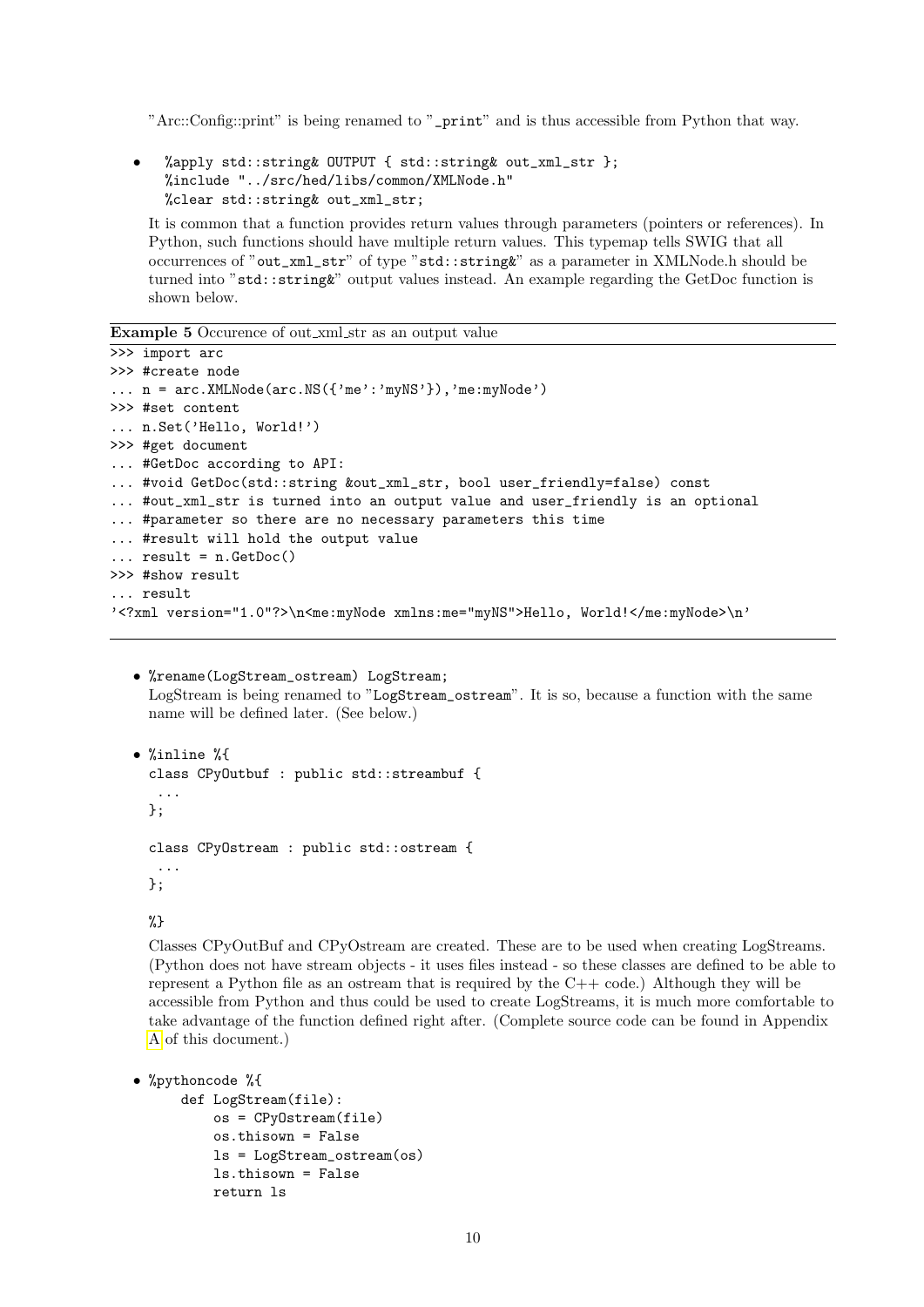%} Provides an easy-to-use function to create LogStreams with.

| <b>Example 6</b> Using LogStream to add new destination to the root logger |  |  |  |  |  |  |  |  |
|----------------------------------------------------------------------------|--|--|--|--|--|--|--|--|
|----------------------------------------------------------------------------|--|--|--|--|--|--|--|--|

```
>>> import arc
>>> import sys
>>> #get root logger
... root_logger = arc.Logger_getRootLogger()
>>> #create a LogStream; sys.stdout would be OK
... stream = arc.LogStream(sys.stdout)
>>> #add destination to root logger
... root_logger.addDestination(stream)
>>> #log a message
... #result immediately appears on sys.stdout
... root_logger.msg(arc.INFO, 'Hello, World!')
[2009-05-12 15:39:07] [Arc] [INFO] [28021/161022392] Hello, World!
```
#### <span id="page-11-0"></span>2.1.3 message.i

- %include <typemaps.i> Typemaps will be used.
- %rename(next) Arc::AttributeIterator::operator++; Rename "operator++" of Arc::AttributeIterator to "next". For an example see the wrapping of Arc::MessageAttributes::getAll below.

```
• #ifdef SWIGPYTHON
%pythonappend Arc::MessageAttributes::getAll %{
    d = dict()while val.hasMore():
        d[val.\text{key}()] = val._-ref_-()val.next()
    return d
%}
#endif
```
If target language is Python then append the above code to "Arc::MessageAttributes::getAll". Basically this means that MessageAttributes are rather returned as a dictionary. (The original result is an iterator. This iterator is used in the appended code to collect MessageAttributes and put them in a dictionary which is more natural to use in Python.)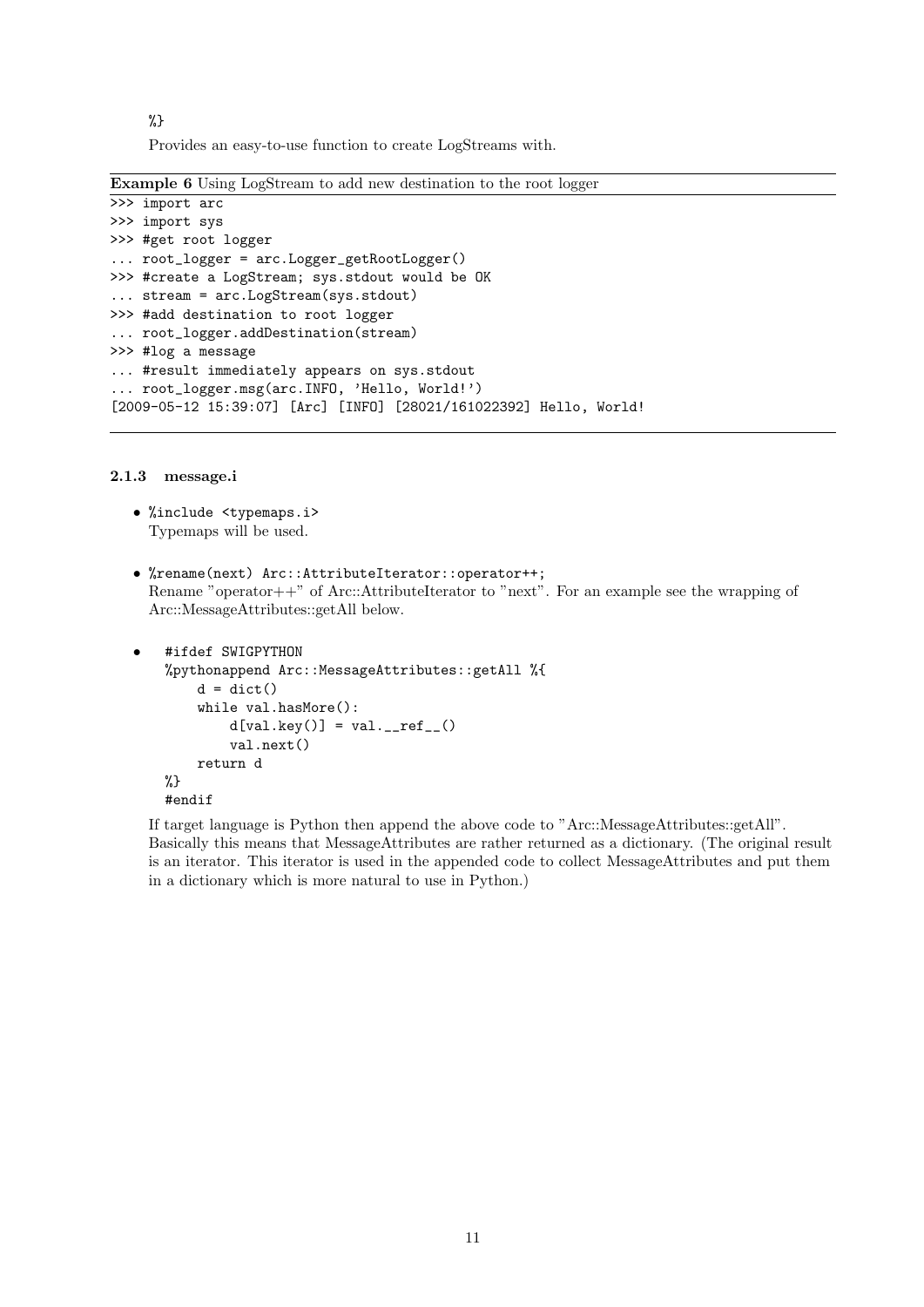Example 7 MessageAttributes - getAll

```
>>> import arc
>>> #create MessageAttributes object
... mas = arc.MessageAttributes()
>>> #add some key-value pairs
... mas.add('key1', 'value1')
>>> mas.add('key3', 'value3')
>>> mas.add('key2', 'value2')
>>> #get all attributes
\ldots all = mas.getAll()
>>> #show result
... all
{'key3': 'value3', 'key2': 'value2', 'key1': 'value1'}
>>> #function returns a dictionary
... type(all)
<type 'dict'>
>>> #show keys
... all.keys()
['key3', 'key2', 'key1']
>>> #show values
... all.values()
['value3', 'value2', 'value1']
```
• %apply std::string& OUTPUT { std::string &val }; %include "../src/hed/libs/message/SecAttr.h" %clear std::string &val;

This typemap tells SWIG that all occurrences of "val" of type "std::string &" as a parameter in SecAttr.h should be turned into "std::string&" output values instead. An example could be the Export functionality of SecAttr. However, SecAttr is a base class that should be extended, and such classes are not yet available for the Python API.

```
• #ifdef SWIGPYTHON
%pythonprepend Arc::MessageAuth::Export %{
      x = XMLNode("<dummy/>")
      args = args[-1] + (args[-1].fget(), x)%}
%pythonappend Arc::MessageAuth::Export %{
      return x
%}
#endif
```
If target language is Python then "Arc::MessageAuth::Export" is modified in a way that:

- A dummy node is created that will be replaced with the actual output.
- The argument tuple (args) of the method is recreated to contain the dummy node mentioned above. (It will be the last element of the tuple.) Note that the fget() call is required to get the SecAttrFormat from the property object as current SecAttrFormats are defined as property objects in the SecAttr class.
- Finally, the new output that used to be the dummy node is returned.

An example would require the use of SecAttr here, therefore one is not yet available for the Python API. (An own extension of SecAttr on the Python side would not be enough here because it would not be used by MessageAuth.)

• %apply std::string& OUTPUT { std::string& out\_xml\_str }; %include "../src/hed/libs/message/SOAPEnvelope.h" %clear std::string& out\_xml\_str;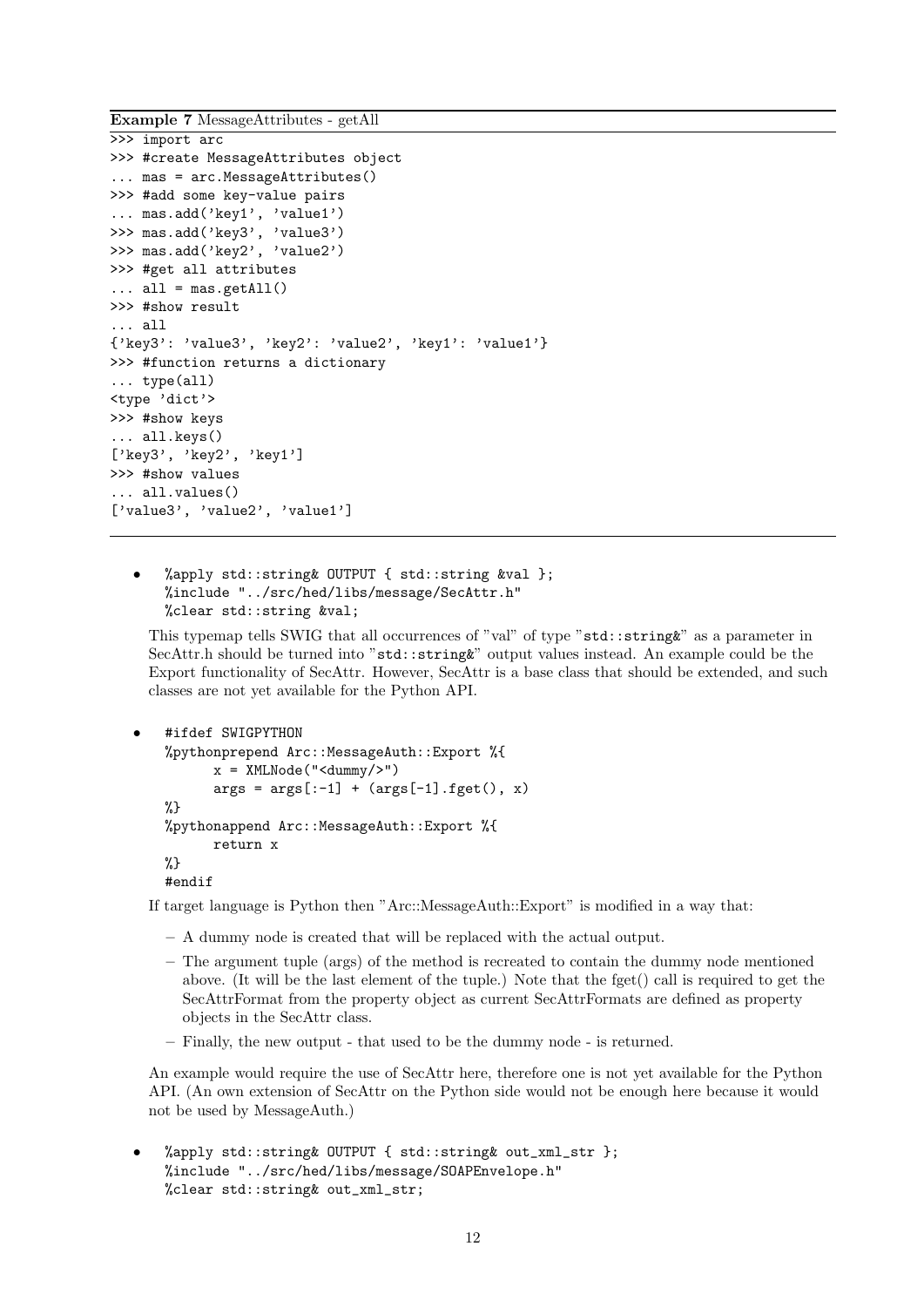This tells SWIG that all occurrences of "out\_xml\_str" of type "std::string&" as a parameter in SOAPEnvelope.h should be turned into "std::string&" output values instead. An example regarding the GetXML function is shown below.

#### Example 8 SOAPEnvelope - out xml str

```
>>> import arc
>>> #create a namespace
... ns = arc.NS({'me':'http://example.com/myExample'})
>>> #create an empty SOAPEnvelope
... #use the namespace created above
... se = arc.SOAPEnvelope(ns,False)
>>> #show it
... se.GetXML()
'<soap-env:Envelope xmlns:me="http://example.com/myExample" xmlns:soap-enc="http
://schemas.xmlsoap.org/soap/encoding/" xmlns:soap-env="http://schemas.xmlsoap.or
g/soap/envelope/" xmlns:xsd="http://www.w3.org/2001/XMLSchema" xmlns:xsi="http:/
/www.w3.org/2001/XMLSchema-instance"><soap-env:Body/></soap-env:Envelope>'
```
#### <span id="page-13-0"></span>2.1.4 client.i

```
• %template(ExecutionTargetList) std::list<Arc::ExecutionTarget>;
%template(JobControllerList) std::list<Arc::JobController *>;
%template(JobList) std::list<Arc::Job>;
%template(JobStateList) std::list<Arc::JobState>;
%template(SourceTypeList) std::list<Arc::DataSourceType>;
%template(TargetTypeList) std::list<Arc::DataTargetType>;
%template(FileTypeList) std::list<Arc::FileType>;
%template(DirectoryTypeList) std::list<Arc::DirectoryType>;
%template(ApplicationEnvironmentList) std::list<Arc::ApplicationEnvironment>;
%template(SoftwareList) std::list<Arc::Software>;
%template(SoftwareRequirementList) std::list<Arc::SoftwareRequirement>;
%template(ResourceTargetTypeList) std::list<Arc::ResourceTargetType>;
```
Define ExecutionTargetList as a template list of Arc::ExecutionTarget objects, JobControllerList as a template list of Arc::JobController pointers, JobList as a template list of Arc::Job, JobStateList as a template list of Arc::JobState, SourceTypeList as a template list of Arc::DataSourceType, TargetTypeList as a template list of Arc::DataTargetType, FileTypeList as a template list of Arc::FileType, DirectoryTypeList as a template list of Arc::DirectoryType, ApplicationEnvironmentList as a template list of Arc::ApplicationEnvironment, SoftwareList as a template list of Arc::Software, SoftwareRequirementList as a template list of Arc::SoftwareRequirement and ResourceTargetTypeList as a template list of Arc::ResourceTargetType objects. (See Exampl[e1](#page-6-0) for an example of using a list of objects in Python.)

```
• #ifdef SWIGPYTHON
namespace Arc {
%typemap(in, numinputs=0) PayloadSOAP ** response (PayloadSOAP *temp) {
    $1 = \&temp:
}
```
If target language is Python then this input typemap tells SWIG that "response" arguments of type "PayloadSOAP \*\*" found in "Arc" namespace are to be ignored. As stated in the SWIG documentation: "When numinputs is set to 0, the argument is effectively ignored and cannot be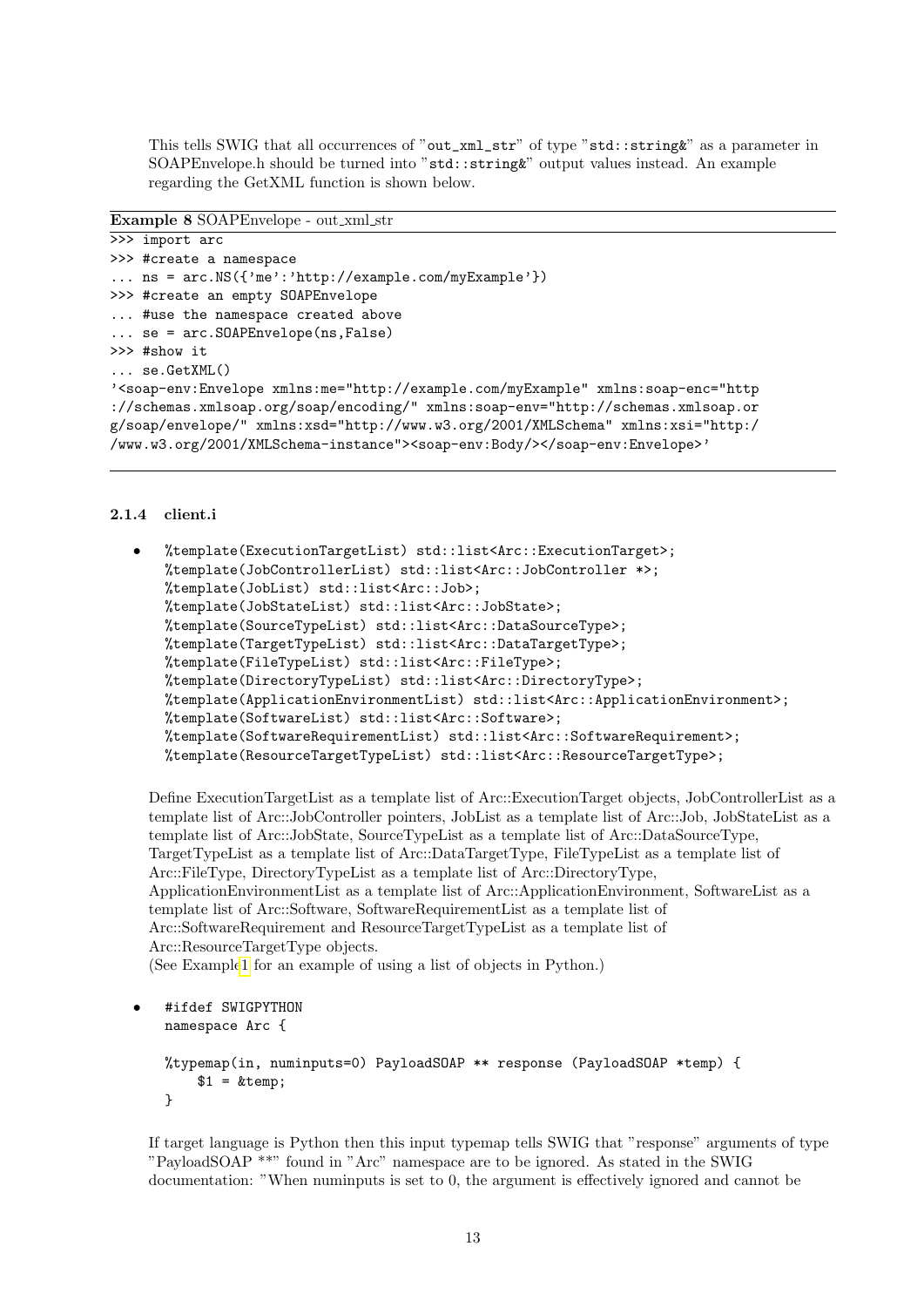supplied from the target language. "However the argument is still required when making the  $C/C++$ call. This is solved by providing a locally declared variable called temp from which the value used is obtained. Statement "\$1 = &temp;" sets the input argument to point to this temporary variable.

```
%typemap(argout) PayloadSOAP ** response {
    PyObject *o, *tuple;
    o = SWIG_NewPointerObj(*$1, SWIGTYPE_p_Arc__PayloadSOAP, SWIG_POINTER_OWN | 0 );
    tuple = PyTuple_New(2);
    PyTuple_SetItem(tuple,0,o);
    PyTuple_SetItem(tuple,1,$result);
    $result = tuple;
}
```
This argout typemap - with the previous typemap in mind - indicates that the result will be changed as follows:

- A tuple will be created with two members.
- The first member comes from the argument.
- The second one comes from the original result.
- The tuple will be returned as the new result.

When processing a SOAP request it is required to return MCC\_Status along with the SOAP response. This is achieved by returning a tuple that contains both of them. An example of calling the Echo service is shown below.

Example 9 ClientSOAP - process

```
>>> import arc
>>> #create default config
\ldots cfg = arc.MCCConfig()
>>> #create URL
... url = arc.URL('http://localhost:50000/Echo')
>>> #create payload
... payload = arc.PayloadSOAP(arc.NS({'echo':'urn:echo'}))
>>> #create payload content
... #and set echo message
... payload.NewChild('echo:echo').NewChild('echo:say').Set('Hello, World!')
>>> #create client
... client = arc.ClientSOAP(cfg,url)
>>> #let the client call the service
... response, status = client.process(payload)
>>> #see response
... print response.GetXML()
<soap-env:Envelope xmlns:echo="urn:echo" xmlns:soap-enc="http://schemas.xmlsoap.
org/soap/encoding/" xmlns:soap-env="http://schemas.xmlsoap.org/soap/envelope/" x
mlns:xsd="http://www.w3.org/2001/XMLSchema" xmlns:xsi="http://www.w3.org/2001/XM
LSchema-instance"><soap-env:Body><echo:echoResponse><echo:hear>[ Hello, World! ]
</echo:hear></echo:echoResponse></soap-env:Body></soap-env:Envelope>
>>> #check status
... status.getKind() == arc.STATUS_OK
True
```
• %apply std::string& INOUT { std::string& delegation\_id }; %include "../src/hed/libs/client/ClientX509Delegation.h" %clear std::string& delegation\_id;

This tells SWIG that all occurrences of "delegation\_id" of type "std::string&" as a parameter in ClientX509Delegation.h should be used as input and turned into "std::string&" output values as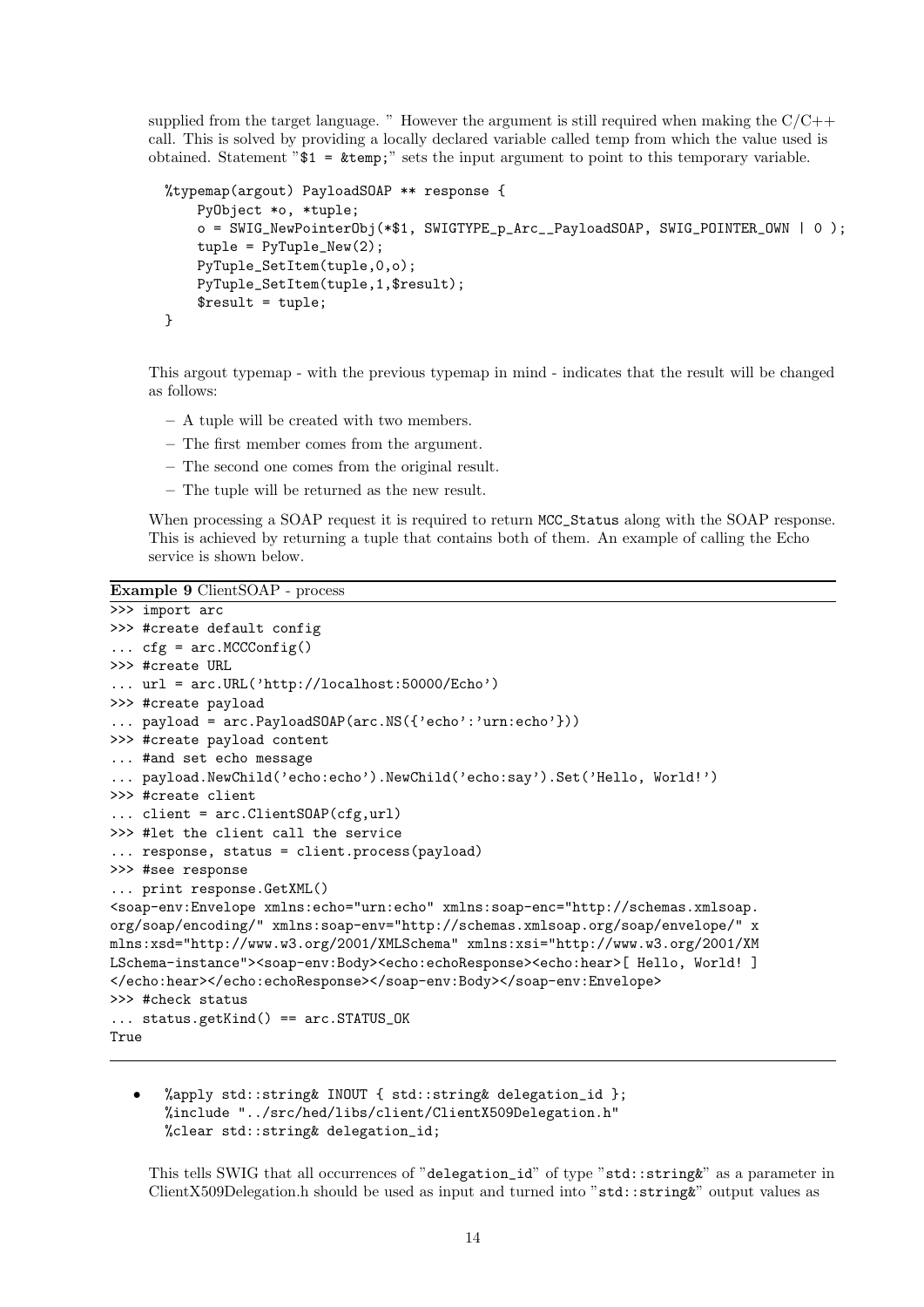well. In fact, it depends on the type of delegation whether "delegation<sub>id</sub>" is used as an input or is created and returned as an output value. (See example below.)

```
Example 10 ClientX509Delegation - delegation id
For example the class ClientX509Delegation have a method createDelegation that makes
use of delegation_id:
  "For gridsite delegation service, the delegation_id
   is supposed to be created by client side, and sent to service side;
   for ARC delegation service, the delegation_id is supposed to be created
   by service side, and returned back. So for gridsite delegation service,
   this parameter is treated as input, while for ARC delegation service,
   it is treated as output."
However, this implies that one should take great care when dealing with delegation_id.
```

```
2.1.5 data.i
```

```
• #ifdef SWIGPYTHON
namespace Arc {
```
If target language is Python then proceed with the following rules in "Arc" namespace.

• %typemap(in, numinputs=0) std::list<FileInfo> & files (std::list<FileInfo> temp) {  $$1 = \&$ temp; }

This input typemap tells SWIG that "files" arguments of type "std::list<FileInfo>&" are to be ignored. However the argument is still required when making the  $C/C++$  call. This is solved by providing a locally declared variable called temp from which the value used is obtained. Statement  $"\$  =  $\&$  temp;" sets the input argument to point to this temporary variable.

```
%typemap(argout) std::list<FileInfo> & files {
 PyObject *o, *tuple;
  o = PyListNew(0);std::list<Arc::FileInfo>::iterator it;
  for (it = (*1).begin(); it != (*1).end(); ++it) {
      PyList_Append(o, SWIG_NewPointerObj(new Arc::FileInfo(*it),
          SWIGTYPE_p_Arc__FileInfo, SWIG_POINTER_OWN | 0 ));
  }
  tuple = PyTuple\_New(2);PyTuple_SetItem(tuple,0,o);
  PyTuple_SetItem(tuple,1,$result);
  $result = tuple;
}
```
This argout typemap - with the previous typemap in mind - indicates that the result will be changed as follows:

- A tuple will be created with two members.
- The first member comes from the argument.
- The second one comes from the original result.
- The tuple will be returned as the new result.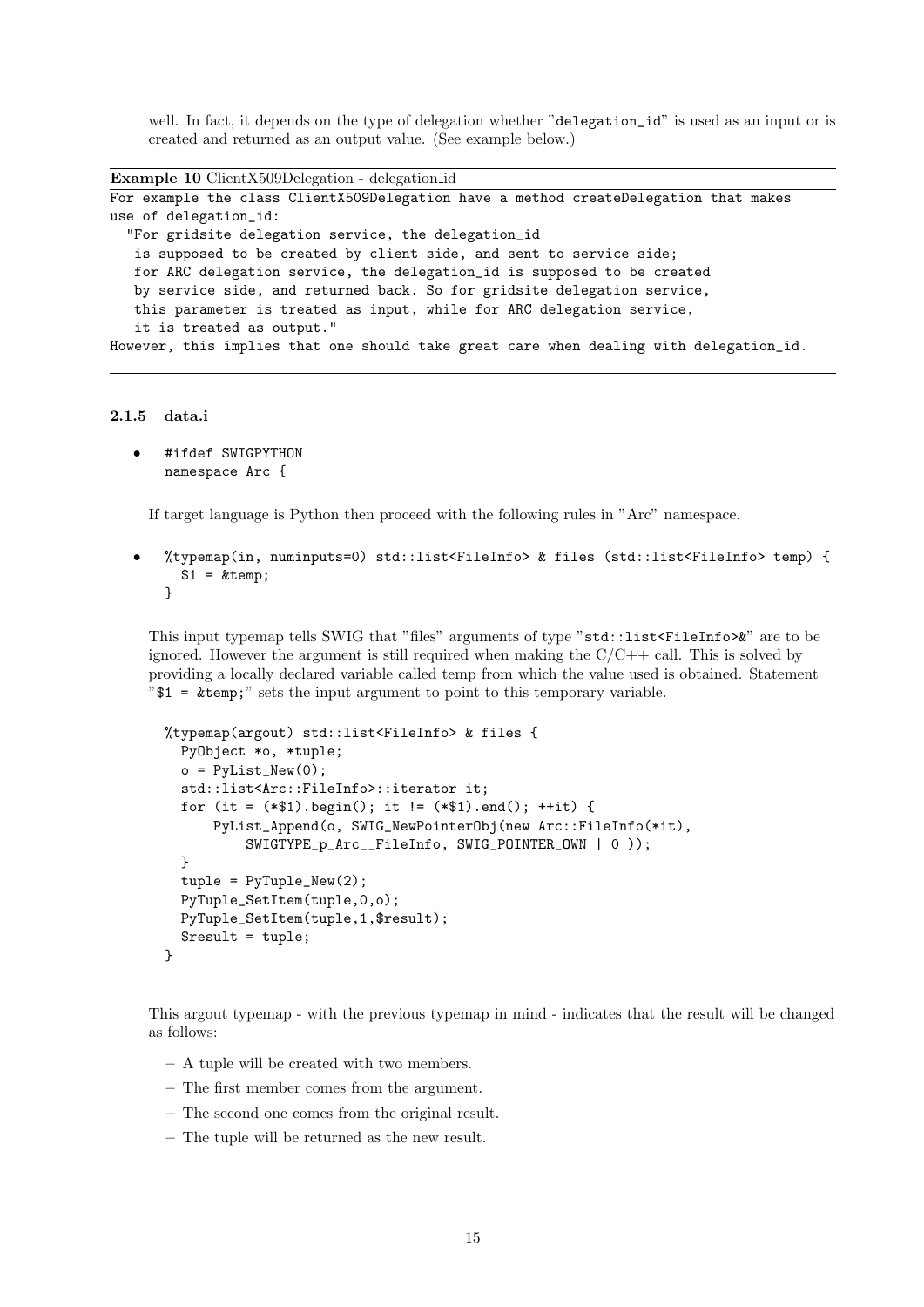#### Example 11 DataPointARC - ListFiles

One possible use of the FileInfo list could be the ListFiles funcionality of the DataPointARC class. This returns DataStatus along with the collected files. An example of using ListFiles will be shown later.

See Exampl[e17](#page-24-1) for details.

• %ignore Arc::DataHandle::operator->; Ignored operator will not be accessible from Python.

#### <span id="page-16-0"></span>2.1.6 delegation.i

```
• #ifdef SWIGPYTHON
%ignore Arc::DelegationConsumer::Acquire(std::string&, std::string&);
%ignore Arc::DelegationConsumerSOAP::UpdateCredentials(std::string&, std::string&,
  const SOAPEnvelope&, SOAPEnvelope&);
%ignore Arc::DelegationConsumerSOAP::DelegatedToken(std::string&, std::string&,
  const SOAPEnvelope&, SOAPEnvelope&);
%ignore Arc::DelegationConsumerSOAP::DelegatedToken(std::string&, std::string&,
  const XMLNode&);
%ignore Arc::DelegationContainerSOAP::UpdateCredentials(std::string&,
  std::string&, const SOAPEnvelope&, SOAPEnvelope&);
%ignore Arc::DelegationContainerSOAP::DelegatedToken(std::string&, std::string&,
  const SOAPEnvelope&, SOAPEnvelope&);
%ignore Arc::DelegationContainerSOAP::DelegatedToken(std::string&, std::string&,
  const XMLNode&);
#endif
```
If target language is Python the selected methods are to be ignored and thus will not be accessible.

```
• %apply std::string& OUTPUT { std::string& credentials };
%apply std::string& OUTPUT { std::string& identity };
%ignore DelegationContainerSOAP::UpdateCredentials(
      std::string &,const SOAPEnvelope &, SOAPEnvelope &);
%include "../src/hed/libs/delegation/DelegationInterface.h"
%clear std::string& identity;
%clear std::string& credentials;
```
These tell SWIG that all occurrences of "credentials" and "identity" of type "std::string&" in DelegationInterface.h should be turned into "std::string&" output values. Furthermore, "DelegationContainerSOAP::UpdateCredentials" - with the parameters above - will not be available from Python. Note that this is required by SWIG to properly generate Python code because applying the previous typemap would result in two UpdateCredentials method having exactly the same parameter list.

Example 12 DelegationConsumerSOAP - UpdateCredentials UpdateCredentials functionality of DelegationConsumerSOAP contains both credentials and identity according to the C++ API documentation:

bool Arc::DelegationConsumerSOAP::UpdateCredentials (std::string & credentials, std::string & identity, const SOAPEnvelope & in, SOAPEnvelope & out)

Occurences are turned into output values, that is, Python API will have UpdateCredentials take two parameters (both of them being of type SOAPEnvelope) and return a list.

• %template(ScalableTimeInt) Arc::ScalableTime<int>;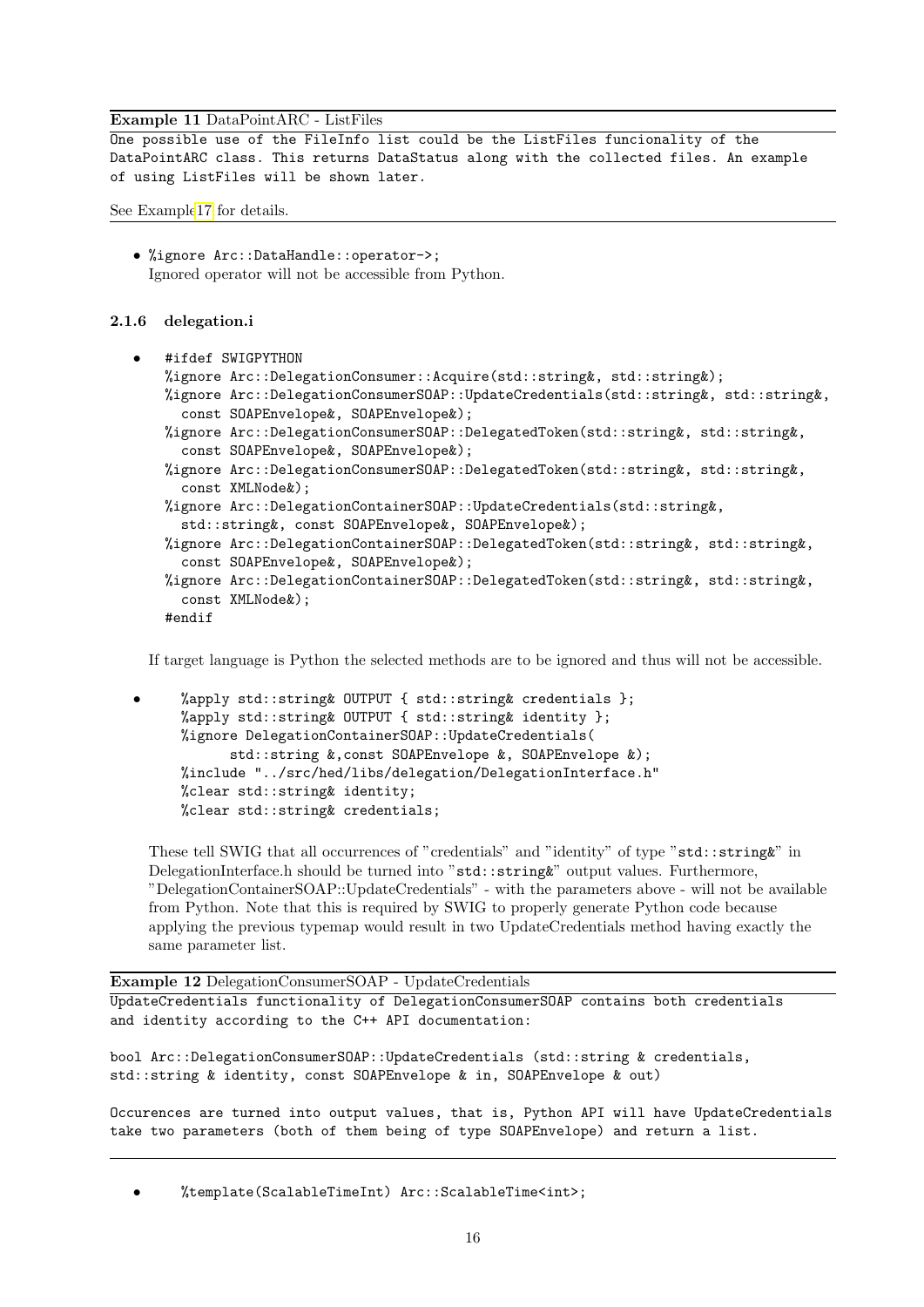%template(RangeInt) Arc::Range<int>; %template(RangeInt64) Arc::Range<int64\_t>;

These are template instantiations for template classes  $Arc::ScaledTime$ ,  $Arc::Range$ and Arc::Range<int64\_t>.

#### <span id="page-17-0"></span>2.1.7 security.i

This interface file differs from previous ones in that it does not contain implicit wrapping. That is, content will be wrapped according to explicit statements alone found in this file. Examples regarding security will be shown later in the discussion of the "arcom.security" module.

```
• namespace ArcSec
  Proceed with the following rules in "ArcSec" namespace.
```
• %nodefaultctor Policy; class Policy {}; %nodefaultctor Request; class Request {};

No default constructor will be generated for classes Policy and Request.

```
• typedef enum {
  DECISION_PERMIT = 0,
  DECISION_DENY = 1,
 DECISION_INDETERMINATE = 2,
 DECISION_NOT_APPLICABLE = 3
} Result;
typedef struct {
 Result res;
} ResponseItem;
```
Define Result and ResponseItem.

```
• class ResponseList {
public:
  int size() ;
  ResponseItem* getItem(int n);
  ResponseItem* operator[](int n);
  bool empty();
};
class Response {
public:
  ResponseList& getResponseItems ();
};
class Source {
 public:
  Source(const Source& s):node(s.node);
  Source(Arc::XMLNode& xml);
  Source(std::istream& stream);
  Source(Arc::URL& url);
  Source(const std::string& str);
```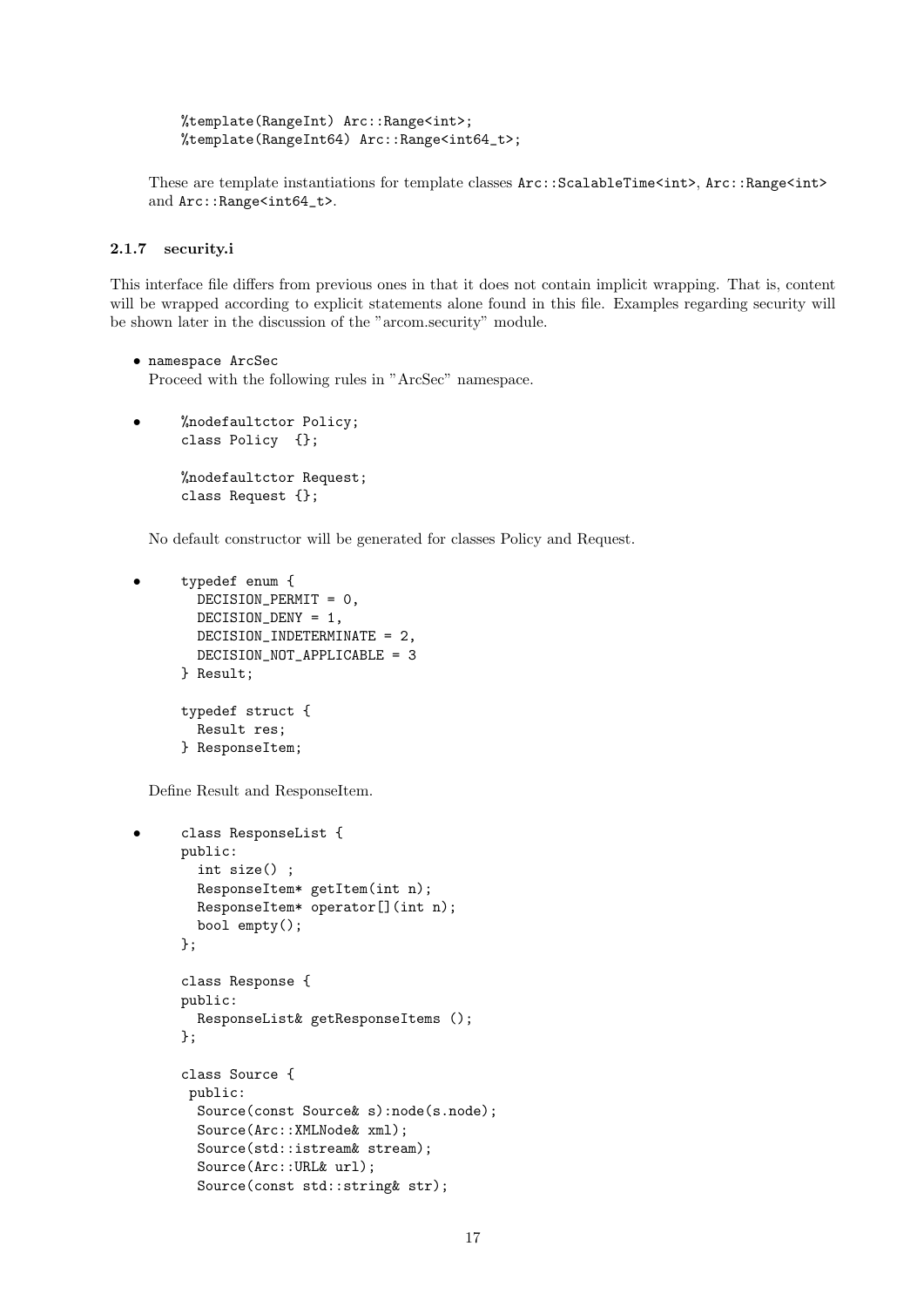```
};
class SourceFile: public Source {
 public:
  SourceFile(const SourceFile& s):Source(s),stream(NULL);
  SourceFile(const char* name);
  SourceFile(const std::string& name);
};
class SourceURL: public Source {
 public:
  SourceURL(const SourceURL& s):Source(s),url(NULL);
  SourceURL(const char* url);
  SourceURL(const std::string& url);
};
```
These tells SWIG the classes and their methods to be wrapped.

```
• %nodefaultctor Evaluator;
%newobject Evaluator::evaluate;
class Evaluator {
public:
    void addPolicy(const Source& policy,const std::string& id = "");
    %apply SWIGTYPE *DISOWN {Policy *policy};
    void addPolicy(Policy* policy,const std::string& id = "");
    %clear Policy *policy;
    Response* evaluate(Request* request);
    Response* evaluate(const Source& request);
    Response* evaluate(const Source& request, const Source& policy);
    Response* evaluate(const Source& request, Policy* policyobj);
    Response* evaluate(Request* request, Policy* policyobj);
    Response* evaluate(Request* request, const Source& policy);
};
%newobject EvaluatorLoader::getEvaluator;
%newobject EvaluatorLoader::getRequest;
%newobject EvaluatorLoader::getPolicy;
class EvaluatorLoader {
public:
    EvaluatorLoader();
    Evaluator* getEvaluator(const std::string& classname);
    Request* getRequest(const std::string& classname,
                        const Source& requestsource);
    Policy* getPolicy(const std::string& classname,
                      const Source& policysource);
};
```
No default constructor will be generated for the Evaluator class. SWIG is also told about additional classes to be wrapped. Furthermore, a hint is given to SWIG about ownership of objects in libarcsecurity.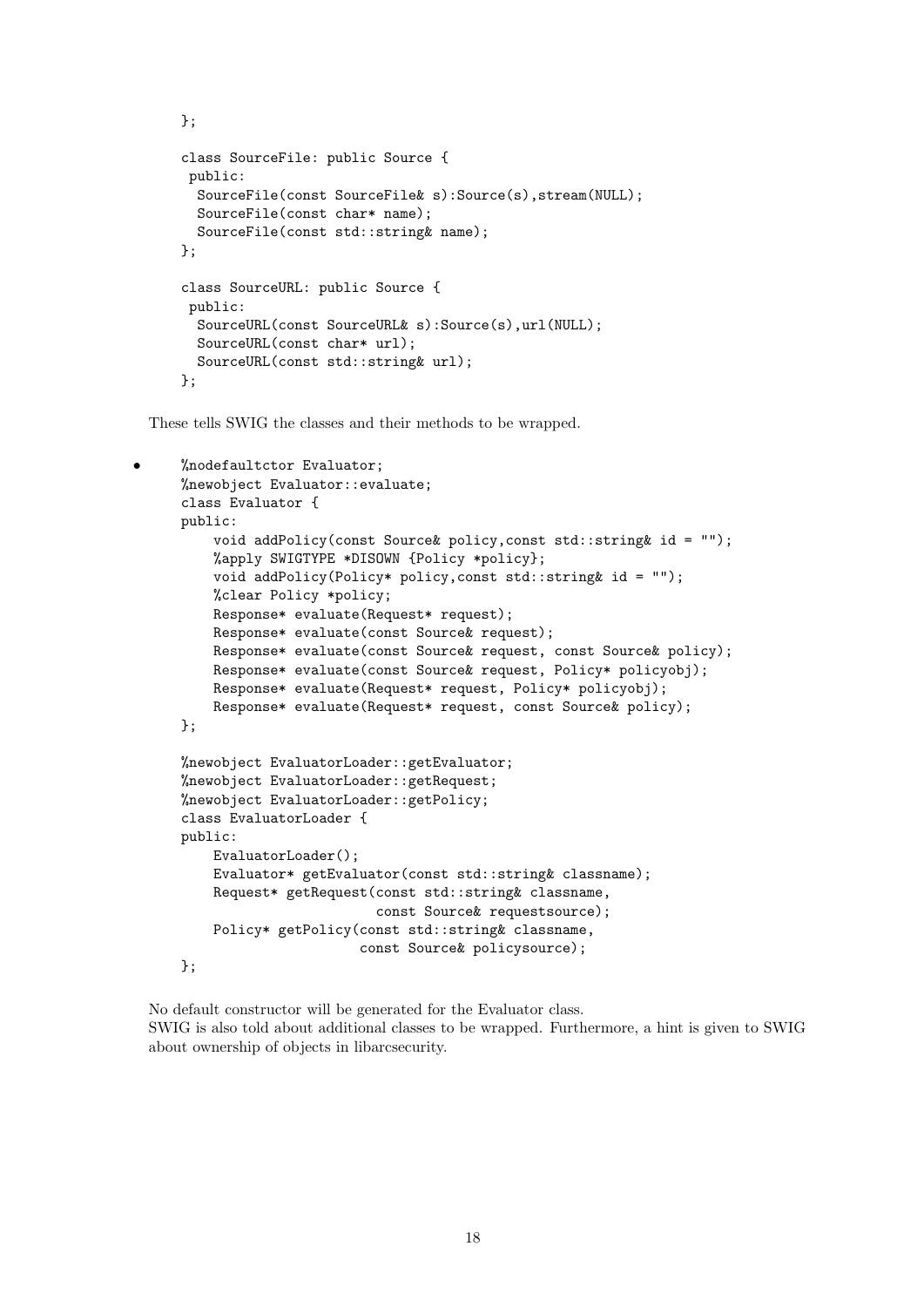## <span id="page-19-0"></span>3 The arcom utility package

This part is dedicated to documenting the arcom utility package. As it is meant to ease developers' lives, the arcom package comes with a handful of helper classes and utility functions. The package has the following structure:

 $\bullet$  \_init\_

Provides a set of readily available utility functions. These functions provide a way of e.g. importing classes or better handling of XML structures.

• client

Provides a simple class (Client) for sending SOAP messages to services.

• logger

Defines log levels and provides a function to get a logger of choice.

• security

Collection of classes and functions that helps when dealing with authorization requests, policies and decision making.

• service

Provides a base class for service definition. This base class should be extended then.

• threadpool

Thread pool support. Consists of classes ThreadPool, ThreadPoolThread and ReadWriteLock. The latter is a lock object that allows many simultaneous "read locks", but only one "write lock."

• xmltree

Provides the XMLTree class which provides a way to convert from XML to native Python structures and vice versa.

• store

Provides classes for storing arbitrary objects locally.

– basestore

Provides a base class for stores. This base class should be extended.

– cachedpicklestore

Class for storing objects to files using the Python Pickle module<sup>[7](#page-19-2)</sup>. This class keeps all the objects in memory.

– cachedstringstore

Class for storing objects to files as strings. This class keeps all the objects in memory.

– picklestore

Class for storing objects to files using the Python Pickle module.

– stringstore

Class for storing objects to files as strings.

– transdbstore

Class for storing objects to a transactional Berkeley DB<sup>[8](#page-19-3)</sup>.

– zodbstore Class for storing objects to a Zope Object Database<sup>[9](#page-19-4)</sup>.

## <span id="page-19-1"></span> $3.1 \quad \text{unit} \dots \text{py}$

"\_\_init\_\_.py" contains those parts of the arcom package that are readily accessible without any further action (apart from importing the arcom package itself).

<span id="page-19-2"></span><sup>7</sup><http://docs.python.org/library/pickle.html>

<span id="page-19-3"></span><sup>8</sup><http://www.oracle.com/database/berkeley-db/db/index.html>

<span id="page-19-4"></span><sup>9</sup><http://www.zope.org/Products/StandaloneZODB>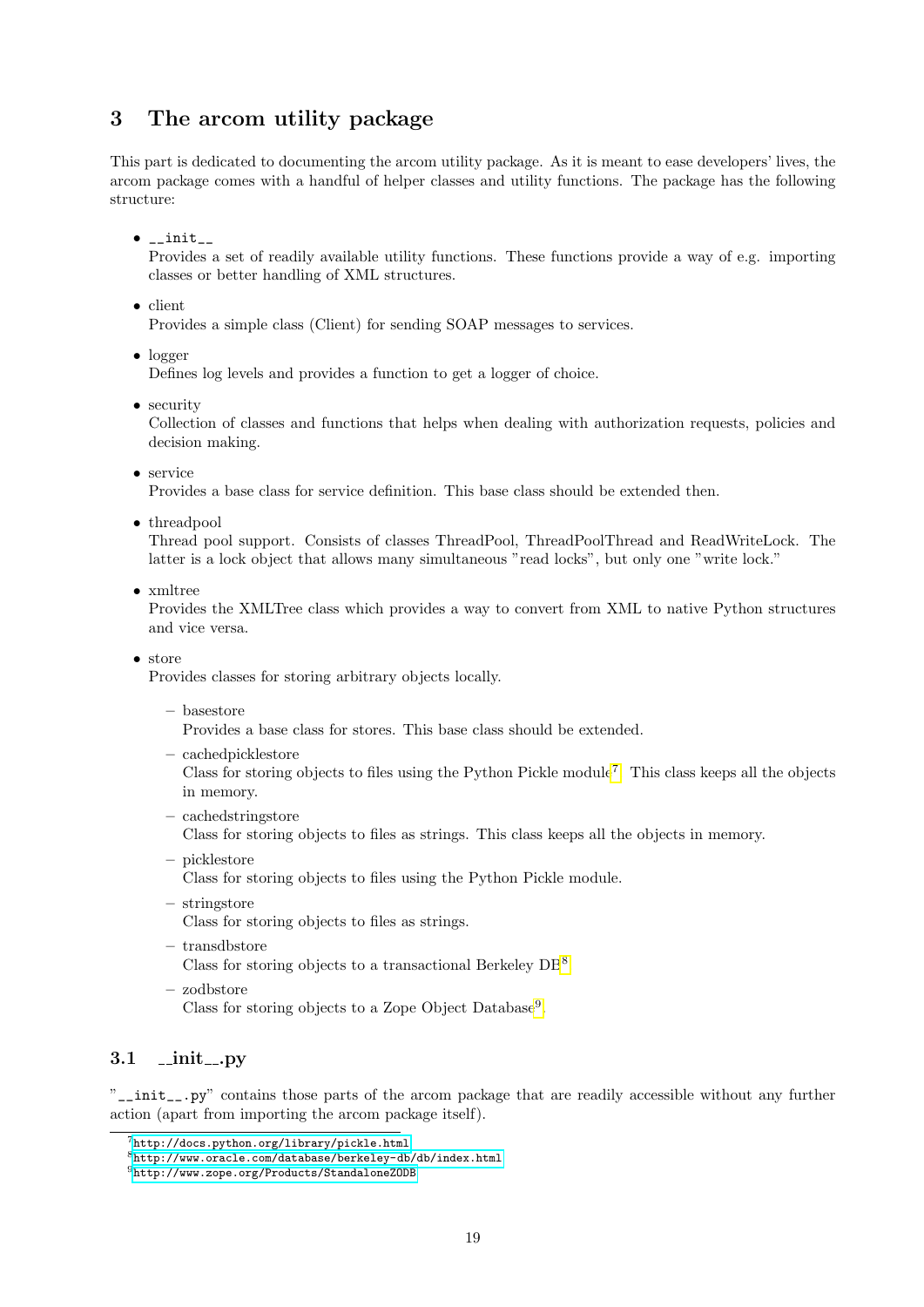• import\_class\_from\_string(str) Imports a class given as a string parameter. The string parameter has the format: "[package.]\*module.classname", that is, package or packages (separated by periods) followed by module name and finally the class name.

```
Example 13 Importing the Logger class from module "logger" of "arcom" package
```

```
>>> import arcom
>>> # From the logger module within the arcom package
... # import the Logger class
... Logger = arcom.import_class_from_string('arcom.logger.Logger')
>>> # Now the class could be access through Logger
... Logger
<class arcom.logger.Logger at 0x89081dc>
```
• get\_attributes(node) Returns all attributes of the supplied XMLNode (node) in a dictionary where attribute names will serve as keys.

Example 14 Getting attributes from an XMLNode

```
>>> import arc
>>> import arcom
>>> # Create XMLNode
... n = arc.XMLNode(arc.NS({'me':'http://example.com/myExample'}),'me:myExample')
>>> # Add attributes to node and set their values
... n.NewAttribute('foo').Set('Hello')
>>> n.NewAttribute('moo').Set('World')
>>> # Show XML
... n.GetXML()
'<me:myExample xmlns:me="http://example.com/myExample" foo="Hello" moo="World"/>'
>>> # get attributes of this XMLNode
\ldots a = arcom.get_attributes(n)
>>> # result is a dictionary
... type(a)
<type 'dict'>
>>> # show dictionary
... a
{'foo': 'Hello', 'moo': 'World'}
>>> # extracting an attribute value
... a['moo']
'World'
```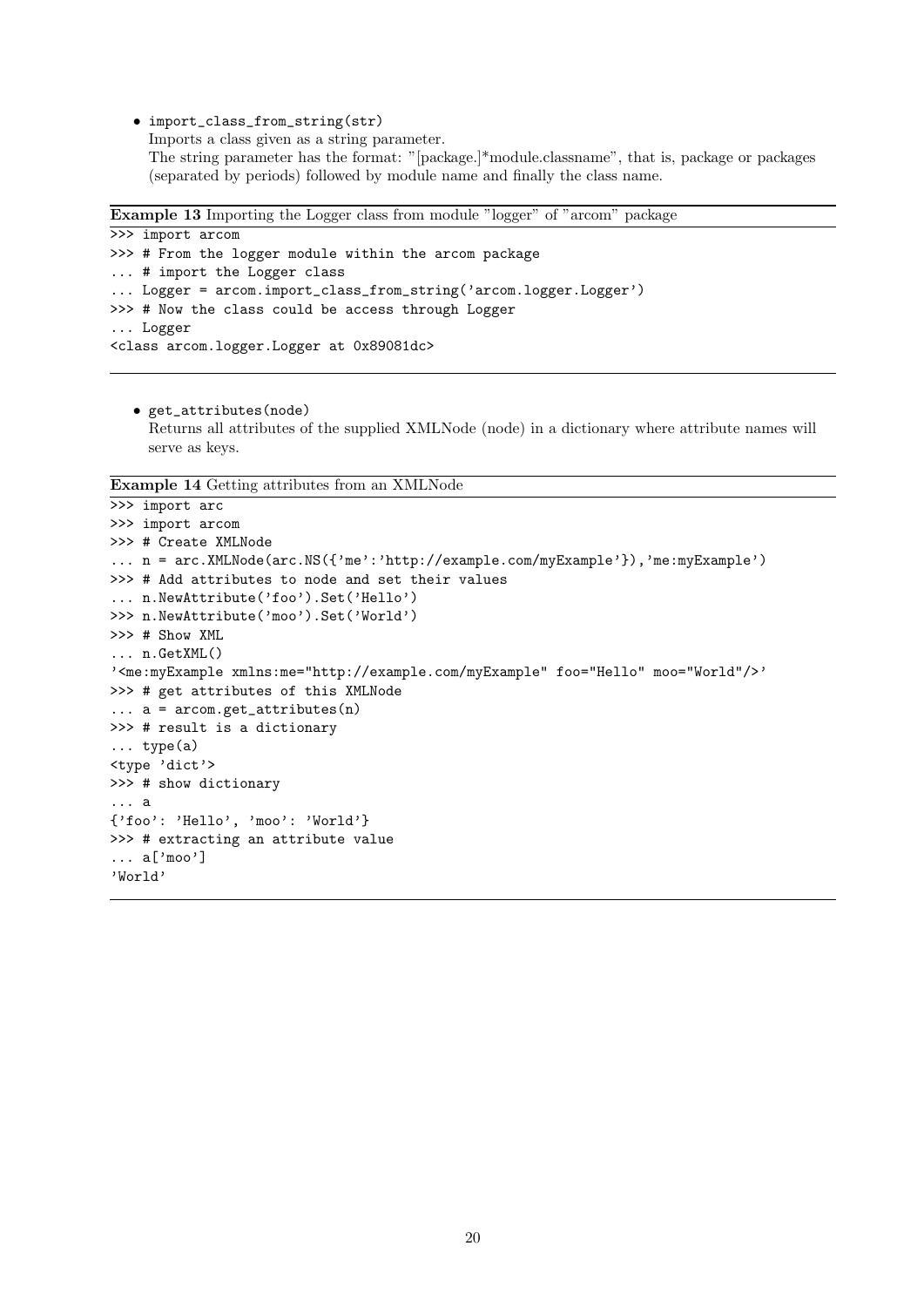• get\_child\_nodes(node)

Gets children of the supplied XMLNode (node). Result will be returned as a list of XMLNodes.

In the example below, the following structure will be created:

```
<a>A
       \langle c \rangle C<e>E</e>
               <f>F</f>
       \langle c \rangle<d>D
               \langle g \rangle G \langle g \rangle\langle d \rangle<a>
```
Relationships:

a children: (b, c, d)  $/|\lambda|$  $/$  |  $\setminus$ b c d children: () (e, f) (g)  $\prime \wedge \vee$ e f g children: () () ()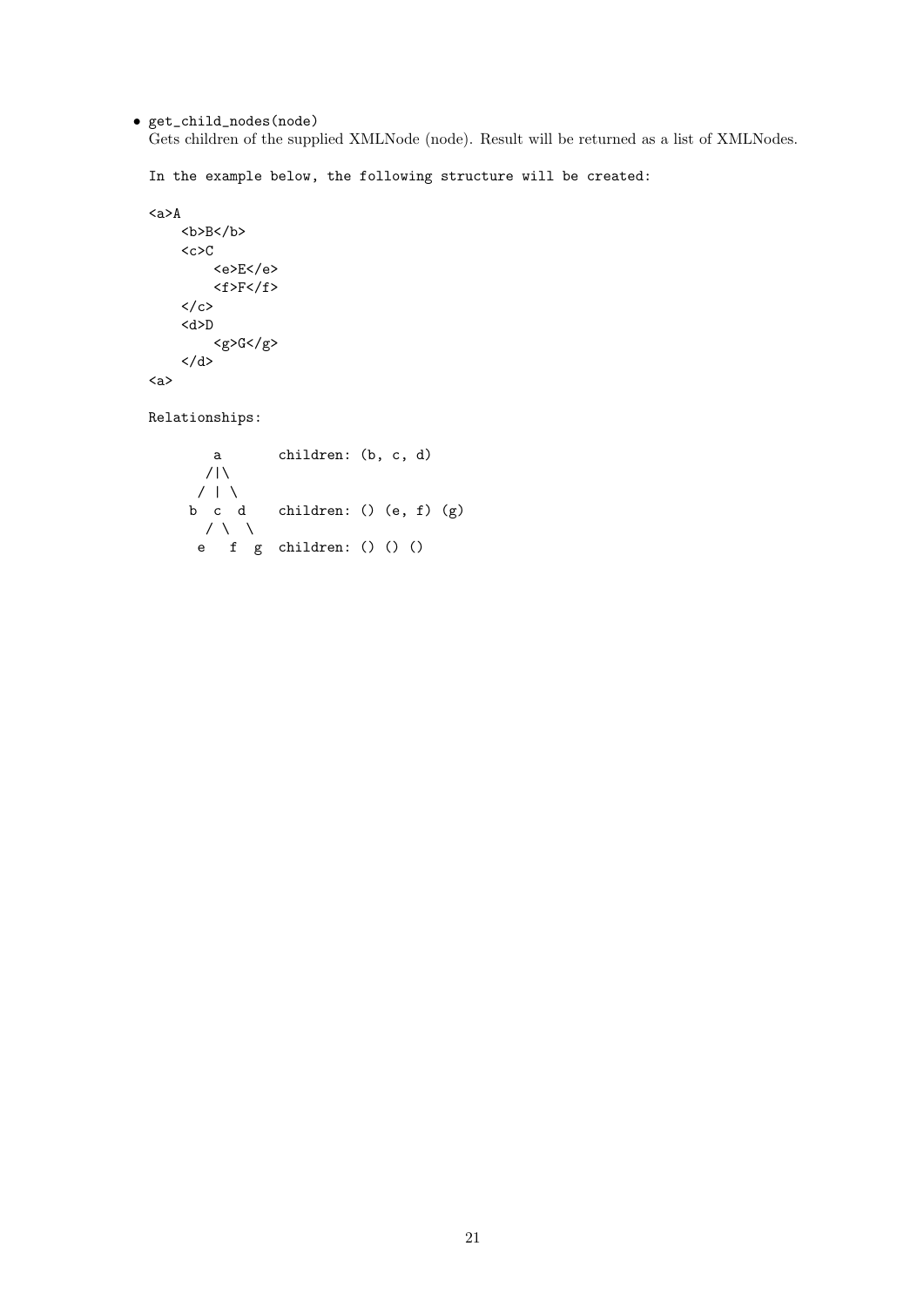Example 15 Getting child nodes

```
>>> import arc
>>> import arcom
>>> # Create root node
\ldots a = arc. XMLNode(arc. NS(),'a')
>>> # Create child nodes for 'a'
\ldots b = a. NewChild('b')
>>> c = a.NewChild('c')>>> d = a.NewChild('d')>>> # Create child nodes for 'c'
\ldots e = c.NewChild('e')
>>> f = c.NewChild('f')>>> # Create child node for 'd'
\ldots g = d. NewChild('g')
>>> # show XML
... a.GetXML()
'<a><b/>></b/><<<br/>e/><f/>><f/c><d><d></d></d></a<'
>>> # get child nodes for 'a'
... tmp = arcom.get_child_nodes(a)
>>> # result is a list
... type(tmp)
<type 'list'>
>>> # 'a' has 3 children
... len(tmp)
3
>>> # show name for each
... ', '.join(x.Name() for x in tmp)
'b, c, d'
>>> # 'b' has no children
... tmp = arcom.get_child_nodes(b)
>>> len(tmp)
\Omega>>> # 'c' has 2 children: 'e' and 'f'
... tmp = arcom.get_child_nodes(c)
>>> len(tmp)
2
>>> ', '.join(x.Name() for x in tmp)
'e, f'
>>> # 'd' has 1 child: 'g'
\ldots tmp = arcom.get_child_nodes(d)
>>> len(tmp)
1
>>> ', '.join(x.Name() for x in tmp)
'g'
>>> # nodes 'e', 'f' and 'g' have no children
... tmp = arcom.get_child_nodes(e)
>>> len(tmp)
\Omega>>> tmp = arcom.get_child_nodes(f)
>>> len(tmp)
\Omega>>> tmp = \text{arcom.get}_child\_nodes(g)>>> len(tmp)
\Omega
```
• get\_child\_values\_by\_name(node, name) Gets values from children of a supplied XMLNode (node), where those children have the supplied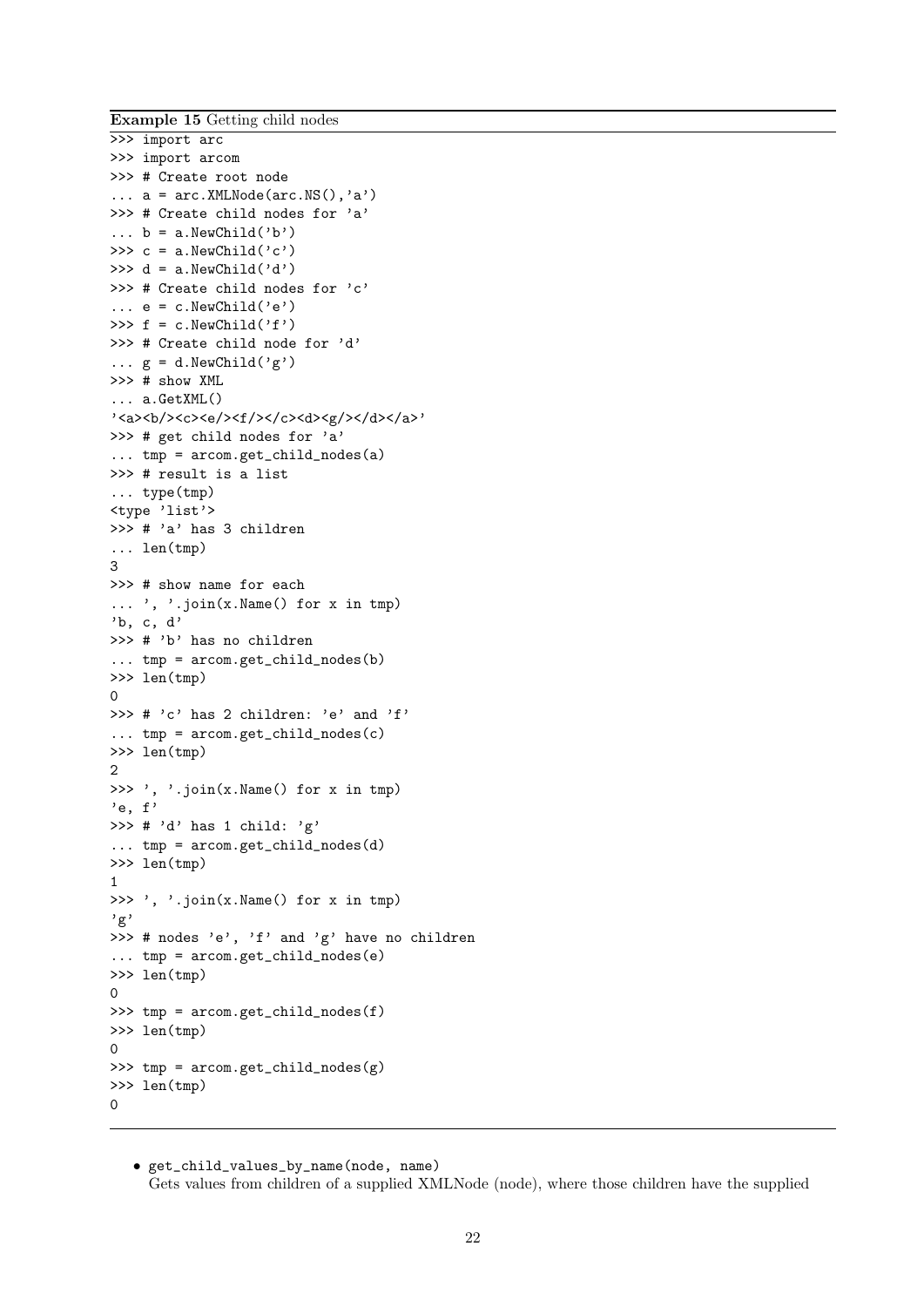name (name).

```
Example 16 Get values of specified children
In the example below, the following structure will be created:
<node>
    <same>firstEQ</same>
    <same>secondEQ</same>
    <different>DIFF</different>
</node>
>>> import arc
>>> import arcom
>>> # Create XMLNode
\ldots n = arc.XMLNode(arc.NS(),'node')
>>> # Create 3 child nodes (two of which get the same name)
\ldots x = n.NewChild('same')
>>> y = n.NewChild('same')>>> z = n.NewChild('different')
>>> # Set values for nodes
... x.Set('firstEQ')
>>> y.Set('secondEQ')
>>> z.Set('DIFF')
>>> # Show XML
... n.GetXML()
'<node><same>firstEQ</same><same>secondEQ</same><different>DIFF</different></node>'
>>> # Get child values where name is 'same'
... tmp = arcom.get_child_values_by_name(n,'same')
>>> # Result is a list
... type(tmp)
<type 'list'>
>>> # Show result
... tmp
['firstEQ', 'secondEQ']
>>> # Get child values where name is 'different'
... tmp = arcom.get_child_values_by_name(n,'different')
>>> # Show result
... tmp
['DIFF']
```
• datapoint\_from\_url(url\_string, ssl\_config = None) Creates DataPoint from specified URL (url\_string) with the specified SSL configuration (if ssl\_config is present).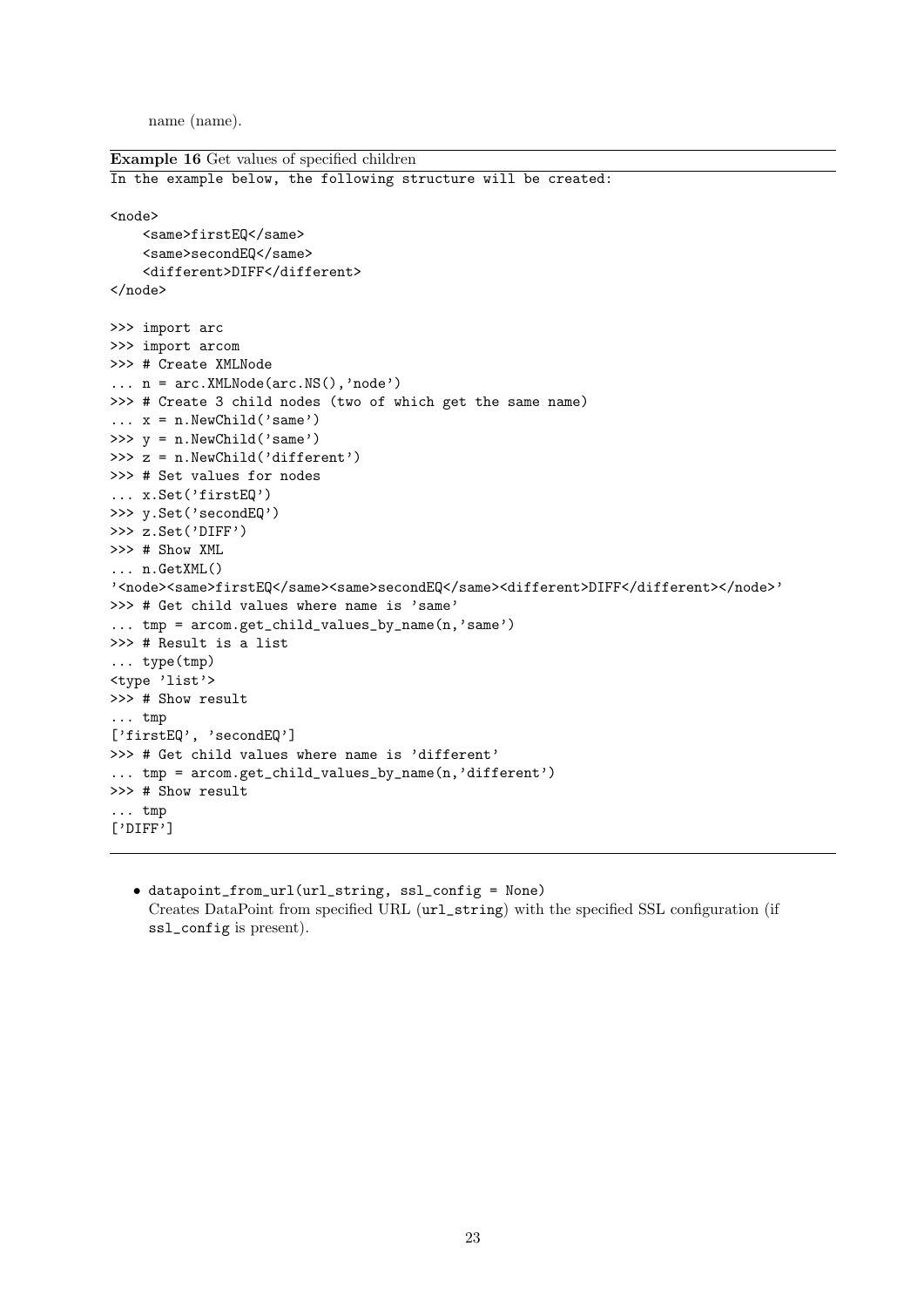Example 17 Creating DataPoint from URL

```
>>> import arc
>>> import arcom
>>> tmpList = []
\gg status = ''
>>> # create DataPoint from a local directory
... dp = arcom.datapoint_from_url('file:///usr/local/share/arc')
>>> # list files
... (files, stat) = dp.ListFiles()
>>> # if it is not empty
... if files:
>>> status = 'found'
>>> # for all the entries, get type and name
... for f in files:
>>> if (f.GetType() == arc.FileInfo.file_type_file):
>>> type = 'file'
>>> elif (f.GetType() == arc.FileInfo.file_type_dir):
>>> type = 'dir'>>> else:
>>> type = 'unknown'
>>> # get results together in a list
... \text{tmpList.append}(f.GetName() + ' (' + type + ')\n')>>> else:
>>> status = 'Could not access data. Reason: %s' % str(stat)
>>>
>>> # see result
... str(stat)
'Operation completed successfully'
>>> # show list
... tmpList
['nordugrid.schema (unknown)\n']
```

```
• parse_url(url)
  Parses a URL. Gets protocol, host, port and path.
```
Example 18 Parsing a URL

```
>>> import arcom
>>> proto, host, port, path = arcom.parse_url('boo://no.one.here:123/foo')
>>> proto
'boo'
>>> host
'no.one.here'
>>> port
123
>>> path
'foo'
```
### <span id="page-24-0"></span>3.2 arcom.client

Module "arcom.client" contains a base Client class for sending SOAP messages to services.

- Client(url, ns, print\_xml = False, xmlnode\_class = arc.XMLNode, ssl\_config =  $\{\}$ ) This is the constructor of the Client class.
	- url is the URL of the service, it could be a list of URLs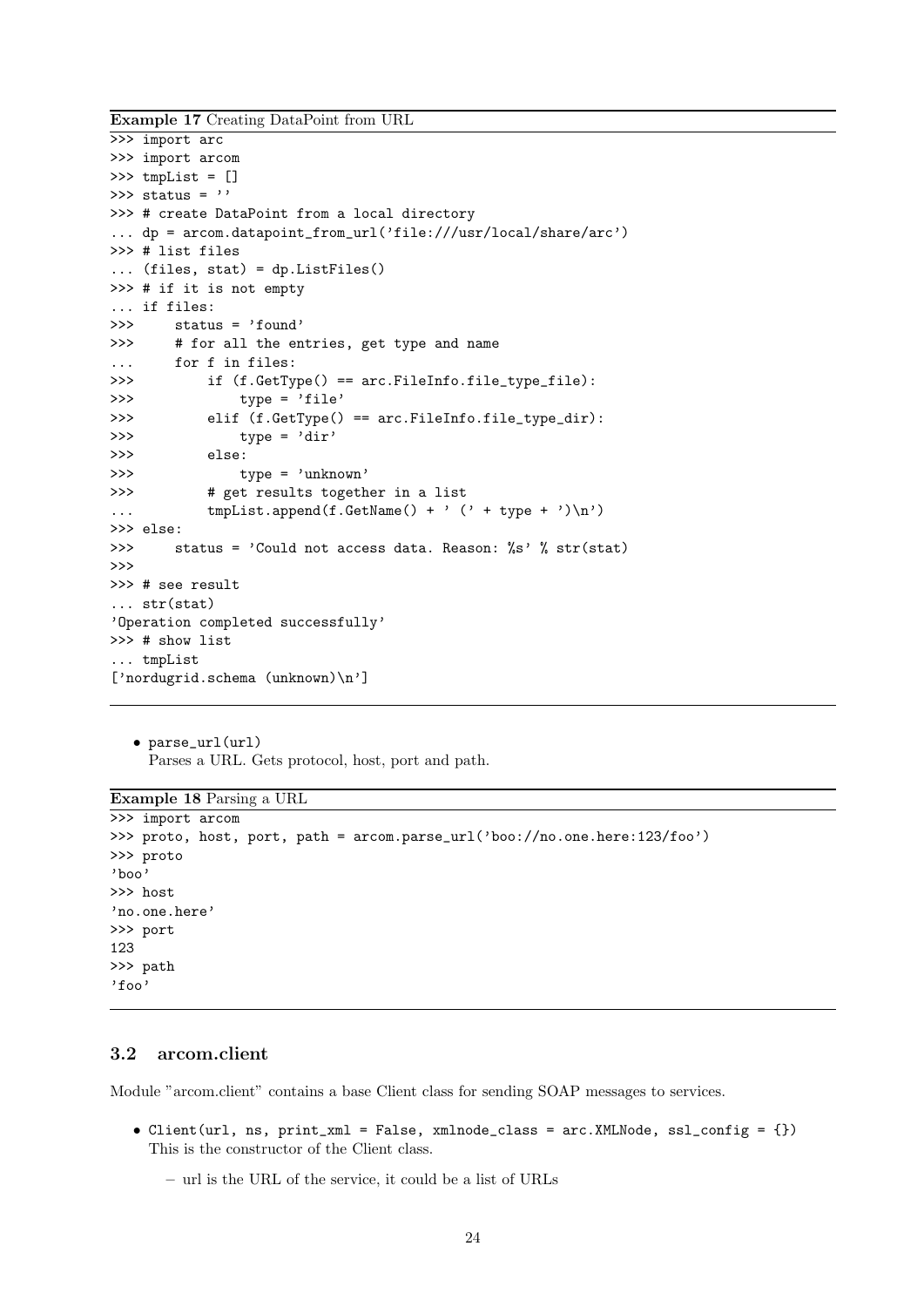- ns contains the namespaces we want to use with each message
- print\_xml is for debugging, prints all the SOAP messages to the screen
- $-$  xmlnode class is the XML node class to be used; by default, it is "arc.XMLNode"
- ssl\_config is the SSL configuration to be used for secure connection; it is a dictionary that contains information about client (proxy\_file or key\_file and cert\_file) and CAs (ca\_file or ca\_dir)
- call(tree, return\_tree\_only = False)
	- Creates a SOAP message from an XMLTree and sends it to the service.
	- tree is an XMLTree object containing the content of the request
	- return\_tree\_only indicates that we only need to put the response into an XMLTree

Example 19 Creating a client and calling the echo service (XMLTree)

```
>>> import arc
>>> import arcom
>>> # Import the Client class
... Client = arcom.import_class_from_string('arcom.client.Client')
>>> # Import the XMLTree class
... XMLTree = arcom.import_class_from_string('arcom.xmltree.XMLTree')
>>> # Create namespace - it will be used for the message sent
... ns = arc.NS({'echo': 'urn:echo'})>>> # Create client
... c = Client('http://your.server.example.com:50000/Echo',ns,print_xml=True)
>>> # Create message
... msg = XMLTree(from_tree = ('echo:echo',[('echo:say', 'Hello, World!')]))
>>> # Let the client do what it is meant for
... # Note that we created the client with print_xml=True
... # so both request and response will be displayed in an easy-to-read form
... c.call(msg)
Request:
       # <soap-env:Body>
       # <echo:echo>
       # <echo:say>Hello, World!</echo:say>
               </echo:echo>
       # </soap-env:Body>
Response:
       # <soap-env:Envelope>
       # <soap-env:Body>
       # <echo:echoResponse>
       # <echo:hear>[ Hello, World! ]</echo:hear>
       # </echo:echoResponse>
       # </soap-env:Body>
       # </soap-env:Envelope>
```
'<soap-env:Envelope xmlns:echo="urn:echo" xmlns:soap-enc="http://schemas.xmlsoap.org/soap /encoding/" xmlns:soap-env="http://schemas.xmlsoap.org/soap/envelope/" xmlns:xsd="http:// www.w3.org/2001/XMLSchema" xmlns:xsi="http://www.w3.org/2001/XMLSchema-instance"><soap-en v:Body><echo:echoResponse><echo:hear>[ Hello, World! ]</echo:hear></echo:echoResponse></s oap-env:Body></soap-env:Envelope>'

• call\_raw(outpayload) Send a POST request with the SOAP XML message. - outpayload is an XMLNode with the SOAP message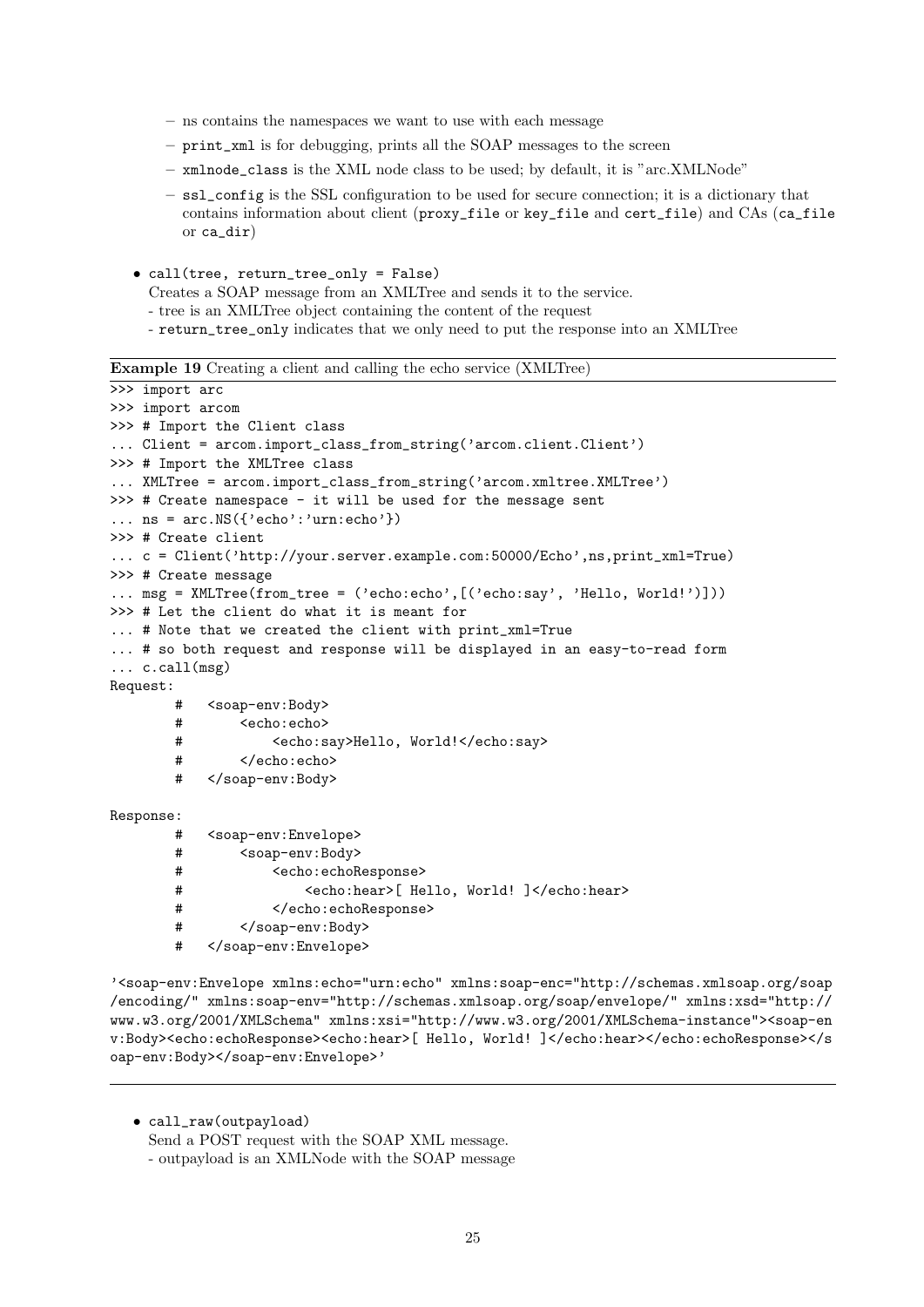Example 20 Creating a client and calling the echo service (SOAP)

```
>>> import arc
>>> import arcom
>>> # Import the Client class
... Client = arcom.import_class_from_string('arcom.client.Client')
>>> # Create namespace - it will be used for the message sent
... ns = arc.NS({'echo': 'urn:echo'}>>> # Create client
... c = Client('http://arctest.ki.iif.hu:50000/Echo',ns,print_xml=True)
>>> # Create SOAP Payload
\ldots pl = arc. PayloadSOAP(ns)
>>> # Create message structure and set content
... pl.NewChild('echo:echo',ns).NewChild('echo:say',ns).Set('Hello, World!')
>>> # Let client do the call; see response
... c.call_raw(pl)
'<soap-env:Envelope xmlns:echo="urn:echo" xmlns:soap-enc="http://schemas.xmlsoap.org/soap
/encoding/" xmlns:soap-env="http://schemas.xmlsoap.org/soap/envelope/" xmlns:xsd="http://
www.w3.org/2001/XMLSchema" xmlns:xsi="http://www.w3.org/2001/XMLSchema-instance"><soap-en
v:Body><echo:echoResponse><echo:hear>[ Hello, World! ]</echo:hear></echo:echoResponse></s
oap-env:Body></soap-env:Envelope>'
```
### <span id="page-26-0"></span>3.3 arcom.logger

Module "arcom.logger" provides simple access to the logging capability of ARC.

• log\_levels

There are six log levels at the moment:

- arc.DEBUG
- arc.VERBOSE
- arc.INFO
- arc.WARNING
- arc.ERROR
- arc.FATAL
- get\_logger(system = '<UNKNOWN>')

Creates a logger - with root logger as a parent - on a given subdomain (system). If no such is given, it will be "<UNKNOWN>" by default.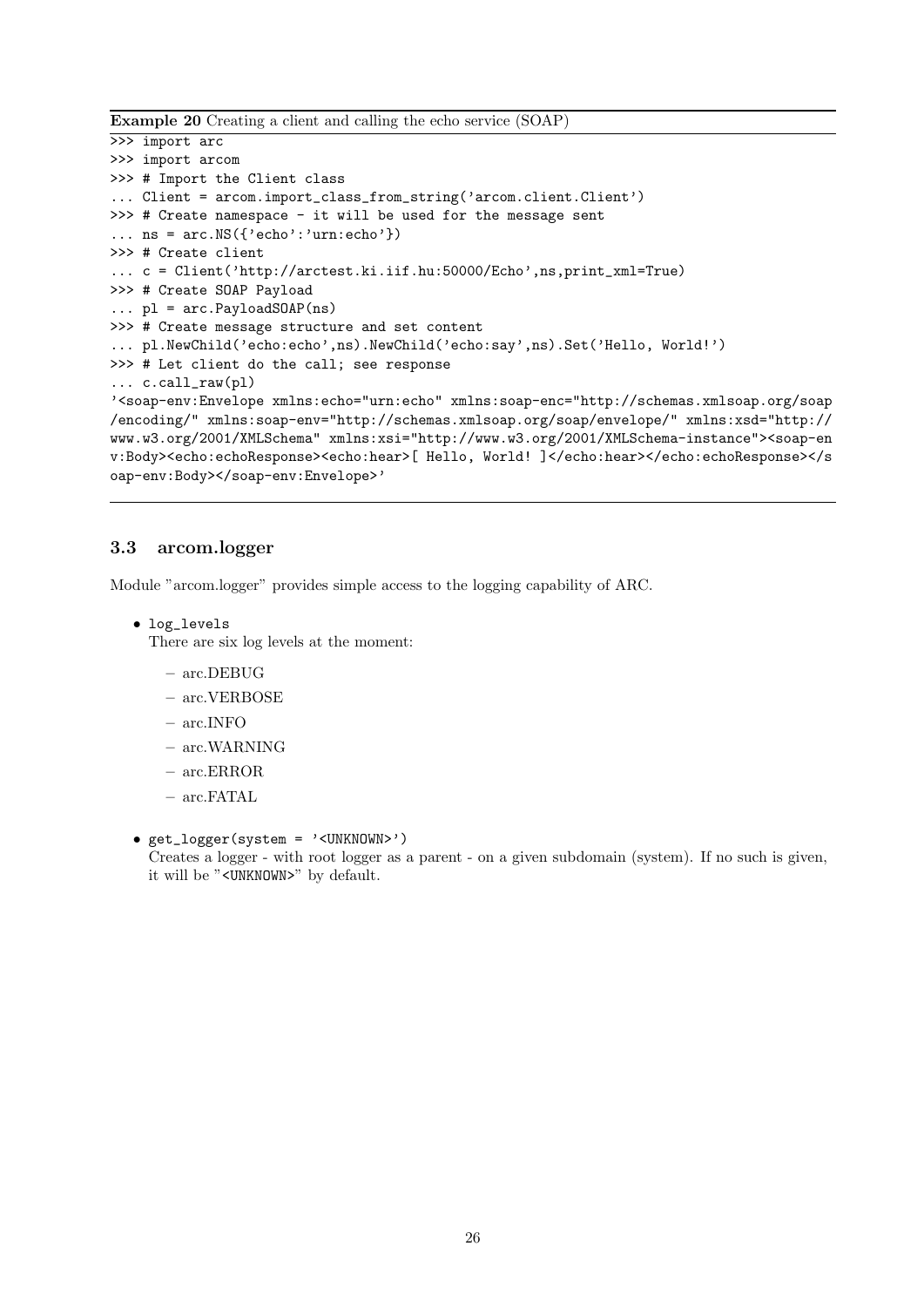Example 21 Using the Logger

```
>>> import arc
>>> import arcom
>>> import sys
>>> # Import get_logger function
... from arcom.logger import get_logger
>>> # Create logger
\ldots rl = get_logger()
>>> rl.logger
<arc.Logger; proxy of <Swig Object of type 'Arc::Logger *' at 0x9ef3f60> >
>>> arclogger = rl.logger
>>> # Add new destination
... arclogger.addDestination(arc.LogStream(sys.stdout))
>>> # Log a message
... # Note that the message is also returned as an output
... rl.msg(arc.INFO, 'Hello, World!')
[2009-06-04 11:00:42] [Arc.<UNKNOWN>] [INFO] [13120/148748400] Hello, World!
'Hello, World!'
```
#### <span id="page-27-0"></span>3.4 arcom.security

Module "arcom.security" provides tools for managing simple authorisation policies and requests. This includes policy format conversion (between storage and ARC policy), utility functions for accessing the decision making mechanism and retrieving credential information.

```
• class AuthRequest
```
Represents simple authorisation request. Conversion is limited to ARCAuth format at the moment.

```
– __init__ - construction of AuthRequest
 AuthRequest is created from the incoming message. Before the message reaches a service it is
 10</sup> for
 details.) During this, information specific to the MCC is probably added to the message.
 Specifically, when it is passed through the TLS MCC, then security information is added. (See
 11</sup> for details about security design in ARC.) This information is then
 retrieved when AuthRequest is created.
```
Example 22 Identity part of subject retrieved when TLS is not used

```
<ra:Subject xmlns:ra="http://www.nordugrid.org/schemas/request-arc">
```

```
...
 <ra:SubjectAttribute
   AttributeId="http://www.nordugrid.org/schemas/policy-arc/types/tls/identity"
   Type="string">ANONYMOUS</ra:SubjectAttribute>
</ra:Subject>
```
When TLS MCC is not included in the message chain, identity retrieval will fail, thus showing up with an anonymous user.

```
– get_request(self, action, format = 'ARCAuth')
  Returns a request in a XML string for the given action. This action should be one of the storage
  actions. These are 'read', 'addEntry', 'removeEntry', 'delete', 'modifyPolicy', 'modifyStates' and
  'modifyMetadata'. Format should be ARCAuth at the moment, as other formats are not
  supported yet.
```

```
– get_identity(self)
  Returns identity information.
```
<span id="page-27-2"></span><span id="page-27-1"></span> $10$ [http://svn.nordugrid.org/trac/nordugrid/browser/arc1/trunk/doc/tech\\_doc/hed/ARCHED\\_article.pdf](http://svn.nordugrid.org/trac/nordugrid/browser/arc1/trunk/doc/tech_doc/hed/ARCHED_article.pdf) <sup>11</sup>[http://svn.nordugrid.org/trac/nordugrid/browser/arc1/trunk/doc/tech\\_doc/sec/SecurityFrameworkofARC1.tex](http://svn.nordugrid.org/trac/nordugrid/browser/arc1/trunk/doc/tech_doc/sec/SecurityFrameworkofARC1.tex)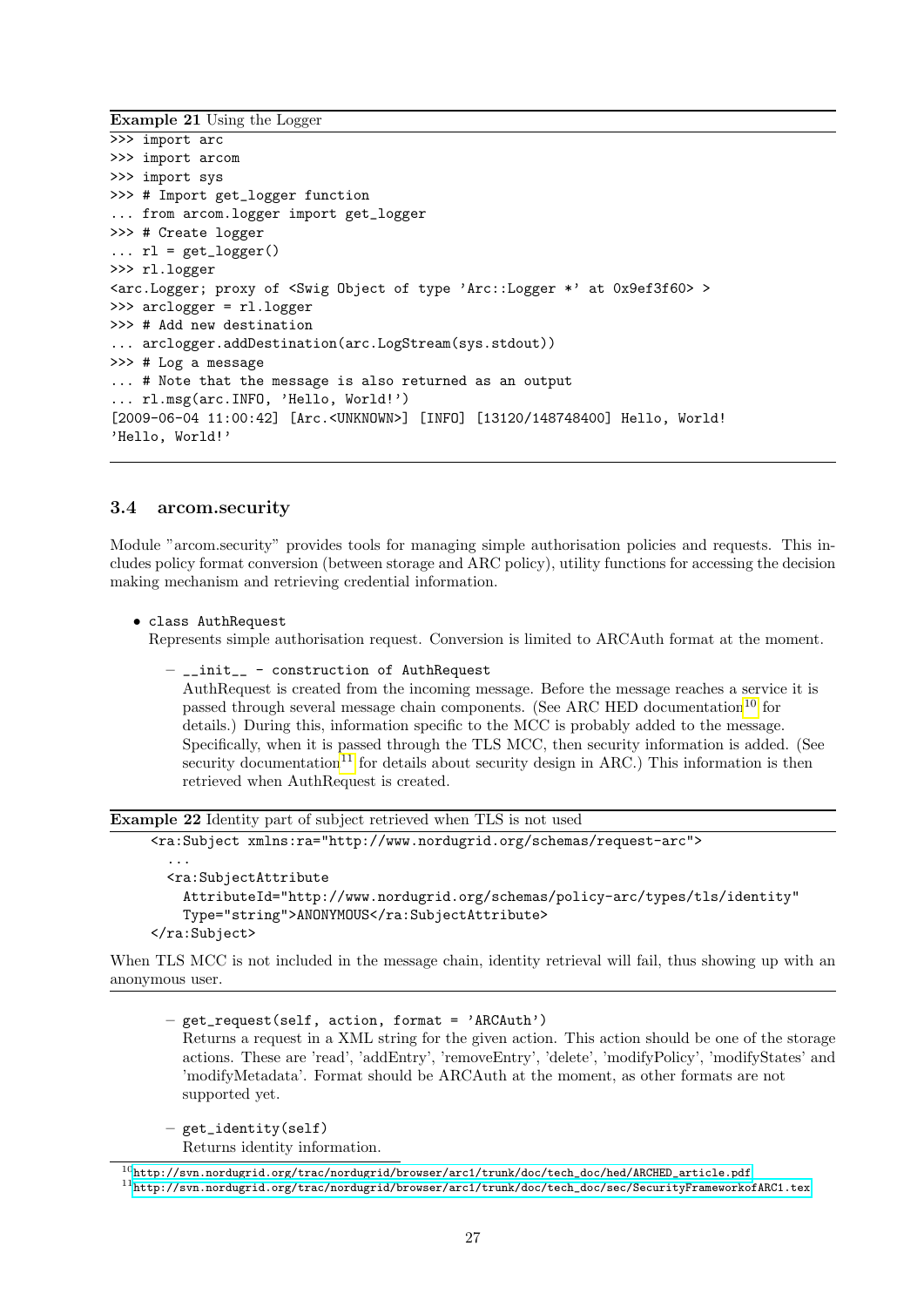– get\_identity\_and\_ca(self) Returns identity and CA information.

• class AuthPolicy Class to set / retrieve / convert simple policies.

```
Example 23 Creating policy
```

```
>>> from arcom.security import AuthPolicy
>>> # create policy object
\ldots p = AuthPolicy()
>>> # set policy for Alice and Bob
... # Alice is allowed to read and add entries (addEntry)
... # Bob is only allowed to read
... AlicePol = ('Alice','+read +addEntry')
>>> BobPol = ('Bob','+read')
>>> p.set_policy([AlicePol,BobPol])
>>> # see Policy document
... print p.get_policy('ARCAuth')
<Policy xmlns="http://www.nordugrid.org/schemas/policy-arc"
        CombiningAlg="Deny-Overrides">
  <Rule Effect="Permit">
    <Description>Alice is allowed to read, addEntry</Description>
    <Subjects>
      <Subject>
        <Attribute AttributeId="http://www.nordugrid.org/schemas/policy-arc/
types/tls/identity" Type="string">Alice</Attribute>
      </Subject>
    </Subjects>
    <Actions>
      <Action AttributeId="http://www.nordugrid.org/schemas/policy-arc/
types/storage/action" Type="string">read</Action>
      <Action AttributeId="http://www.nordugrid.org/schemas/policy-arc/
types/storage/action" Type="string">addEntry</Action>
    </Actions>
  \langle/Rule>
  <Rule Effect="Permit">
    <Description>Bob is allowed to read</Description>
    <Subjects>
      <Subject>
        <Attribute AttributeId="http://www.nordugrid.org/schemas/policy-arc/
types/tls/identity" Type="string">Bob</Attribute>
      </Subject>
    </Subjects>
    <Actions>
      <Action AttributeId="http://www.nordugrid.org/schemas/policy-arc/
types/storage/action" Type="string">read</Action>
    </Actions>
  </Rule>
</Policy>
```

```
• make_decision(policy, request)
  Method for accessing decision making functionality of ARC. ARC Evaluator is used to make decision
  about the request according to supplied policy.
```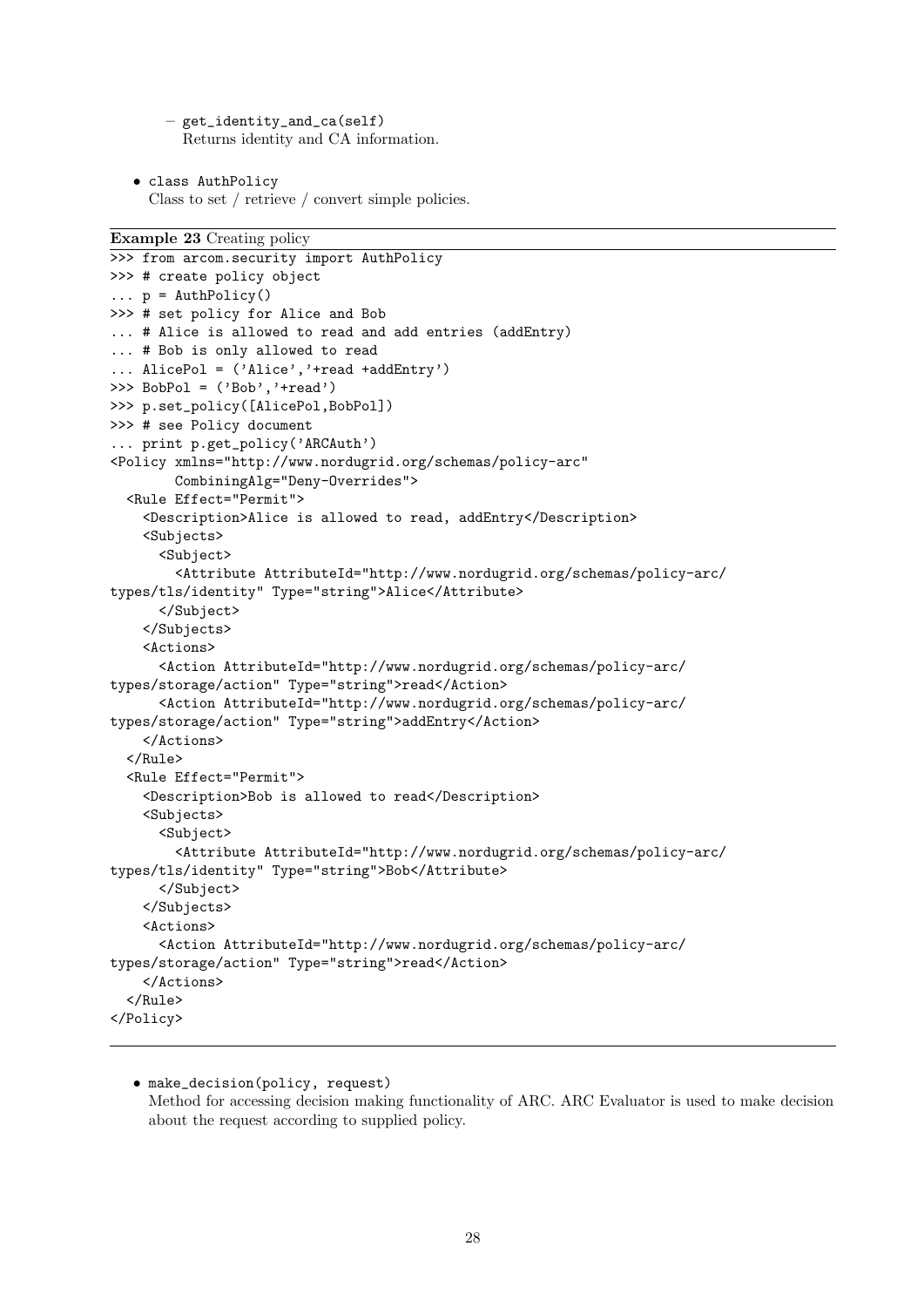Example 24 Decision making

```
...
>>> dsa = DummySecAttr('Alice')
>>> # set 'thisown' to False to avoid problems
... dsa.thisown = False
>>>
>>> # export XML in ARCAuth format
\ldots ex = dsa. Export()
>>>
>>> from arcom.security import AuthPolicy
>>> # create policy object
\ldots p = AuthPolicy()
>>> # set policy for Alice
... # Alice is allowed to read and add entries (addEntry)
... AlicePol = ('Alice','+read +addEntry')
>>> p.set_policy([AlicePol])
>>>
>>> from arcom.security import make_decision
>>>
>>> # get policy XML
\ldots px = p.get_policy()
\gg rx = ex.GetXML()>>>
>>> decision = make_decision(px, rx)
>>>
>>> # Possible results:
... # arc.DECISION_PERMIT -- 0
... # arc.DECISION_DENY -- 1
... # arc.DECISION INDETERMINATE -- 2
... # arc.DECISION_NOT_APPLICABLE -- 3
...
>>> decision
\Omega
```
In this example, Alice requests read for a temporary file. This request is made via DummySecAttr, when Export is called. (Details about DummySecAttr can be found in Appendix [B](#page-51-2) of this document.)

#### • parse\_ssl\_config(cfg)

Method for processing an XML node and retrieve SSL configuration information. First it looks for a ClientSSLConfig child of the supplied node, then it either collects information from a file given in FromFile attribute or from other children of ClientSSLConfig, namely KeyPath, CertificatePath and CACertificatesDir.

So if our ARC config looked like

```
<?xml version="1.0"?>
<ArcConfig
 xmlns="http://www.nordugrid.org/schemas/ArcConfig/2007"
  xmlns:tcp="http://www.nordugrid.org/schemas/ArcMCCTCP/2007"
>
    ...
    <Chain>
        ...
        <Service name="pythonservice" id="bartender">
            <ClassName>storage.bartender.bartender.BartenderService</ClassName>
            <LibrarianURL>https://localhost:60000/Librarian</LibrarianURL>
            <ClientSSLConfig FromFile="/etc/arc/clientsslconfig.xml" />
        </Service>
        ...
```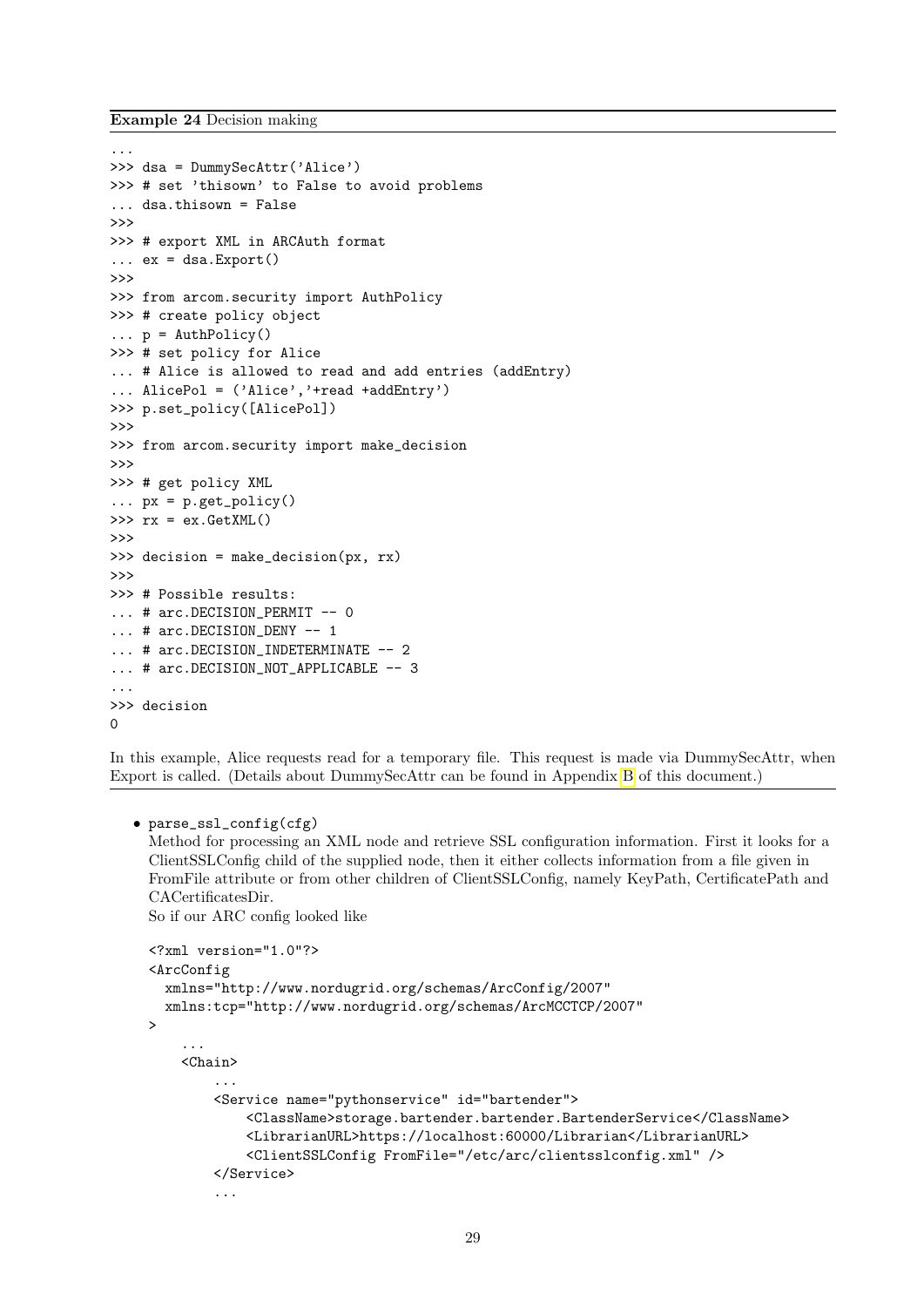```
</Chain>
</ArcConfig>
```
and "/etc/arc/clientsslconfig.xml" contained the following lines:

```
<?xml version="1.0"?>
<ClientSSLConfig>
    <KeyPath>/etc/grid-security/hostkey.pem</KeyPath>
    <CertificatePath>/etc/grid-security/hostcert.pem</CertificatePath>
    <CACertificatesDir>/etc/grid-security/certificates</CACertificatesDir>
</ClientSSLConfig>
```
then parsing would produce results like in the example below.

Example 25 SSL config example

```
>>> import arc
>>> import arcom
>>> from arcom.security import parse_ssl_config
>>>
>>> xml_str = file('/etc/arc/ssl_config_example.xml').read()
>>> configNode = arc.XMLNode(xml_str)
>>>
>>> serviceNode = configNode.Get('Chain').Get('Service')
>>>
>>> print parse_ssl_config(serviceNode)
{'key_file': '/etc/grid-security/hostkey.pem',
 'cert_file': '/etc/grid-security/hostcert.pem',
 'ca_file': '/etc/grid-security/certificates'}
```
#### <span id="page-30-0"></span>3.5 arcom.service

Module "arcom.service" provides the Service class and other tools for service development. The Service class deals with Trust Manager and SSL configuration and has the process method to get requests from incoming messages and create outgoing ones from the results. This class should be extended when creating a new service. Note that security related parts will not be discussed here; for those please see the security  $documentation<sup>12</sup>$  $documentation<sup>12</sup>$  $documentation<sup>12</sup>$  of ARC.

• Service

Service class will be presented through an example, in which DummyService will provide access to the funcionality of the Dummy class. (Complete source code can be found in Appendix [C](#page-52-0) of this document.)

Note that a small change in AuthRequest class (found in "security.py") is required for this example to work because the incoming message in our example could not be processed in a way like on the server side. Therefore it is assumed that the \_\_init\_\_ method of AuthRequest has:

```
auth = message.Auth()
import arc
try:
    xml = auth.Export(arc.SecAttr.ARCAuth)
    subject = xml.Get('RequestItem').Get('Subject')
except:
    subject = arc.XMLNode(arc.NS({'ra':request_ns}), 'ra:Subject')
```
instead of

<span id="page-30-1"></span> $12$ [http://svn.nordugrid.org/trac/nordugrid/browser/arc1/trunk/doc/tech\\_doc/sec/SecurityFrameworkofARC1.tex](http://svn.nordugrid.org/trac/nordugrid/browser/arc1/trunk/doc/tech_doc/sec/SecurityFrameworkofARC1.tex)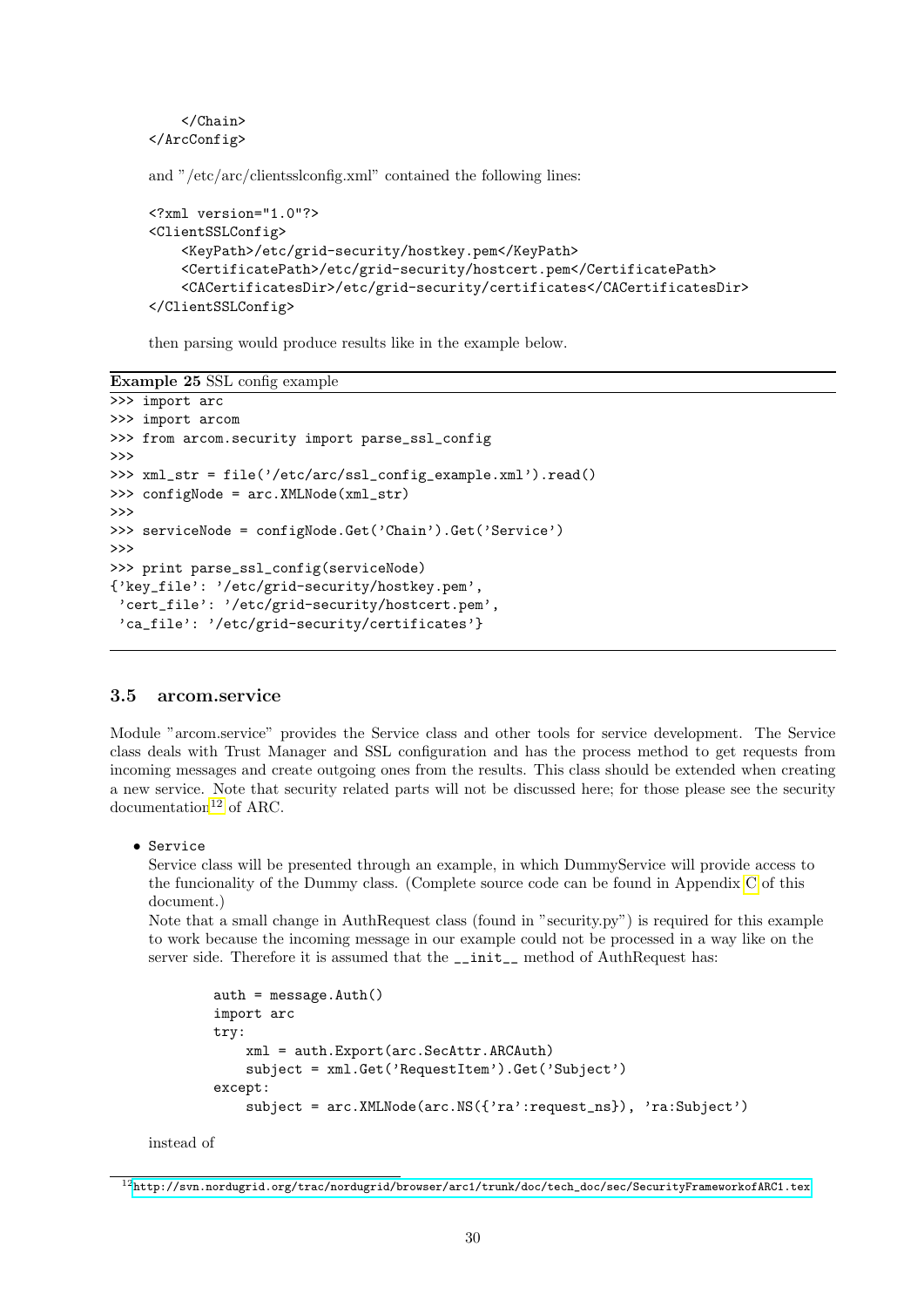```
auth = message.Auth()
import arc
xml = auth.Export(arc.SecAttr.ARCAuth)
subject = xml.Get('RequestItem').Get('Subject')
```
so an empty Subject is available if auth is not present.

Example 26 Using DummyService - an example service based on arcom.service.Service

```
>>> # Reminder:
... # import arc
... #
... # class Dummy:
\ldots # def foo(self, foomsg = ''):
... # return ''.join(['Foo message is: ',str(foomsg)])
... #
... # from arcom.service import Service
... #
... # class DummyService(Service):
... # """ DummyService class based on Service class in arcom.service """
... # ...
...
>>> # Create instance of DummyService
... ds = DummyService(None)
>>> # Create namespace - it will be used for the message sent
... ns = arc.NS({'dmmy':'urn:foo'}>>> # Create SOAP Envelope
... se = arc.SOAPEnvelope(ns)
>>> # Create content
... se.NewChild('dmmy:foo').Set('Foo!')
(None, 'Foo!')
>>> # Create SOAP Message
... msg = arc.SOAPMessage()
>>> # Payload
... pls = arc.PayloadSOAP(se)
>>> # Set Message Payload
... msg.Payload(pls)
>>> # create outgoing message that will hold response
... outse = arc.SOAPEnvelope(ns)
>>> outmsg = arc.SOAPMessage()
>>> outpls = arc.PayloadSOAP(outse)
>>> outmsg.Payload(outpls)
>>> # call service
... ds.process(msg, outmsg)
<arc.MCC_Status; proxy of <Swig Object of type 'Arc::MCC_Status *' at 0x9cd8228> >
>>> # show result
... print outmsg.Payload().GetXML()
<soap-env:Envelope xmlns:dmmy="urn:foo" xmlns:soap-enc="http://schemas.xmlsoap.o
rg/soap/encoding/" xmlns:soap-env="http://schemas.xmlsoap.org/soap/envelope/" xm
lns:xsd="http://www.w3.org/2001/XMLSchema" xmlns:xsi="http://www.w3.org/2001/XML
Schema-instance"><soap-env:Body><dmmy:fooResponse>Foo message is: Foo!</dmmy:foo
Response></soap-env:Body></soap-env:Envelope>
```
### • ServiceState

ServiceState is part of the basic  $LDI<sup>13</sup>$  $LDI<sup>13</sup>$  $LDI<sup>13</sup>$  for Python services. This basic implementation provides information about whether a service is up and running. XML representation of state could be retrieved by calling the "GetLocalInformation" method found in the Service class. This will be

<span id="page-31-0"></span><sup>13</sup>Local Information Description Interface; see: [http://www.knowarc.eu/documents/Knowarc\\_D1.2-1\\_07.pdf](http://www.knowarc.eu/documents/Knowarc_D1.2-1_07.pdf)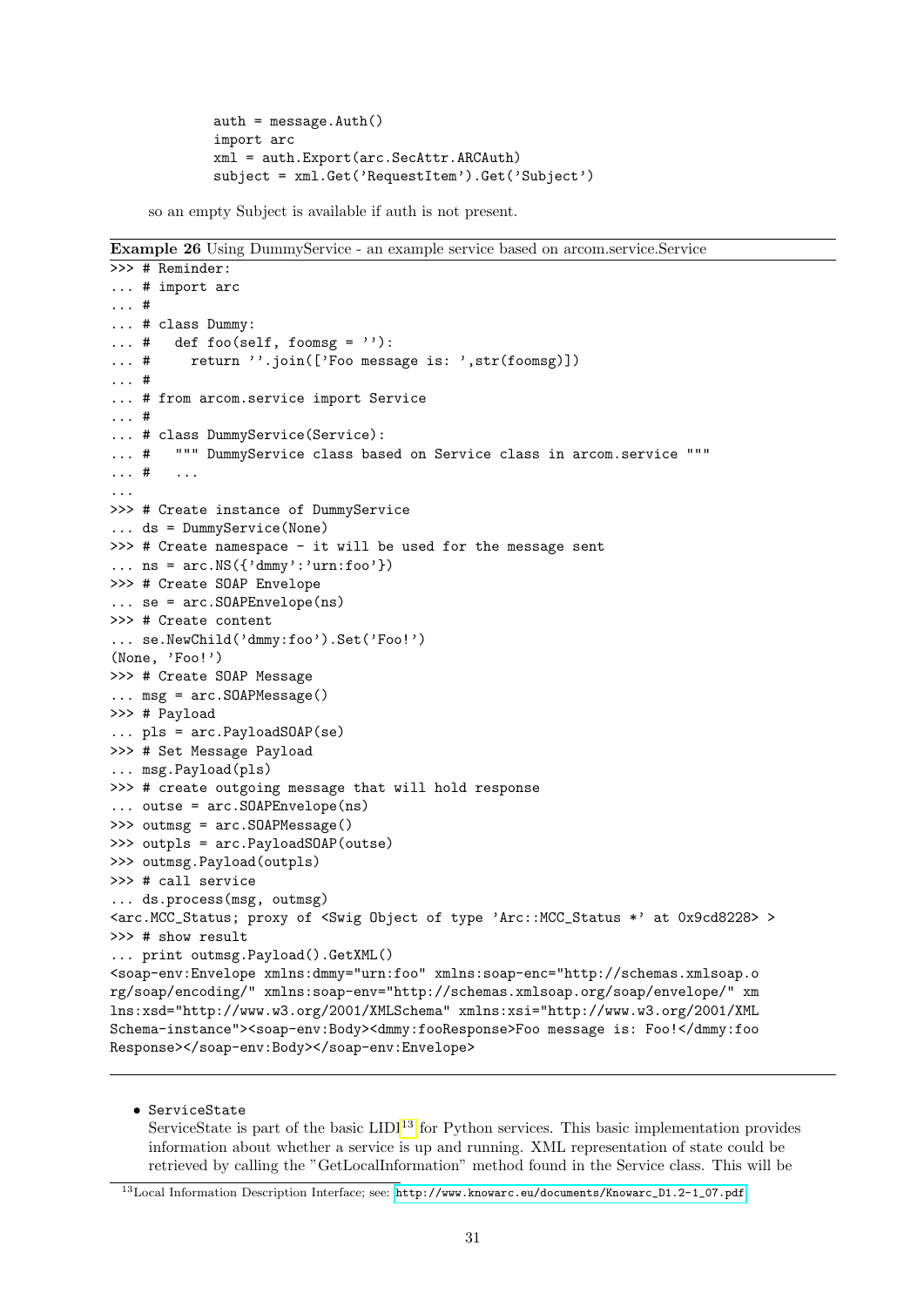presented through an example, in which DummyService will provide information regarding its state. (Complete source code can be found in Appendix [C](#page-52-0) of this document.) Note that a change in AuthRequest class (found in "security.py") is required for this example to work (see [3.5\)](#page-30-0).

Example 27 Retrieving state of DummyService

```
>>> # Reminder:
... # import arc
... #
... # ...
... #
... # from arcom.service import Service
... #
... # class DummyService(Service):
... # """ DummyService class based on Service class in arcom.service """
... #
... # ...
... #
... # def status(self, inpayload):
... # # get local info
... # fooinfo = self.GetLocalInformation()
... #
... # # get service status
... \# foostatus = str(fooinfo.Get('AdminDomain').Get('Services').Get('Service').
... # Get('Endpoint').Get('ServingState'))
... # ...
...
>>> # Create instance of DummyService
... ds = DummyService(None)
>>> # Create namespace - it will be used for the message sent
... ns = arc.NS({'dmmy':'urn:foo'}})>>> # Create SOAP Envelope
... se = arc.SOAPEnvelope(ns)
>>> # Create content
... se.NewChild('dmmy:status')
<arc.XMLNode; proxy of <Swig Object of type 'Arc::XMLNode *' at 0x9cb8af8> >
>>> # Create SOAP Message
... msg = arc.SOAPMessage()
>>> # Payload
... pls = arc.PayloadSOAP(se)
>>> # Set Message Payload
... msg.Payload(pls)
>>> # create outgoing message that will hold response
... outse = arc.SOAPEnvelope(ns)
>>> outmsg = arc.SOAPMessage()
>>> outpls = arc.PayloadSOAP(outse)
>>> outmsg.Payload(outpls)
>>> # call service
... ds.process(msg, outmsg)
<arc.MCC_Status; proxy of <Swig Object of type 'Arc::MCC_Status *' at 0x9cdb090> >
>>> # show result
... print outmsg.Payload().GetXML()
<soap-env:Envelope xmlns:dmmy="urn:foo" xmlns:soap-enc="http://schemas.xmlsoap.o
rg/soap/encoding/" xmlns:soap-env="http://schemas.xmlsoap.org/soap/envelope/" xm
lns:xsd="http://www.w3.org/2001/XMLSchema" xmlns:xsi="http://www.w3.org/2001/XML
Schema-instance"><soap-env:Body><dmmy:statusResponse>Status: production</dmmy:st
atusResponse></soap-env:Body></soap-env:Envelope>
```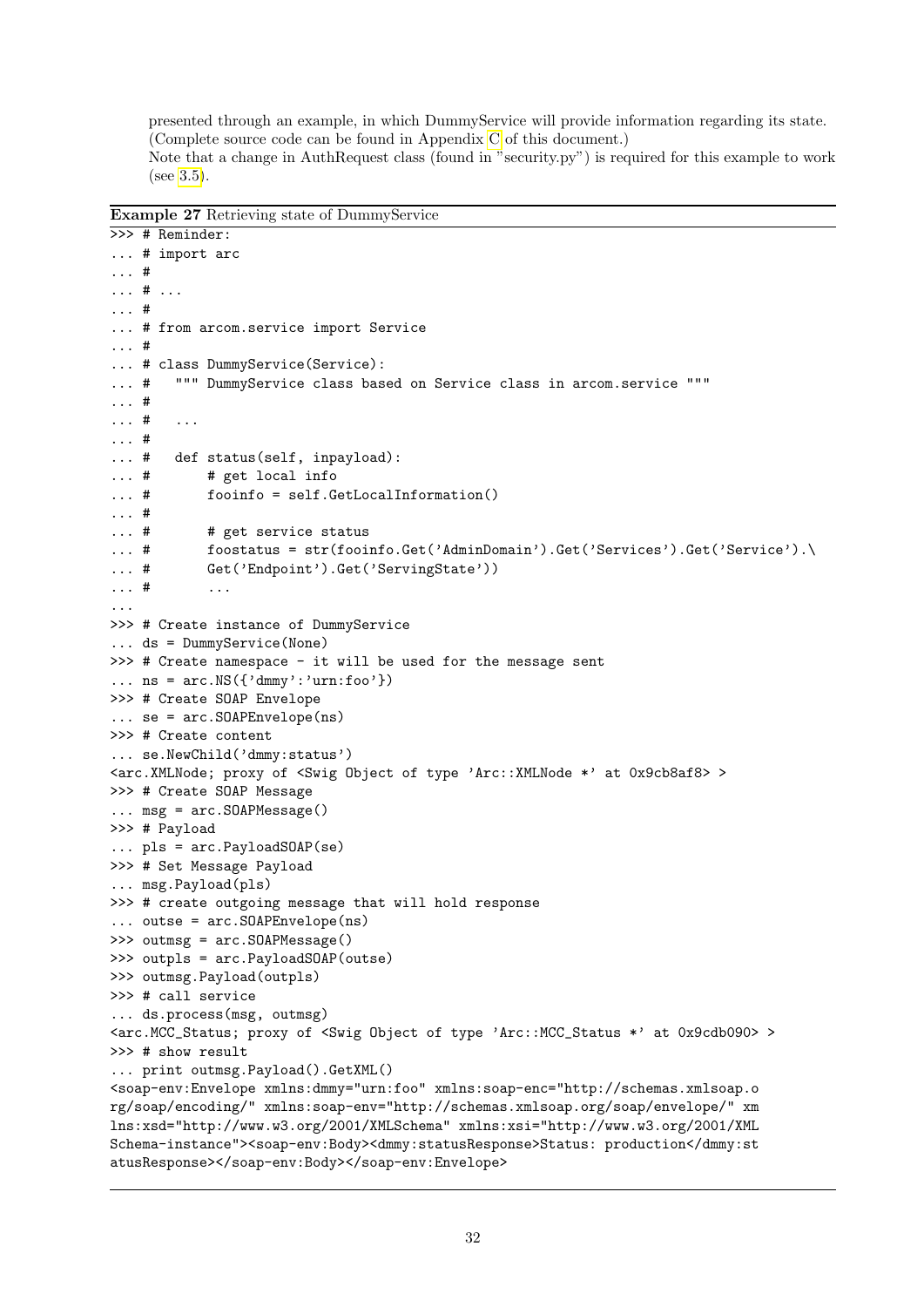- parse\_node(node, names, single = False, string = True) Calls node\_to\_data() for each child of the given node.
	- node is the XMLNode whose children we want to convert
	- names is a list of tag names which will be returned in the specified order
	- single indicates whether only one value is needed beside the key; if so, do not put it into a list
	- string indicates whether string contents of nodes are needed not the nodes themselves

Example 28 parse\_node

```
>>> from arc import XMLNode
>>> from arcom.service import parse_node
>>>
>>> # create xml node
\dots xml = XMLNode('''
... <myList>
... <myElement>
\ldots \langle myID>0</myID>
... <LN>/</LN>
... </myElement>
... <myElement>
... <myID>1</myID>
... <LN>/testfile</LN>
... </myElement>
... </myList>''')
>>>
>>> # default: single = False and string = True
... parse_node(xml, ['myID','LN'])
{'1': ['/testfile'], '0': ['/']}
>>> # single = True
... parse_node(xml, ['myID','LN'], single = True)
{'1': '/testfile', '0': '/'}
>>> parse_node(xml, ['myID','LN'], True)
\{ '1': '|\text{testfile}', '0': '/\}>>> # string = False
... parse_node(xml, ['myID','LN'], string = False)
{<arc.XMLNode; proxy of <Swig Object of type 'Arc::XMLNode *' at 0x996f040> >: [
<arc.XMLNode; proxy of <Swig Object of type 'Arc::XMLNode *' at 0x996f050> >], <
arc.XMLNode; proxy of <Swig Object of type 'Arc::XMLNode *' at 0x9997590> >: [<a
rc.XMLNode; proxy of <Swig Object of type 'Arc::XMLNode *' at 0x99975a0> >]}
```
• parse\_to\_dict(node, names) Converts the children of the node to a dictionary of dictionaries.

- node is the XMLNode whose children we want to convert
- names is a list of tag names; for each child only these names will be included in the dictionary

Note that the first element of "names" is considered as sthe child whose value will serve as the key of dictionary. Other elements are put in an inner dictionary with their names being the key and their content being the value for that key.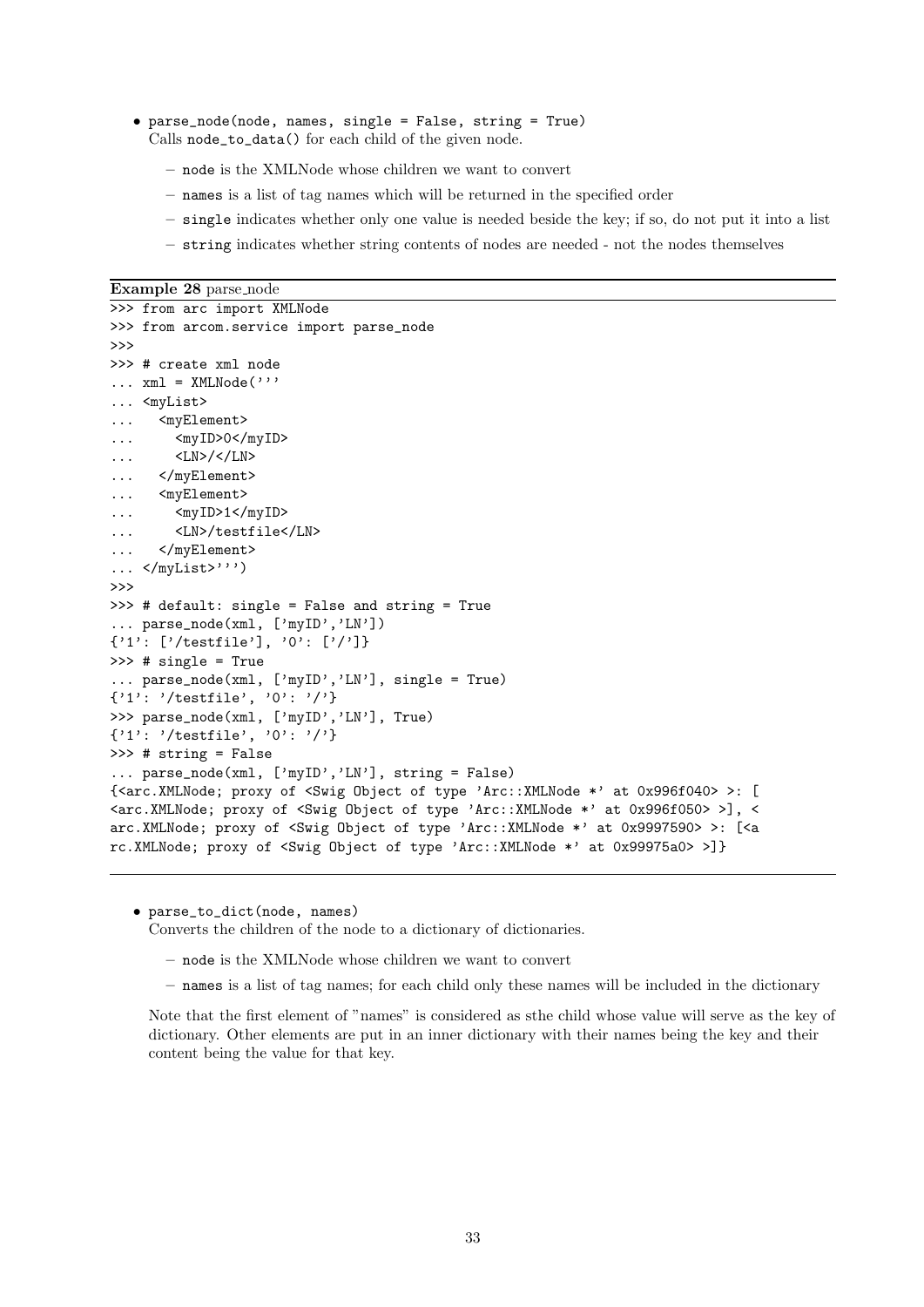```
Example 29 parse to dict
>>> from arc import XMLNode
>>> from arcom.service import parse_to_dict
>>>
>>> # create xml node
\ldots xml = XMLNode('''
... <myList>
... <myElement>
... <myID>123</myID>
... <refID>abc</refID>
... <state>alive</state>
... <size>123456</size>
... </myElement>
... <myElement>
... <myID>456</myID>
... <refID>fed</refID>
... <state>alive</state>
... <size>987</size>
... </myElement>
... </myList>''')
>>>
>>> # example 1 - 'myID' as key
... # 'state' and 'size' goes to the inner dictionary
... parse_to_dict(xml, ['myID','state','size'])
{'123': {'state': 'alive', 'size': '123456'}, '456': {'state': 'alive', 'size':
'987'}}
>>>
\gg # example 2 - 'myID' as key
... # 'myID' also goes to the inner dictionary
 ... parse_to_dict(xml, ['myID','myID','state','size'])
{'123': {'myID': '123', 'state': 'alive', 'size': '123456'}, '456': {'myID': '45
6', 'state': 'alive', 'size': '987'}}
```
- create\_response(method\_name, tag\_names, elements, payload, single = False) Creates a SOAP XML payload from a dictionary of tag names and list of values.
	- method\_name is the name of the method which will be used as a prefix in the name of the "Response" tag
	- tag\_names is a list of names which will be used in the specified order as tag names
	- elements is a dictionary where the key will be tagged as the first tag name and the value is a list whose items will be tagged in the order of the tag\_names list
	- payload is an XMLNode that the response will be added to
	- single indicates whether there is only one value per key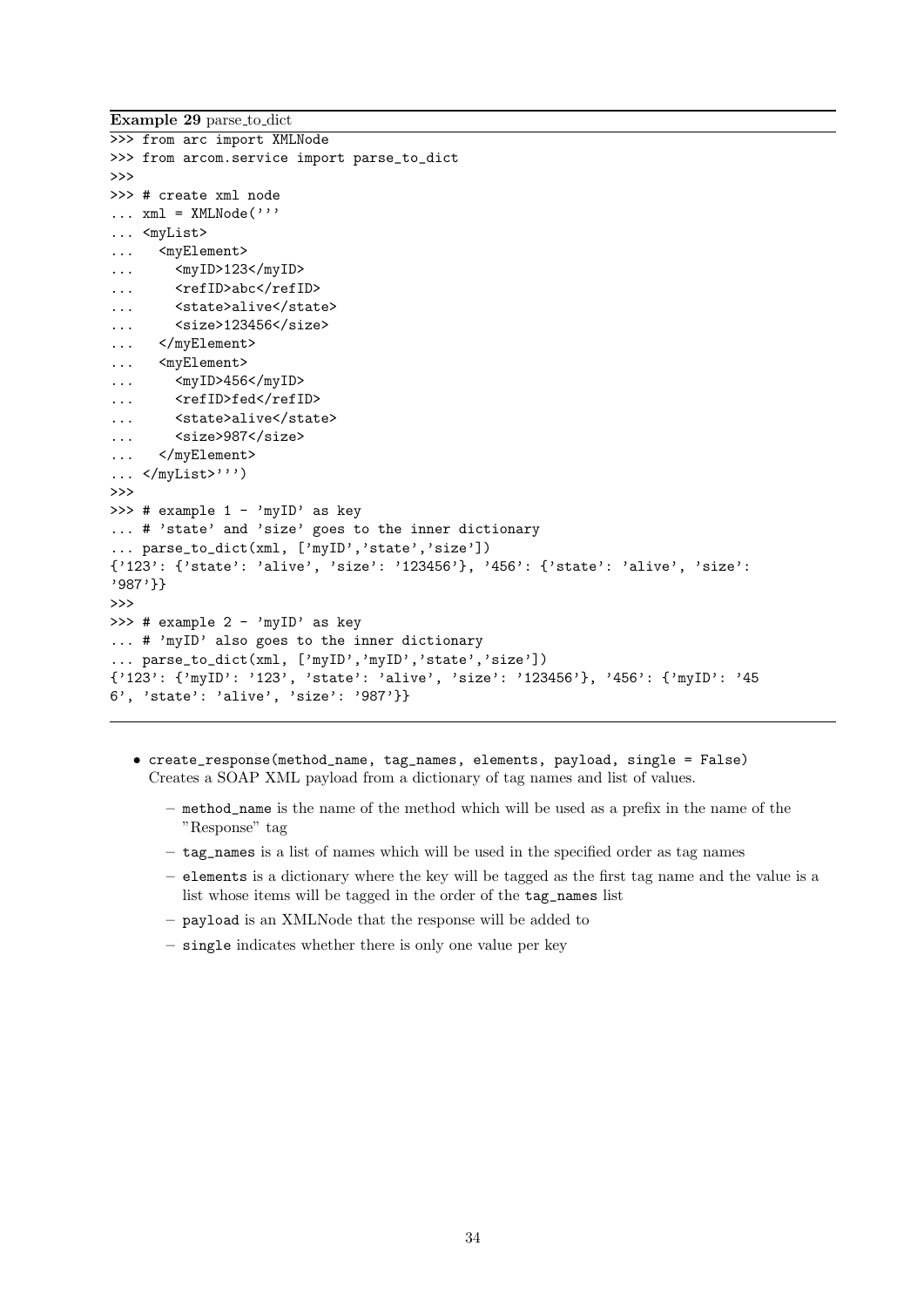Example 30 create response

```
>>> import arc
>>> from arcom.service import create_response
>>>
>>> method_name = 'dummy'
>>> # create tag_names; 'myID' will be the key
... tag_names = ['myID', 'state', 'size']
>>> # create elements
... # elements of the lists in this dictionary are values and will be tagged
... # according to names found in tag_names except for the first element
... # e.g.: 'alive' will be tagged with 'state'
... elements = {'123': ['alive', '123456'], '456': ['alive', '987']}
>>> # create empty payload
... payload = arc.PayloadSOAP(arc.NS())
\rightarrow>>> # create response
... response = create_response(method_name, tag_names, elements, payload)
>>>
>>> # show it
... print response.GetXML(True)
<soap-env:Envelope xmlns:soap-enc="http://schemas.xmlsoap.org/soap/encoding/" xm
lns:soap-env="http://schemas.xmlsoap.org/soap/envelope/" xmlns:xsd="http://www.w
3.org/2001/XMLSchema" xmlns:xsi="http://www.w3.org/2001/XMLSchema-instance">
  <soap-env:Body>
    <dummyResponse>
      <dummyResponseList>
        <dummyResponseElement>
          <myID>123</myID>
          <state>alive</state>
          <size>123456</size>
        </dummyResponseElement>
        <dummyResponseElement>
          <myID>456</myID>
          <state>alive</state>
          <size>987</size>
        </dummyResponseElement>
      </dummyResponseList>
    </dummyResponse>
  </soap-env:Body>
</soap-env:Envelope>
```
• node\_to\_data(node, names, single = False, string = True) Get some children of an XMLNode and return them in a list in the specified order using the first one as a key.

- node is an XMLNode that has some children
- names is a list of the names of those children we want to extract; first string in this list will always be the key
- single indicates whether only one value is needed; if so, do not put it into a list
- string indicates whether string contents of nodes are needed not the nodes themselves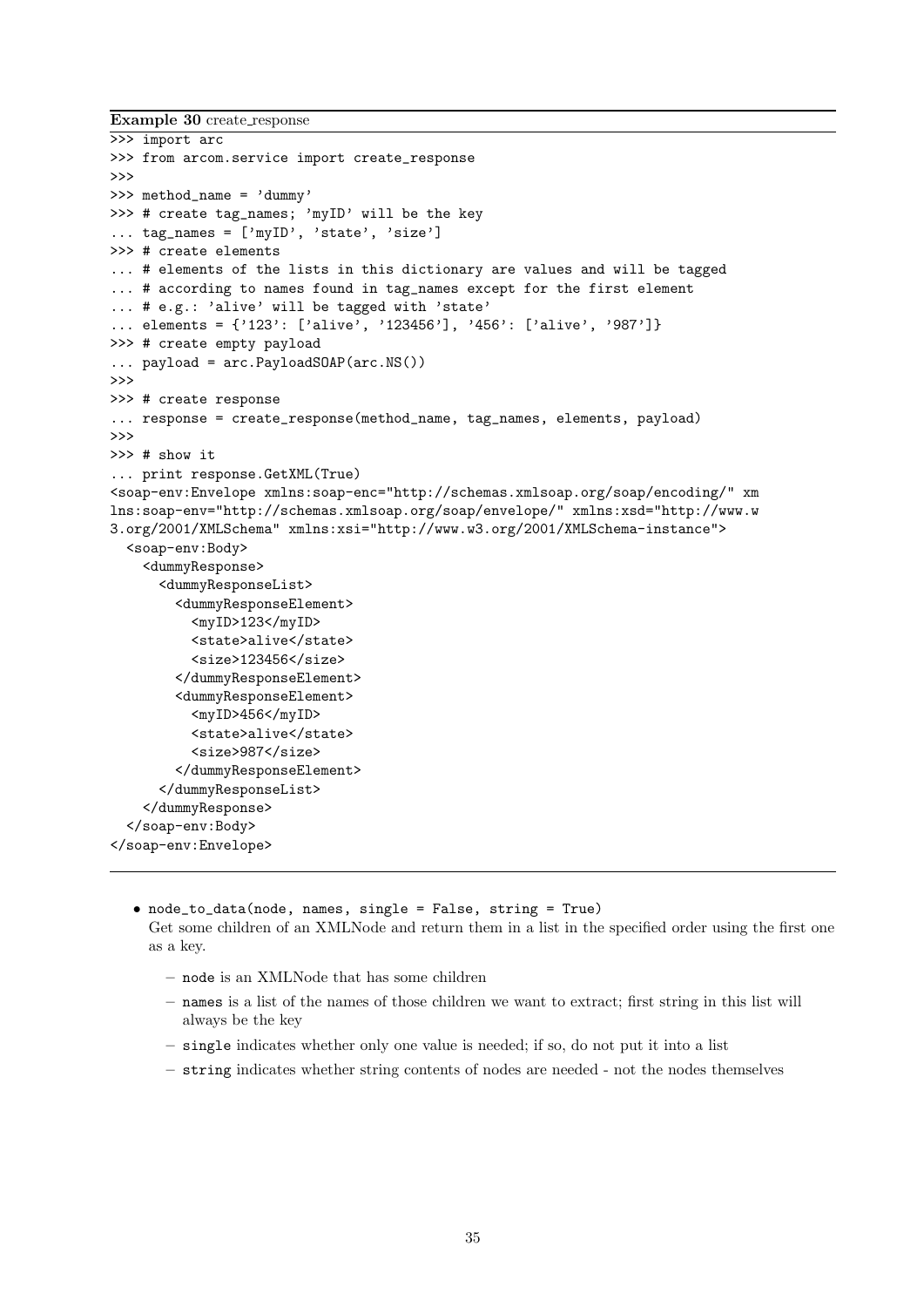```
Example 31 node_to_data - 1
>>> from arc import XMLNode
>>> from arcom.service import node_to_data
>>>
>>> # create node
\ldots xml = XMLNode('''
... <myElement>
... <myID>0</myID>
... <refID>abc</refID>
... <section>states</section>
... <property>spares</property>
... <value>2</value>
... <dummy>foo</dummy>
... <changeType>set</changeType>
... </myElement>
\ldots'')
>>>
>>> # create names
... # 'myID' will be the key
... # all the other names will be in a list in the specified order
... # 'dummy' will be left out
... names = ['myID', 'refID', 'changeType', 'section', 'property', 'value']
>>>
>>> # call node_to_data
... node_to_data(xml,names)
('0', ['abc', 'set', 'states', 'spares', '2'])
```
Example 32 node to data - 2

```
>>> from arc import XMLNode
>>> from arcom.service import node_to_data
>>>
>>> # create node
\dots xml = XMLNode('''
... <getRequest>
... <GUID>11</GUID>
... <myID>99</myID>
... </getRequest>
\ldots, \sum_{i=1}^{n}>>>
>>> # create names
... # 'myID' will be the key
... names = ['myID', 'GUID']>>>
>>> # call node_to_data
... # GUID is the single value so do not put it in a list
... node_to_data(xml,names, True)
('99', '11')
```
• get\_data\_node(node) Gets the data node from the Body of a SOAP message where the first child node of the Body refers to the method being called. E.g.:

Request:

<soap-env:Envelope> <soap-env:Body>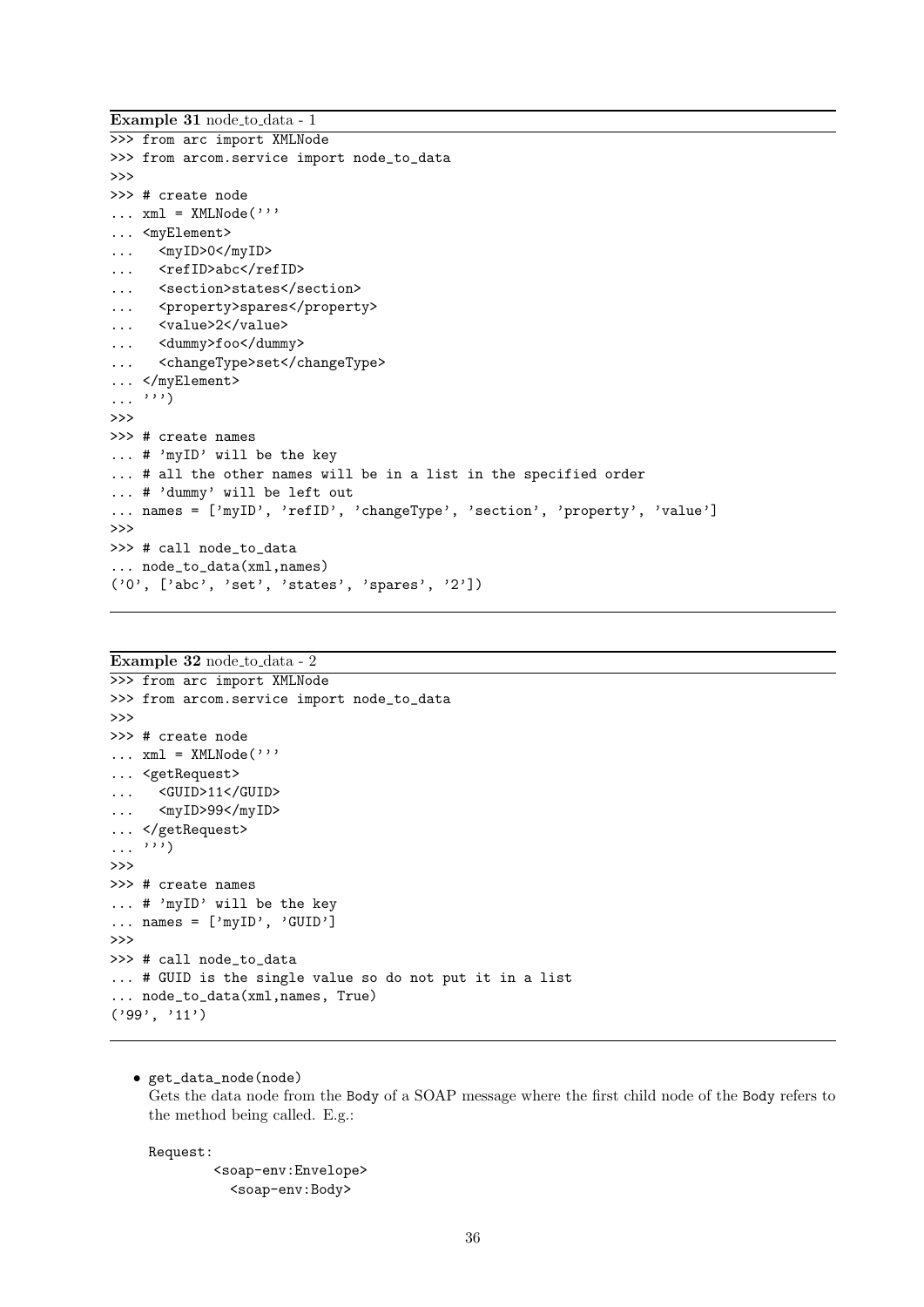<method> <data>Value</data> </method> </soap-env:Body> </soap-env:Envelope>

Data node:

<data>Value</data>

<span id="page-37-0"></span>Example 33 get<sub>-data-node</sub> >>> from arc import XMLNode >>> from arcom.service import get\_data\_node >>> >>> # create node  $\ldots$  xml = XMLNode( $'$ '' ... <Envelope> ... <Body> ... <method> ... <data>Value</data> ... </method> ... </Body> ... </Envelope>  $\ldots$ ''') >>> >>> # call get\_data\_node  $\ldots$  dn = get\_data\_node(xml) >>> >>> # show result ... dn.GetXML() '<data>Value</data>'

### <span id="page-37-1"></span>3.6 arcom.threadpool

Module "arcom.threadpool" provides simple thread pool support. Consists of classes ThreadPool, Thread-PoolThread and ReadWriteLock. ThreadPool could be used to create a pool of threads, then it accepts tasks that will be dispatched to the next available thread. ThreadPoolThread could be used to retrieve a task and execute it. ReadWriteLock is a lock object that allows many simultaneous "read locks", but only one "write lock."

• class ThreadPool

ThreadPool is a flexible thread pool class. It creates a pool of threads, then accepts tasks that will be dispatched to the next available thread.

– setThreadCount(self, newNumThreads)

Sets the current pool size. It does so by acquiring the resizing lock, then calling the private version of this method to grow or shrink the pool.

- getThreadCount(self) Returns the number of threads in the pool.
- queueTask(self, task, args=None, taskCallback=None) Inserts a task into the queue. Task must be callable; args and taskCallback may be None.
- getNextTask(self)

Retrieves the next task from the task queue. For use only by ThreadPoolThread objects contained in the pool.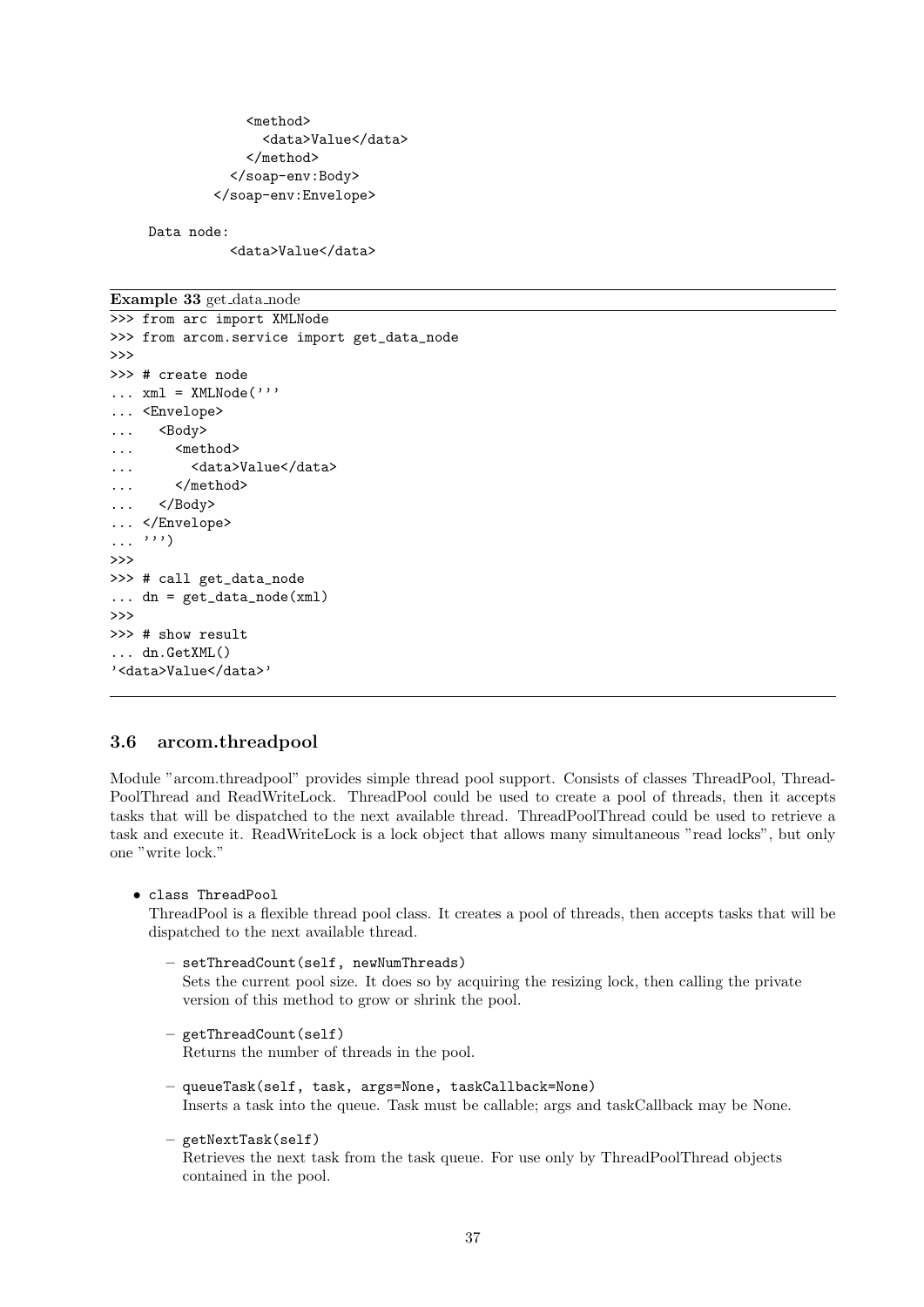- joinAll(self, waitForTasks = True, waitForThreads = True) Clears the task queue and terminates all pooled threads, optionally allowing the tasks and threads to finish.
- class ThreadPoolThread(threading.Thread) ThreadPoolThread is a pooled thread class.
	- run(self) Until told to quit, retrieve the next task and execute it, calling the callback if any.
	- goAway(self) Exit the run loop next time through.

#### • class ReadWriteLock

ReadWriteLock is a lock object that allows many simultaneous "read locks", but only one "write lock".

- acquire\_read(self) Acquires a read lock. Blocks only if a thread has acquired the write lock.
- release\_read(self) Releases a read lock.
- acquire\_write(self) Acquires a write lock. Blocks until there are no acquired read or write locks.
- release\_write(self) Releases a write lock.

Two examples are pressented below. In the first one, four waitTasks with different wait times are queued while there are three threads. In the second one, a counter is incremented by four addTasks on four threads. (Here a ReadWriteLock is used to make sure that only one thread has write access to the counter at a time.) (Complete source code can be found in Appendix [D](#page-53-0) of this document.)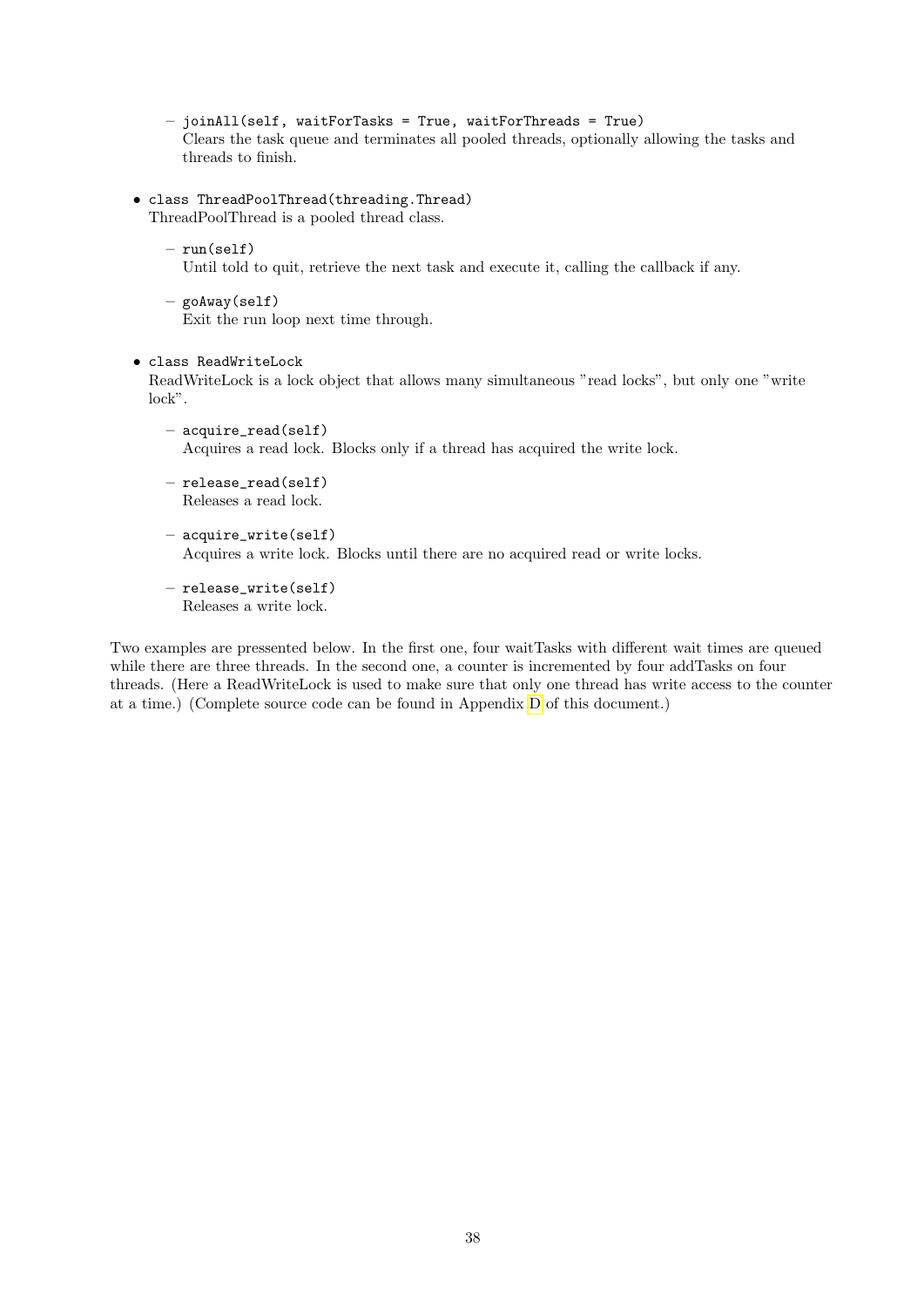Example 34 arcom.threadpool

<span id="page-39-0"></span>\$./threadpooltest.py

```
Example1 - waitTask
(1): WaitTask starting
WaitTask sleeping for 4 seconds
(2): WaitTask starting
WaitTask sleeping for 1 seconds
(3): WaitTask starting
WaitTask sleeping for 6 seconds
Callback called for Waiter (2)
(4): WaitTask starting
WaitTask sleeping for 2 seconds
Callback called for Waiter (4)
Callback called for Waiter (1)
Callback called for Waiter (3)
Example2 - addTask
COUNTER before join: 0
(5): Added 10 to counter, counter is now 10
(6): Added 10 to counter, counter is now 20
(7): Added 10 to counter, counter is now 30
(8): Added 10 to counter, counter is now 40
(6): Added 10 to counter, counter is now 50
(5): Added 10 to counter, counter is now 60
(7): Added 10 to counter, counter is now 70
(8): Added 10 to counter, counter is now 80
(5): Added 10 to counter, counter is now 90
(7): Added 10 to counter, counter is now 100
(6): Added 10 to counter, counter is now 110
(8): Added 10 to counter, counter is now 120
Callback called for ('addTask', 10)
Callback called for ('addTask', 10)
Callback called for ('addTask', 10)
Callback called for ('addTask', 10)
COUNTER after join: 120
```
#### <span id="page-39-1"></span>3.7 arcom.XMLTree

Module "arcom.XMLTree" provides the XMLTree class to convert from XML to native Python structures and vice versa. Furthermore, it provides utility functions and some basic query methods for XMLTree structures.

• class XMLTree

With the help of the XMLTree class XML can be converted to native Python structures and vice versa. It also provides some useful functions to handle these structures.

```
- XMLTree(from_node = None, from_string = '', from_tree = None, rewrite = {},
          forget_namespace = False)
```
- ∗ from\_node is an XMLNode that could be converted to XMLTree
- ∗ from\_string is a string representation of an XMLNode that could be converted to XMLTree
- ∗ from\_tree is a tree structure or an XMLTree object that could be converted to XMLTree
- ∗ rewrite is a dictionary; if an XML node has a name which is a key in this dictionary then it will be renamed as the value of that key; note though, when from\_tree is used, this parameter is ignored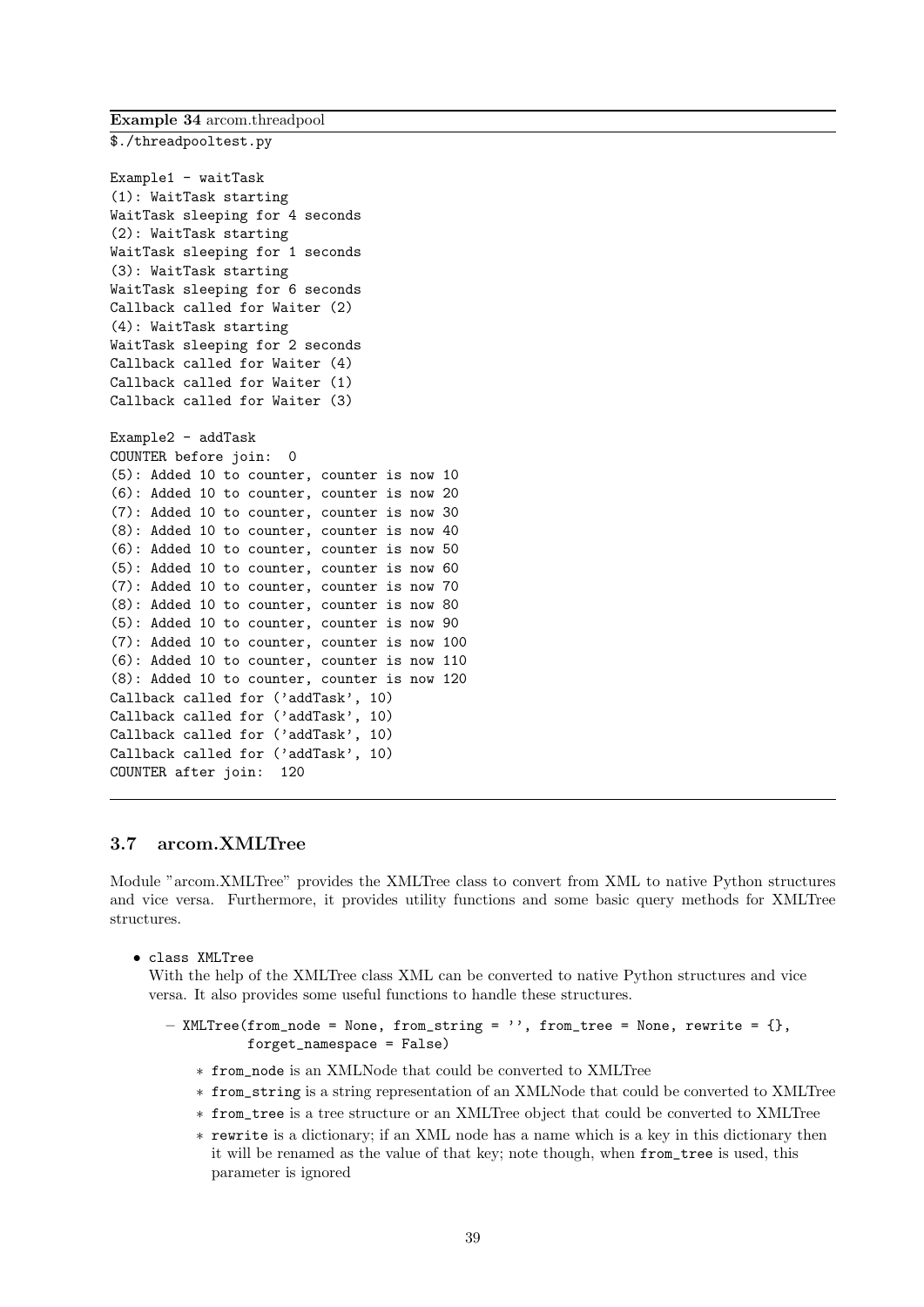∗ forget\_namespace tells whether the XMLTree should not contain the namespace prefixes; note though, when from\_tree is used, this parameter is ignored

The parameter from tree has the highest priority; if it is not None, then from string and from\_node are ignored. If from\_tree is None but from\_node is given, then from\_string is ignored. If only from\_string is given, then it will be the choosen one.

Some examples of creating an XMLTree are shown below.

Example 35 Creating an XMLTree

```
>>> from arc import XMLNode
>>> from arcom.xmltree import XMLTree
>>>
>>> # create XMLTree sources
... # xmlstr - will be used to create an XMLTree from string
... # xmlnodestr - will be used to create 'node' (an XMLNode)
... # node - will be used to create an XMLTree from XMLNode
... # treestruct - for creating XMLTree from tree structure
... xmlstr = '<echo><say>Hello!</say></echo>'
>>> xmlnodestr = '<node><subnode>Subnode</subnode></node>'
>>> node = XMLNode(xmlnodestr)
>>> treestruct = ('root', [('leaf','Leaf')])
>>>
>>> # from_tree has the highest priority
... t1 = XMLTree(from_node = node, from_string = xmlstr, from_tree = treestruct)
>>> t1.get()
[(\cdot;\text{root}, \ldots, \ldots, \cdot]>>>
>>> # no from_tree supplied; from_node will be used
... t2 = XMLTree(from_node = node, from_string = xmlstr)
>> t2.get()[('node', [('subnode', 'Subnode')])]
>>>
>>> # from_string only
... t3 = XMLTree(from_string = xmlstr)
>>> t3.get()
[('echo', [('say', 'Hello!')])]
```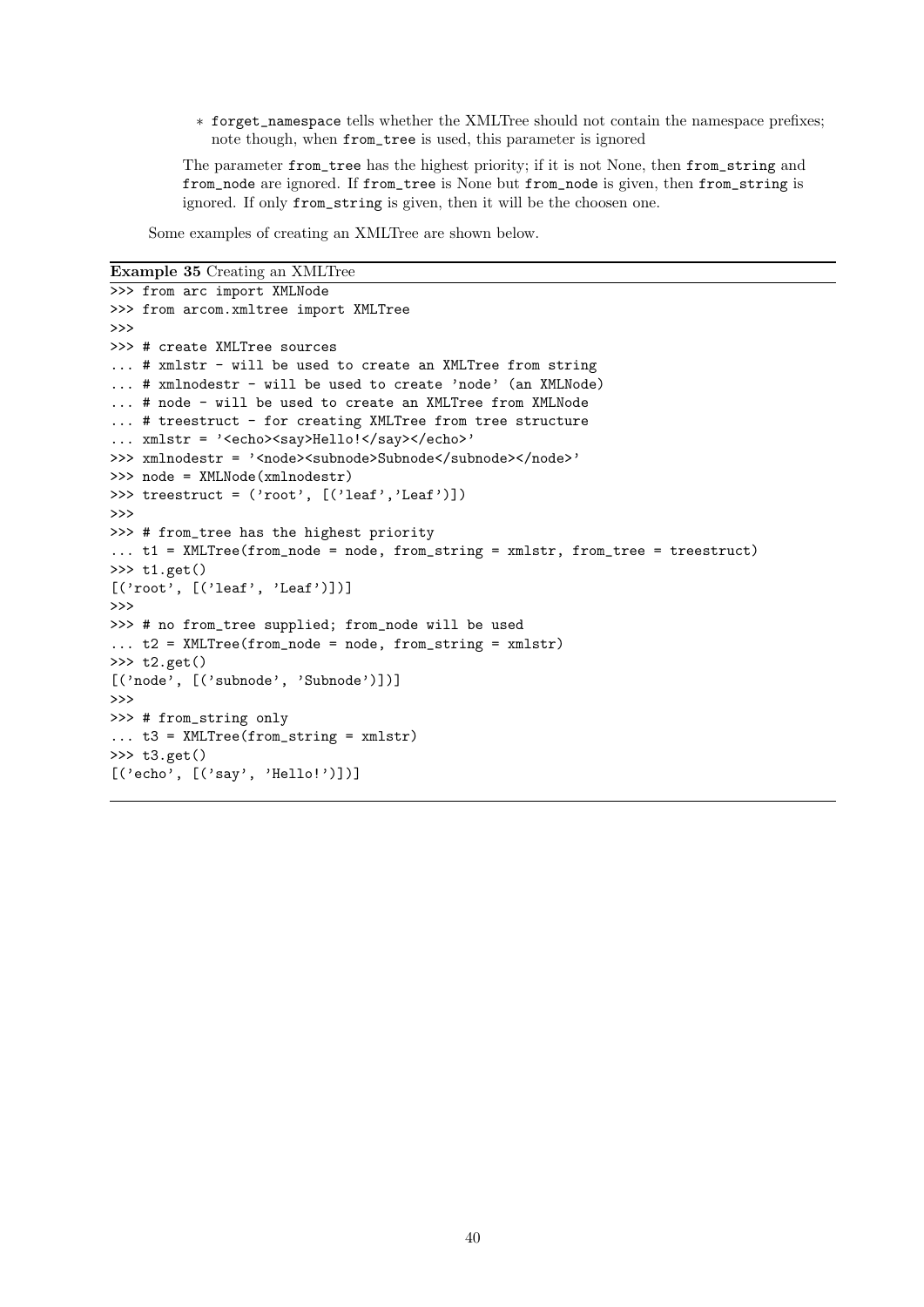Example 36 XMLTree - forget namespace

```
>>> from arc import XMLNode
>>> from arcom.xmltree import XMLTree
>>>
>>> # Create XMLTree objects to demonstrate
... # the use of forget namespace feature
... # node - is an XMLNode
... # tree - is an XMLTree that is created from 'node'
... node = XMLNode('<soap-env:Envelope xmlns:hash="urn:hash" \
... xmlns:soap-enc="http://schemas.xmlsoap.org/soap/encoding/" \
... xmlns:soap-env="http://schemas.xmlsoap.org/soap/envelope/" \
... xmlns:xsd="http://www.w3.org/2001/XMLSchema" \
... xmlns:xsi="http://www.w3.org/2001/XMLSchema-instance">\
... <soap-env:Body>\
... <hash:get>\
... <hash:IDs>\
... <hash:ID>0</hash:ID>\
... \langle hash:ID>1</math>... <hash:ID>2</hash:ID>\
\ldots </hash:IDs>\
\ldots </hash:get>\
... </soap-env:Body>\
... </soap-env:Envelope>')
>>>
>>> tree = XMLTree(node)
>>> # show tree structure
... print tree
('soap-env:Envelope', [('soap-env:Body', [('hash:get', [('hash:IDs', [('hash:ID
', '0'), ('hash:ID', '1'), ('hash:ID', '2')])])])])
>>>
>>> # forget_namespace is ignored when from_tree is used
... tree2 = XMLTree(from_tree = tree, forget_namespace = True)
... print tree2
('soap-env:Envelope', [('soap-env:Body', [('hash:get', [('hash:IDs', [('hash:ID
', '0'), ('hash:ID', '1'), ('hash:ID', '2')])])])])])
>>>
>>> # forget_namespace with from_node
... tree3 = XMLTree(from_node = node, forget_namespace = True)
>>> # it works as expected
... print tree3
('Envelope', [('Body', [('get', [('IDs', [('ID', '0'), ('ID', '1'), ('ID', '2')
])])])])
>>>
>>> # forget_namespace with from_string
... strnode = '<myns:foo xmlns:myns="urn:foo"><myns:dummy>Hello, World!</myns:dummy>\
... </myns:foo>'
>>> tree4 = XMLTree(from_string = strnode, forget_namespace = True)
>>> # it also works
... print tree4
('foo', [('dummy', 'Hello, World!')])
```
Some examples of creating an XMLTree with the rewrite feature are shown below.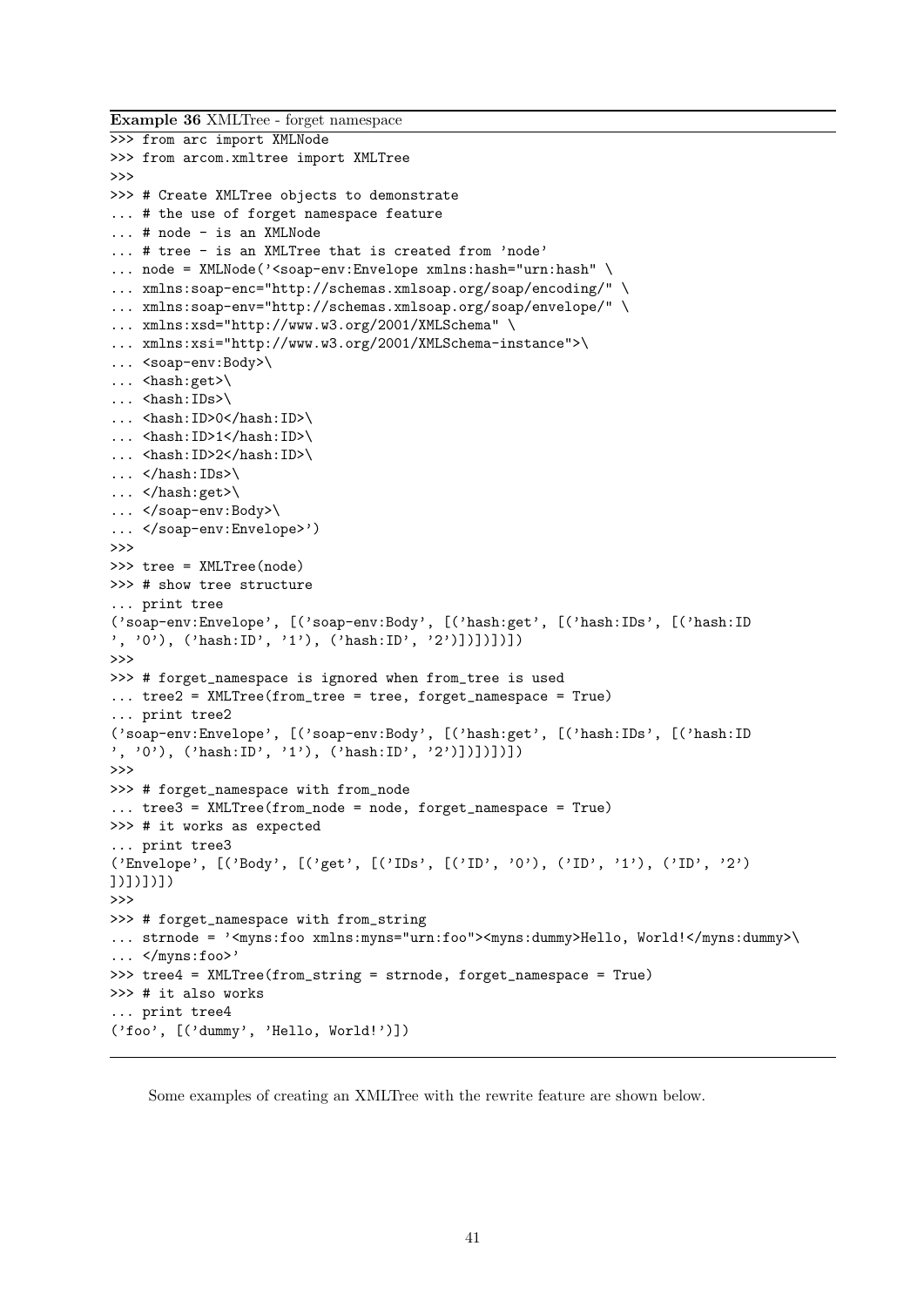```
Example 37 XMLTree - rewrite
```

```
>>> from arc import XMLNode
>>> from arcom.xmltree import XMLTree
>>>
>>> # Create XMLTree objects to demonstrate
... # the use of rewrite feature
>>> strnode = '<myns:foo xmlns:myns="urn:foo"><myns:dummy>Hello, World!</myns:dummy>\
\ldots </myns:foo>'
>>> tree = XMLTree(from_string = strnode,\
... \qquad \qquad \text{rewrite} = \{ 'myns:foo' : 'myns:boo' \}, \langle... forget_namespace = False)
>>>
>>> # 'myns:foo' is turned into 'myns:boo'
... print tree
('myns:boo', [('myns:dummy', 'Hello, World!')])
>>>
>>> # combine with forget_namespace
\ldots tree2 = XMLTree(from_string = strnode,\
... \qquad \qquad \text{rewrite} = \{ 'foo' : 'boo' \}, \}... forget_namespace = True)
>>> # 'forget_namespace' is True so namespace prefix 'myns' is being stripped off
... # ('myns:foo' -> 'foo'; 'myns:dummy' -> 'dummy')
... # then 'foo' is turned into 'boo'
... print tree2
('boo', [('dummy', 'Hello, World!')])
```
– add\_to\_node(self, node, path = None) Adds a tree structure to an XMLNode. Structure is added as a child of the target XMLNode.

- ∗ node is the target XMLNode
- ∗ path selects the part of the XMLTree to be added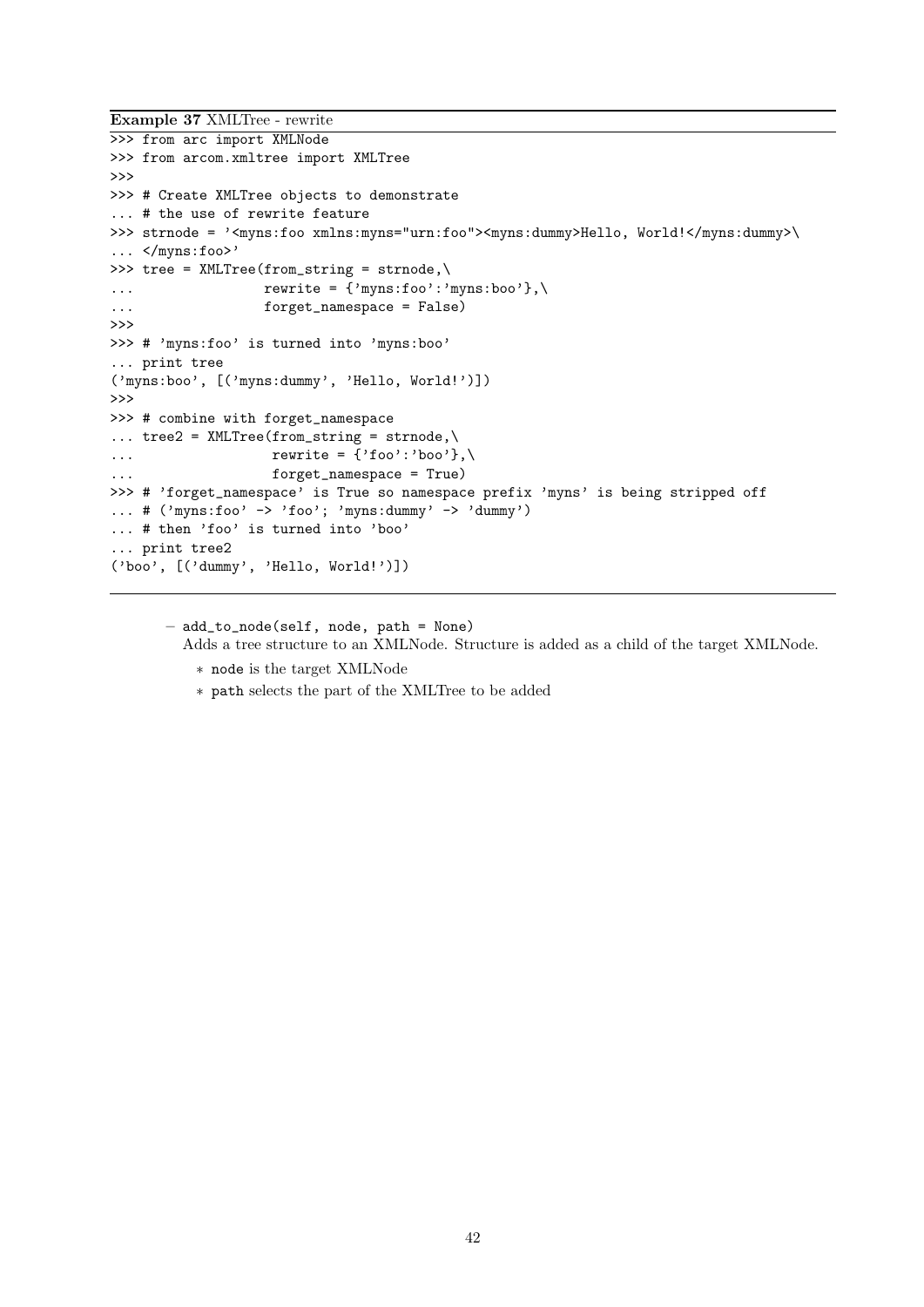```
Example 38 XMLTree - add to node
```

```
>>> from arc import XMLNode
>>> from arcom.xmltree import XMLTree
>>>
>>> node = XMLNode('<node/>')
>>>
>>> # create XMLTree
... tree = XMLTree(from_string = '<root><dummy/>>>>><hello>World</hello></root>')
>>>
>>> # from 'tree' add 'dummy' to 'node'
... tree.add_to_node(node, '/root/dummy')
>>>
>>> # show result
... print node.GetXML(True)
<node>
  <dummy></dummy>
</node>
>>>
>>> # from 'tree' add 'hello' to 'dummy' in 'node'
... dummy = node.Get('dummy')
>>> tree.add_to_node(dummy, '/root/hello')
>>>
>>> # show result
... print node.GetXML(True)
<node>
  <dummy><hello>World</hello></dummy>
</node>
```
 $-$  pretty\_xml(self, indent = ' ', path = None, prefix = '') Returns a nicely formatted XML representation of the structure.

- ∗ indent is a string that child nodes are indented with
- ∗ path selects the part of the XMLTree to be shown. Full structure is shown when path is None.
- ∗ prefix is a string that is put to the beginning of each line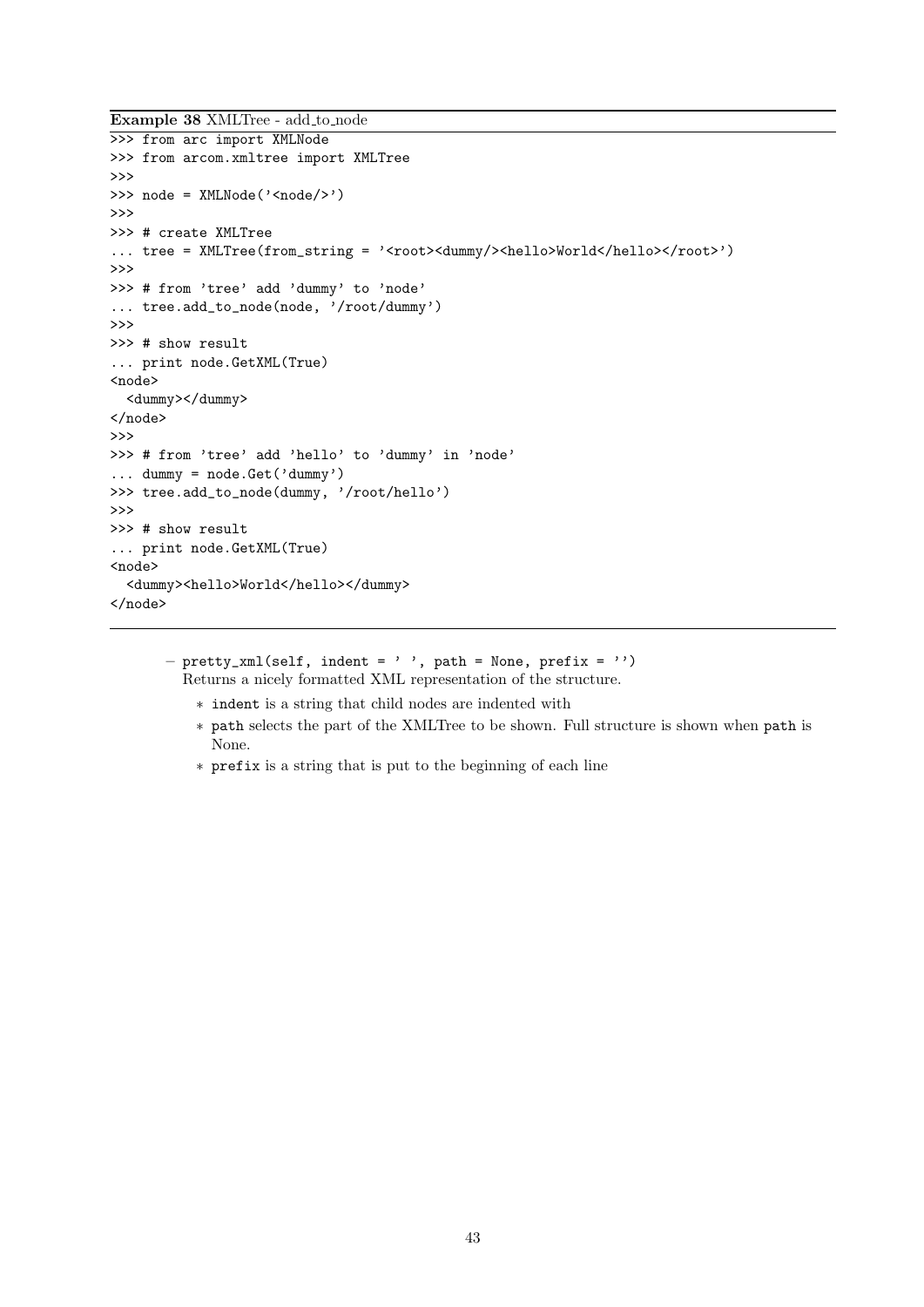Example 39 XMLTree - pretty xml

```
>>> from arcom.xmltree import XMLTree
>>>
>>> # create XMLTree
... tree = XMLTree(from_string = '<root><Hello>World</Hello></root>')
>>>
>>> # select entire tree
... # indent children with space character
... # apply prefix for every new line
... print tree.pretty_xml(indent=' ', path='', prefix='# ')
# <root>
# <Hello>World</Hello>
# </root>
>>>
>>> # note that it is possible to select multiple parts
... # create an example XMLTree to demonstrate that
... tree2 = XMLTree(from_string = '<root><sub><Hello>World</Hello></sub>\
... \langle \text{sub}\rangle \langle \text{dummy}\ranglefoo\langle \text{dummy}\rangle \langle \text{sub}\rangle \langle \text{root}\rangle')
\rightarrow>>> # show '/root/sub'
... print tree2.pretty_xml(indent=' ', path='/root/sub', prefix='# ')
# \langle sub \rangle# <Hello>World</Hello>
# </sub>
# <sub>sub</sub></sub>
# <dummy>foo</dummy>
# </sub>
```
 $-$ <sub>--</sub>str<sub>--</sub>(self) Returns string representation of the structure. Each node is represented by a dictionary where the name of the node serves as the key and the value for this key is a list of child nodes of that node.

```
Example 40 XMLTree - __str_
```

```
>>> from arcom.xmltree import XMLTree
>>>
>>> # create XMLTree
... tree = XMLTree(from\_string = '<root><d>dummy>foot/dummy><r/root>'</math>)>>>
>>> # show tree
... # print will result in __str__ being called
... # when trying to convert XMLTree to string
... print tree
('root', [('dummy', 'foo')])
```
– get(self, path = None)

Returns the parts of the XMLTree that match path. If path is not given, it defaults to the root node. This function always returns a list.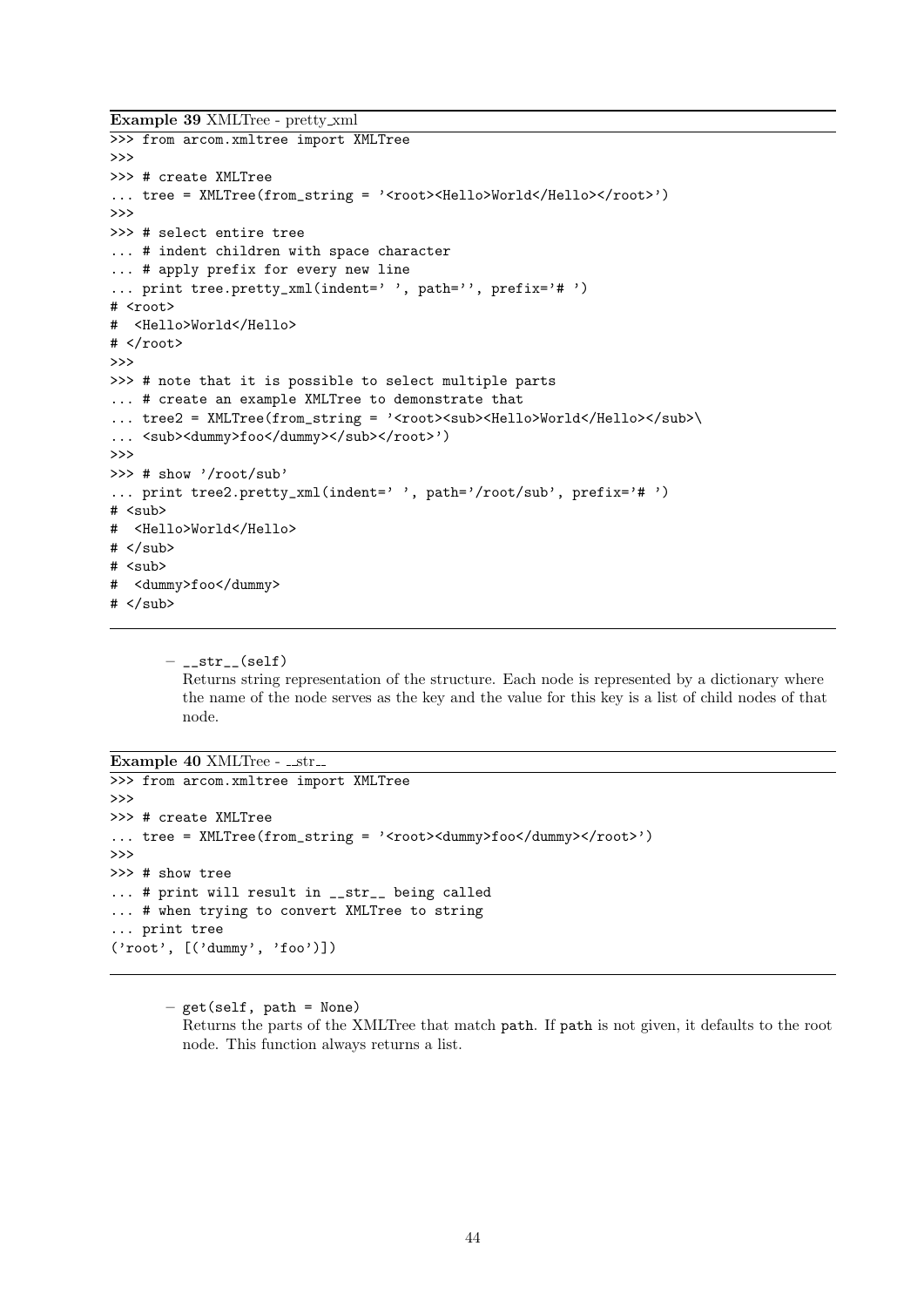Example 41 XMLTree - get

```
>>> from arcom.xmltree import XMLTree
>>>
>>> # create tree structure
\ldots tree = \setminus\ldots ('root',\
\ldots [('trunk',\
\ldots [('leaf','1'),\
\dots ('leaf','2')]
... )]\
... )
>>>
>>> # create XMLTree from tree structure
\dots xt = XMLTree(from_tree = tree)
>>>
>>> # if called with path being None
... # get() selects the root node
... xt.get()
[\texttt{('root', [('trunk', [('leaf', '1'), ('leaf', '2')]])]}]>>>
>>> # Path is just a plain path.
... # Empty tag name matches everything, so - in this particular case -
... # all expressions below will produce the same result.
... xt.get('/root/trunk/leaf')
[('leaf', '1'), ('leaf', '2')]
>>> xt.get('//trunk/leaf')
[('leaf', '1'), ('leaf', '2')]
>>> xt.get('/root//leaf')
[('leaf', '1'), ('leaf', '2')]
>>> xt.get('/root/trunk/')
[('leaf', '1'), ('leaf', '2')]
>>> xt.get('///leaf')
[('leaf', '1'), ('leaf', '2')]
>>> xt.get('///')
[('leaf', '1'), ('leaf', '2')]
```
– get\_trees(self, path = None) Returns XMLTree object for each subtree that match path. This function always returns a list.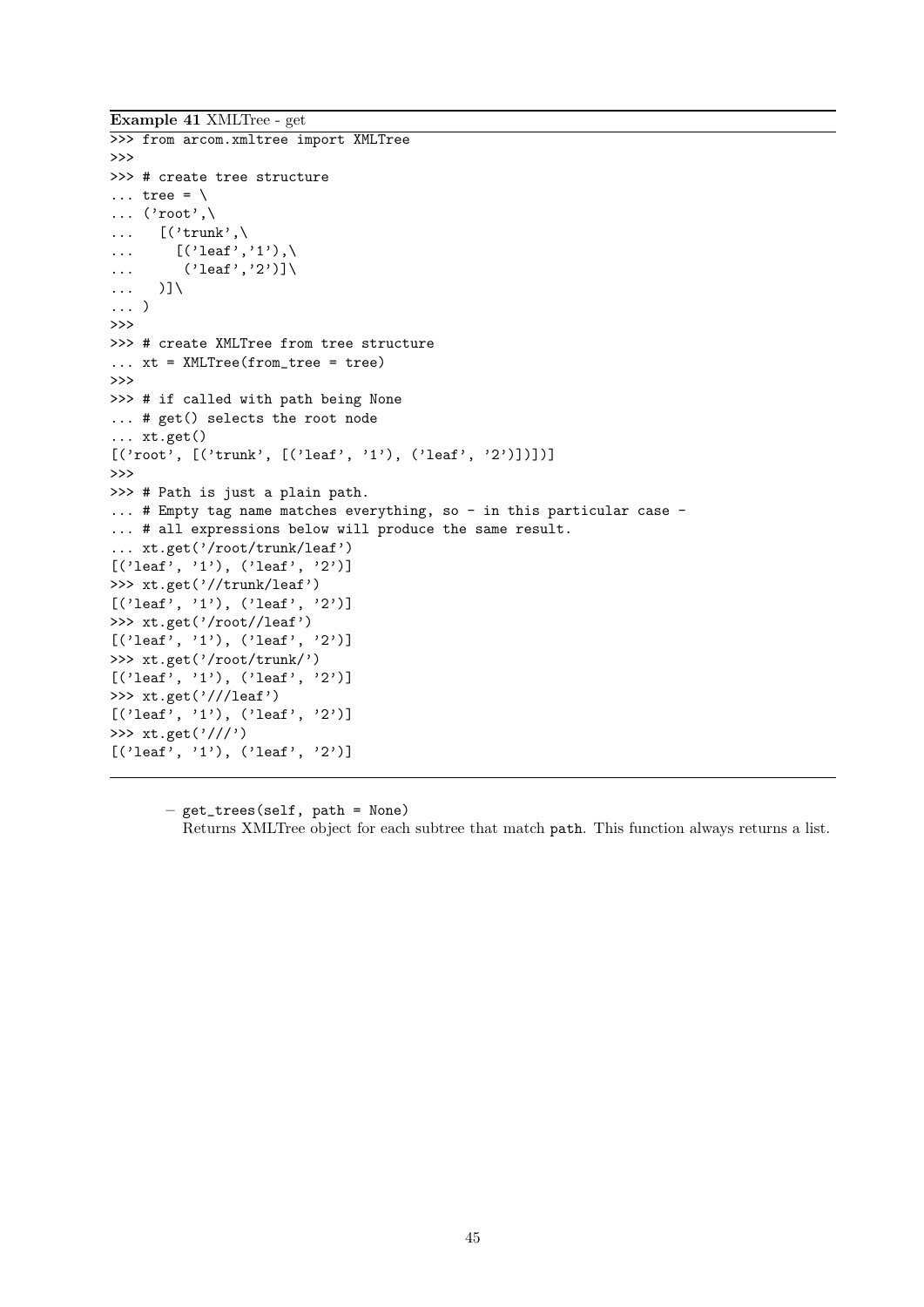Example 42 XMLTree - get\_trees

```
>>> from arcom.xmltree import XMLTree
>>>
>>> # create tree structure
\ldots tree = \setminus\ldots ('trunk',\
\ldots [( 'branch',\
\ldots [('leaf','1'),\
\ldots ('leaf','2')]
\ldots ),\
\ldots ( 'branch', \
\ldots [('leaf','3')]
\ldots )]\
... )
>>>
>>> # create XMLTree from tree structure
\dots xt = XMLTree(from_tree = tree)
>>>
>>> # get branches ('/trunk/branch') in a list
... blist = xt.get_trees('/trunk/branch')
>>>
>>> # show branches in blist
... for b in blist:
... print b
...
('branch', [('leaf', '1'), ('leaf', '2')])
('branch', [('leaf', '3')])
>>> # get leaves ('/trunk/branch/leaf') in a list
... llist = xt.get\_trees('/trunk/branch/leaf')>>>
>>> # show leaves in llist
... for l in llist:
... print l
...
('leaf', '1')
('leaf', '2')
('leaf', '3')
```
– get\_value(self, path = None, \*args) Returns the value of the selected part. This means that if node N is the first node matched by path then the value of N (i.e. the list of its child nodes or its content if it has no child) is returned. If there is no match, and a default value is given, it will be returned instead.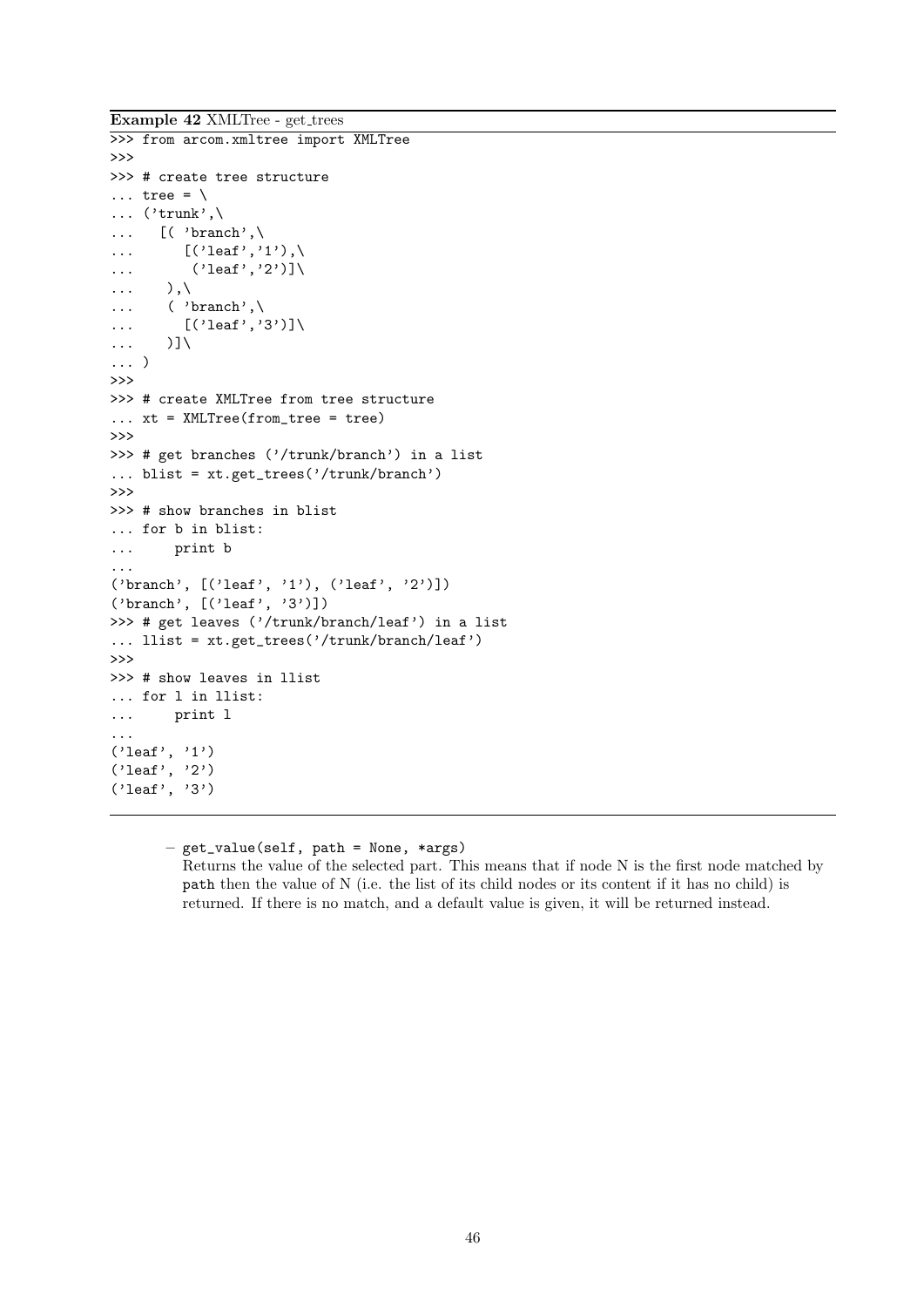Example 43 XMLTree - get value

```
>>> from arcom.xmltree import XMLTree
>>>
>>> # create tree structure
... ts = ('branch', [('leaf', '1')])>>>
>>> # create XMLTree from tree structure
... tree = XMLTree(from_tree = ts)
>>>
>>> # get_value for '/branch/leaf'
... # will return the value from 'leaf'
... tree.get_value('/branch/leaf')
'1'
>>>
>>> # get_value for '/branch'
... # will return the value from 'branch'
... # ie the list of its children
... tree.get_value('/branch')
[('leaf', '1')]>>>
>>> # get_value for a path that does not match
... # provide a default value of 'N/A'
... tree.get_value('/dummy','N/A')
'N/A'
```
– add\_tree(self, tree, path = None) Adds a new subtree to a path. This will actually add tree to the first node that matches path. (Root node of tree will be a new child of the node matched by path.)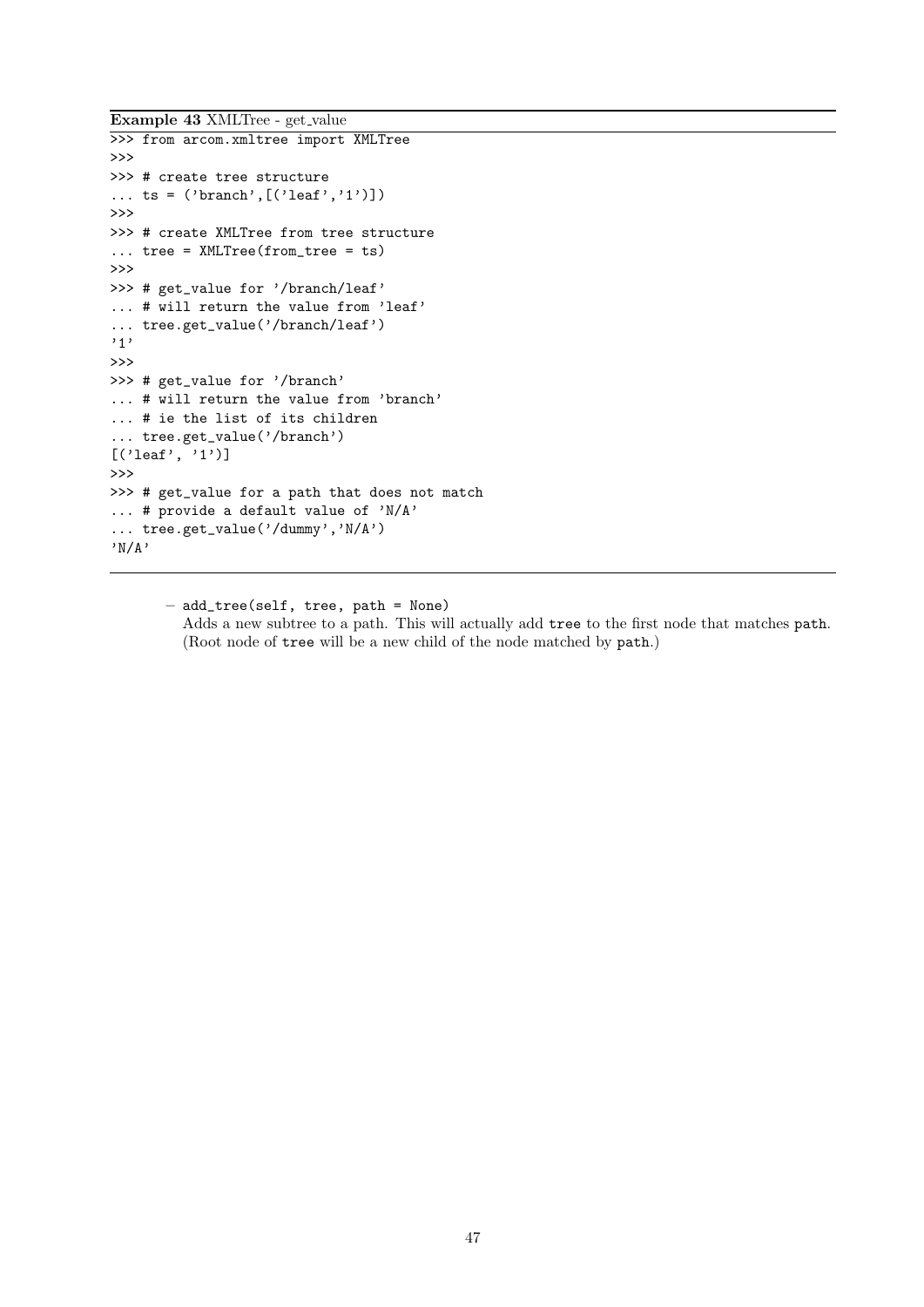Example 44 XMLTree - add\_tree

```
>>> from arcom.xmltree import XMLTree
>>>
>>> # create tree structure
\ldots ts = \setminus\ldots ('root',\
\ldots [ ('branch',\
\ldots [ ('leaf','1'),\
\ldots ('leaf','2')\
\ldots ]\
\ldots ),\
\ldots ('branch',\
\ldots [ ('leaf','3'),\
\ldots ('leaf','4')\
\ldots... )\
... ]\
... )
\rightarrow>>> # create XMLTree from tree structure
... tree = XMLTree(from_tree = ts)
>>>
>>> # add a new leaf ('leaf','5') to '/root/branch'
... # the new leaf will be added to the first node
... # matched by path ('/root/branch')
... tree.add_tree(('leaf','5'), '/root/branch')
>>>
>>> # show tree
... print tree
('root', [('branch', [('leaf', '1'), ('leaf', '2'), ('leaf', '5')]), ('branch',
[('leaf', '3'), ('leaf', '4')])])
```
– get\_values(self, path = None)

Returns the value (i.e. the list of child nodes or the content if one has no child) for all matched nodes selected by path. This function always returns a list. Note that unlike get\_value this one takes all matched nodes into account. Furthermore this one does not accept a default value to return.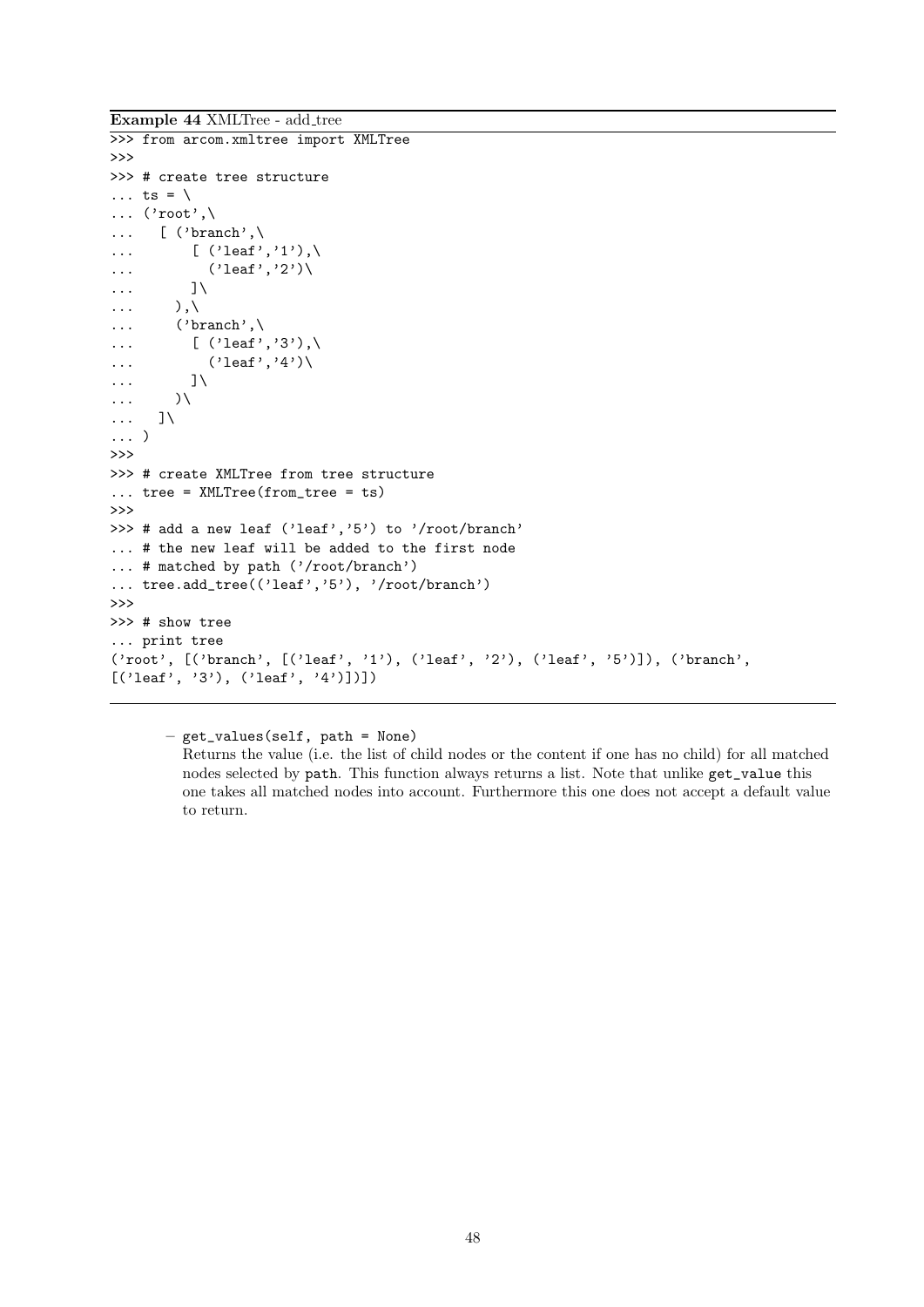Example 45 XMLTree - get values

```
>>> from arcom.xmltree import XMLTree
>>>
>>> # create tree structure
\ldots ts = \
\ldots ('root',\
\ldots [ ('branch',\
... \left[\right. (\text{'leaf'}, '1'), \right.\dots ('leaf','2')\
\ldots ]
\ldots ),\
\ldots ('branch',\
\dots [ ('leaf','3'),\
\ldots ('leaf','4')\
\ldots... )\
... ]\
... )
\rightarrow>>> # create XMLTree from tree structure
... tree = XMLTree(from_tree = ts)
>>>
>>> # get values of branches ('/root/branch') in a list
... # this will return the lists of children of the branches
... tree.get_values('/root/branch')
[('leaf', '1'), ('leaf', '2')], ('leaf', '3'), ('leaf', '4')]>>>
>>> # get values of leaves ('/root/branch/leaf') in a list
... # this will return the values of leaves
 ... tree.get_values('/root/branch/leaf')
[1', '2', '3', '4']>>>
>>> # try a path that does not match
... # this will return an empty list
... tree.get_values('/dummy')
[]
```
 $-$  get\_dict(self, path = None, keys = {}) This method is designed to restore a set of (key, value) pairs stored in an XML structure. It returns a dictionary from the first node matched by path. keys is a dictionary which filters and translates the keys (e.g. if keys is 'my:node':'node', it will only return 'my:node', and will call it 'node'). The value for this key will be the text content of that node or the list of its child nodes. (Note though that get\_dict was designed with simple text content in mind.)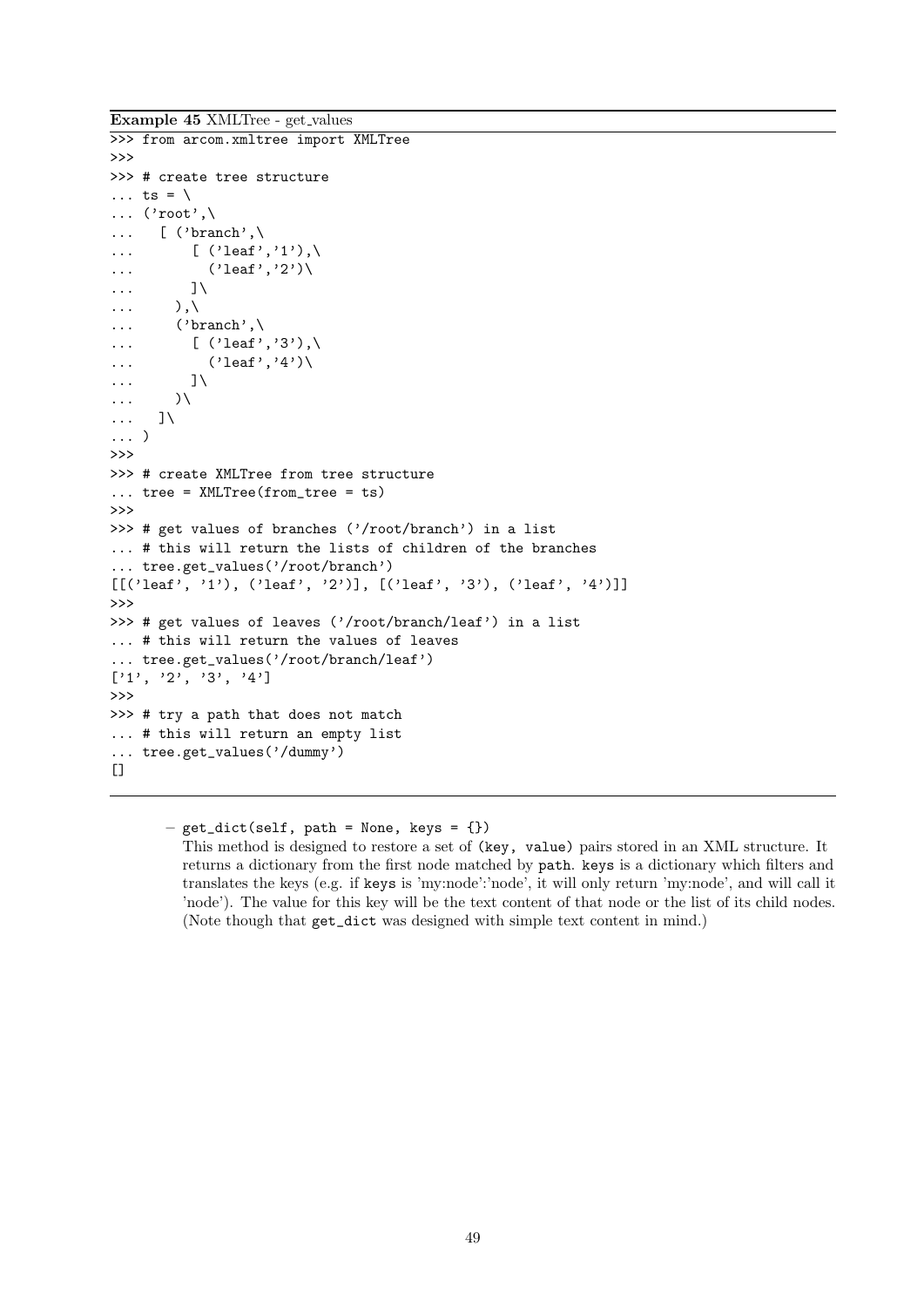Example 46 XMLTree - get dict

```
>>> from arcom.xmltree import XMLTree
>>>
>>> # create tree structure
\ldots ts =\
... ('person',\
\ldots [ ('name', 'Alice'),\
\ldots ('id', '11'),
... ('job', 'Librarian')\
... ]
... )
>>>
>>> # create XMLTree from tree structure
... tree = XMLTree(from_tree = ts)
\rightarrow>>> # get dictionary from '/person'
... # only name and job is to be returned
... tree.get_dict('/person',{'name':'name','job':'job'})
{'job': 'Librarian', 'name': 'Alice'}
```
 $-$  get\_dicts(self, path = None, keys = {}) This method is designed to restore multiple sets of (key, value) pairs stored in an XML structure. It returns a list of dictionaries from nodes matched by path. keys is a dictionary which filters and translates the keys (e.g. if keys is 'my:node':'node', it will only return 'my:node', and will call it 'node'). The value for this key will be the text content of that node or the list of its child nodes. (Note though that get\_dict was designed with simple text content in mind.)

Example 47 XMLTree - get dicts

```
>>> from arcom.xmltree import XMLTree
>>>
>>> # create tree structure
\ldots ts =\
... ('persons',\
... [ ('person',\
... [ ('name', 'Alice'),\
\ldots ('id', '11'),
... ('job', 'Librarian')\
\ldots ]\
\ldots ),\
... ('person',\
\ldots [ ('name', 'Bob'),
\ldots ('id', '12'),
... ('job', 'Bartender')\
\ldots ]\
... )\
... ]\
... )
>>>
>>> # create XMLTree from tree structure
... tree = XMLTree(from_tree = ts)
\rightarrow>>> # get dictionaries for '/persons/person'
... tree.get_dicts('/persons/person')
[\{\prime\, {\sf job}\colon\; \verb|'Librarian',\; \verb|'name':\; \verb|'Alice',\; \verb|'id':\; \verb|'11'}\},{'job': 'Bartender', 'name': 'Bob', 'id': '12'}]
```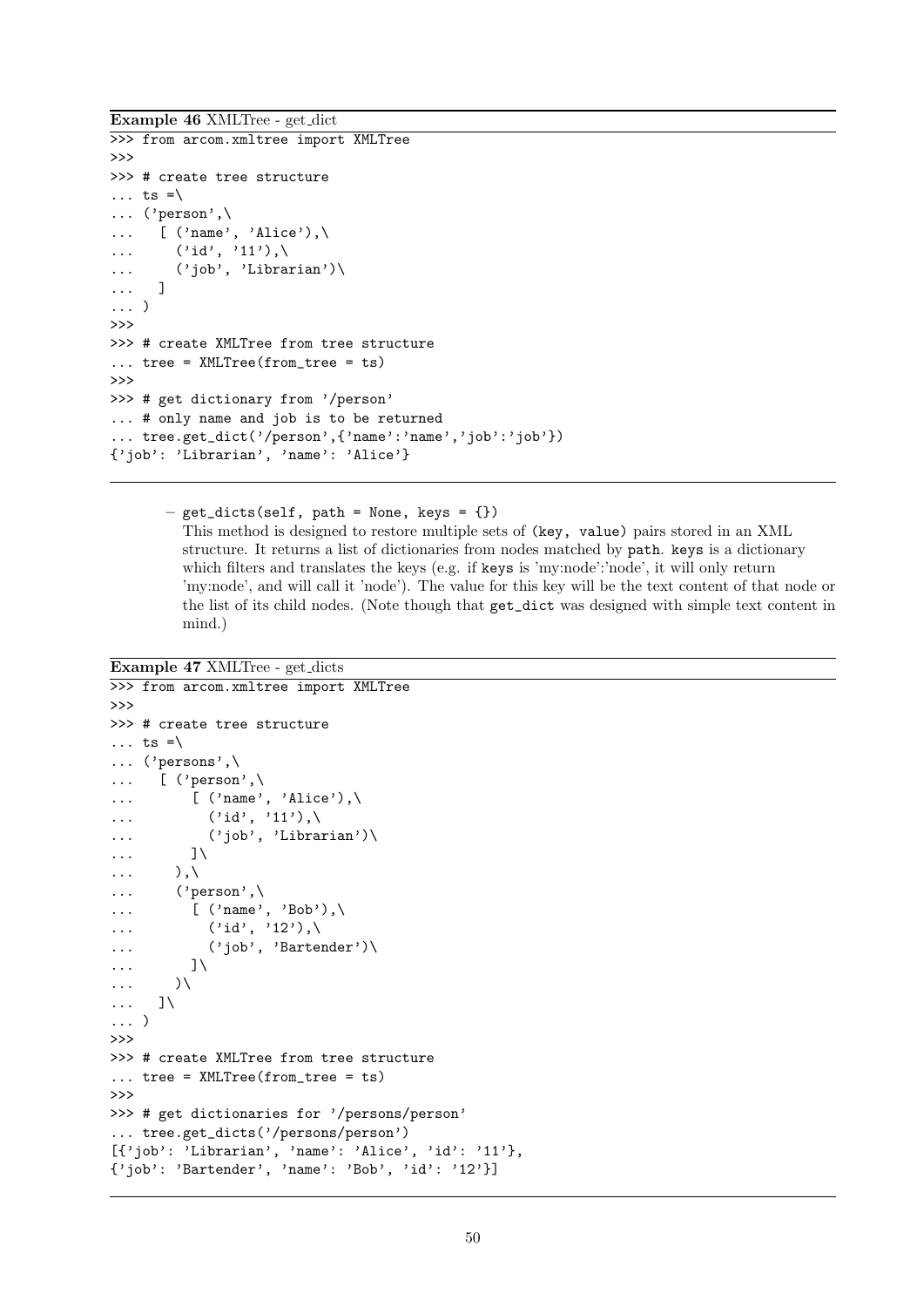# Appendices

# A Helper classes for LogStream function

```
%inline %{
class CPyOutbuf : public std::streambuf
{
public:
     CPyOutbuf(PyObject* obj) {
         m_PyObj = obj;
         Py_INCREF(m_PyObj);
     }
     ~CPyOutbuf() {
         Py_DECREF(m_PyObj);
     }
protected:
     int_type overflow(int_type c) {
         // Call to PyGILState_Ensure ensures there is Python
         // thread state created/assigned.
         PyGILState_STATE gstate = PyGILState_Ensure();
         PyObject_CallMethod(m_PyObj, (char*) "write", (char*) "c", c);
         PyGILState_Release(gstate);
         return c;
     }
     std::streamsize xsputn(const char* s, std::streamsize count) {
         // Call to PyGILState_Ensure ensures there is Python
         // thread state created/assigned.
         PyGILState_STATE gstate = PyGILState_Ensure();
         PyObject_CallMethod(m_PyObj, (char*) "write", (char*) "s#", s, int(count));
         PyGILState_Release(gstate);
         return count;
     }
     PyObject* m_PyObj;
};
class CPyOstream : public std::ostream
{
public:
     CPyOstream(PyObject* obj) : m_Buf(obj), std::ostream(&m_Buf) {}
private:
     CPyOutbuf m_Buf;
};
%}
```
# B Dummy SecAttr made for use with make decision

```
import arc
from arc import SecAttr
import sys
class DummySecAttr (SecAttr):
  "Minimalistic implementation of SecAttr."
  def _{-}init_{-}(self, identity = 'Anonymous'):
    SecAttr.__init__(self)
    self.identity = identity
```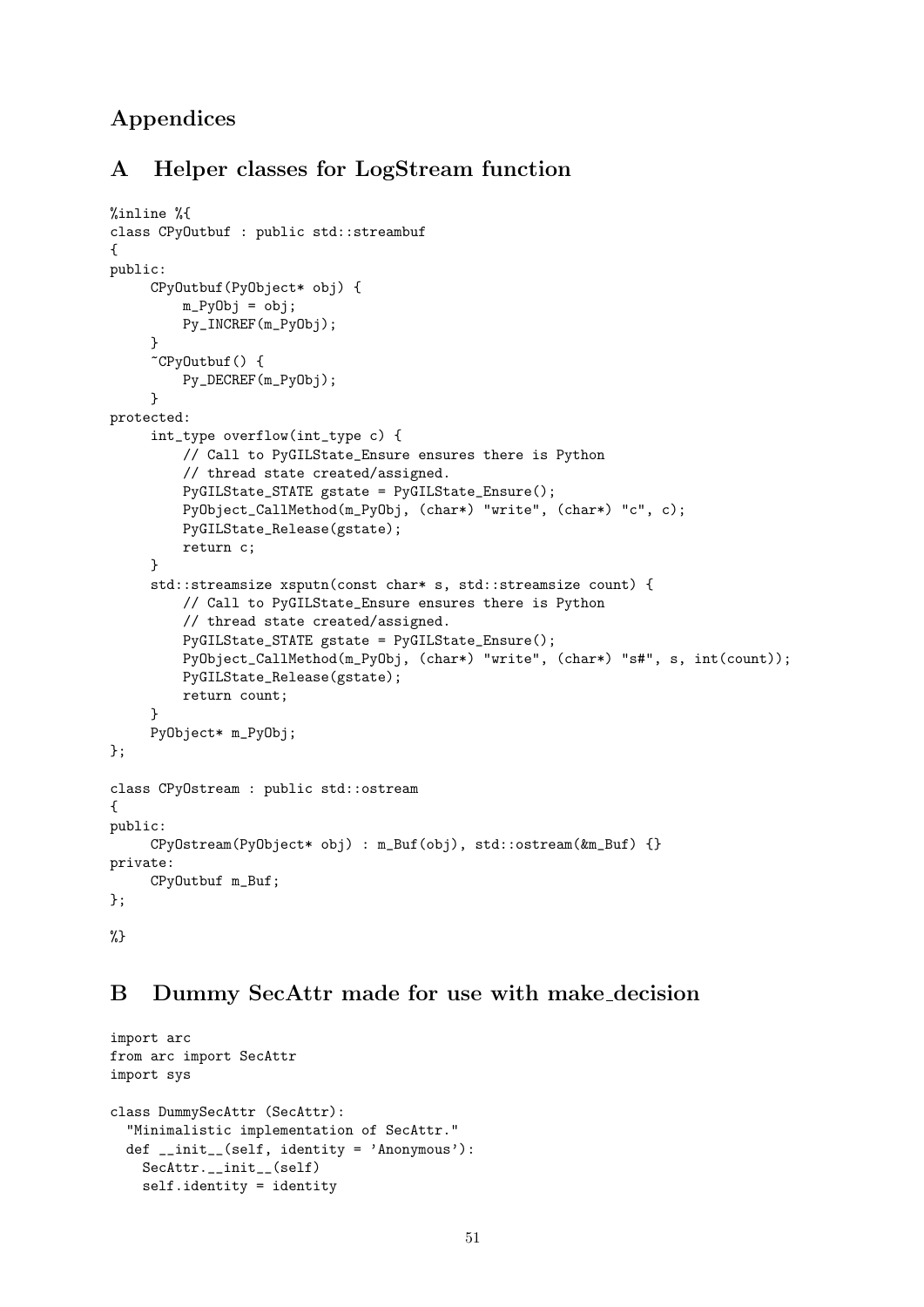```
def Export(self, format = SecAttr.ARCAuth):
  if format != SecAttr.ARCAuth:
   return None
  else:
   ns = arc.NS({'ra':'http://www.nordugrid.org/schemas/request-arc'})
   res = arc.XMLNode(ns, 'ra:Request')
   ritem = res.NewChild('ra:RequestItem')
   sub = ritem.NewChild('ra:Subject')
   subattr = sub.NewChild('ra:SubjectAttribute')
   subattr.Set(self.identity)
   subattr.NewAttribute('Type').Set('string')
   subattr.NewAttribute('AttributeId').Set(\
   'http://www.nordugrid.org/schemas/policy-arc/types/tls/identity'\
   \lambda# request read for temporary file
   rsrc = ritem.NewChild('ra:Resource')
   rsrc.Set('file:///home/test')
   rsrc.NewAttribute('Type').Set('string')
   rsrc.NewAttribute('AttributeId').Set('urn:arc:resource:file')
   ac = ritem.NewChild('ra:Action')
   ac.Set('read')
   ac.NewAttribute('Type').Set('string')
   ac.NewAttribute('AttributeId').Set(\
   'http://www.nordugrid.org/schemas/policy-arc/types/storage/action'\
   \lambdareturn res
```
# C Dummy and DummyService - an example service based on arcom.service.Service

```
import arc
class Dummy:
  """ Dummy class that provides functionality """
  def foo(self, foomsg = '):
      return ''.join(['Foo message is: ',str(foomsg)])
from arcom.service import Service
class DummyService(Service):
  """ DummyService class based on Service class in arcom.service
      Functionality of Dummy is accessible through this service."""
  def __init__(self, cfg):
    """ Constructor of the DummyService
        DummyService(cfg)
        'cfg' is an XMLNode which contains the config of this service."""
    # set service name
    self.service_name = 'Dummy'
    # set name of provided method
    self.request_names = ['foo','status']
    # call the Service's constructor
```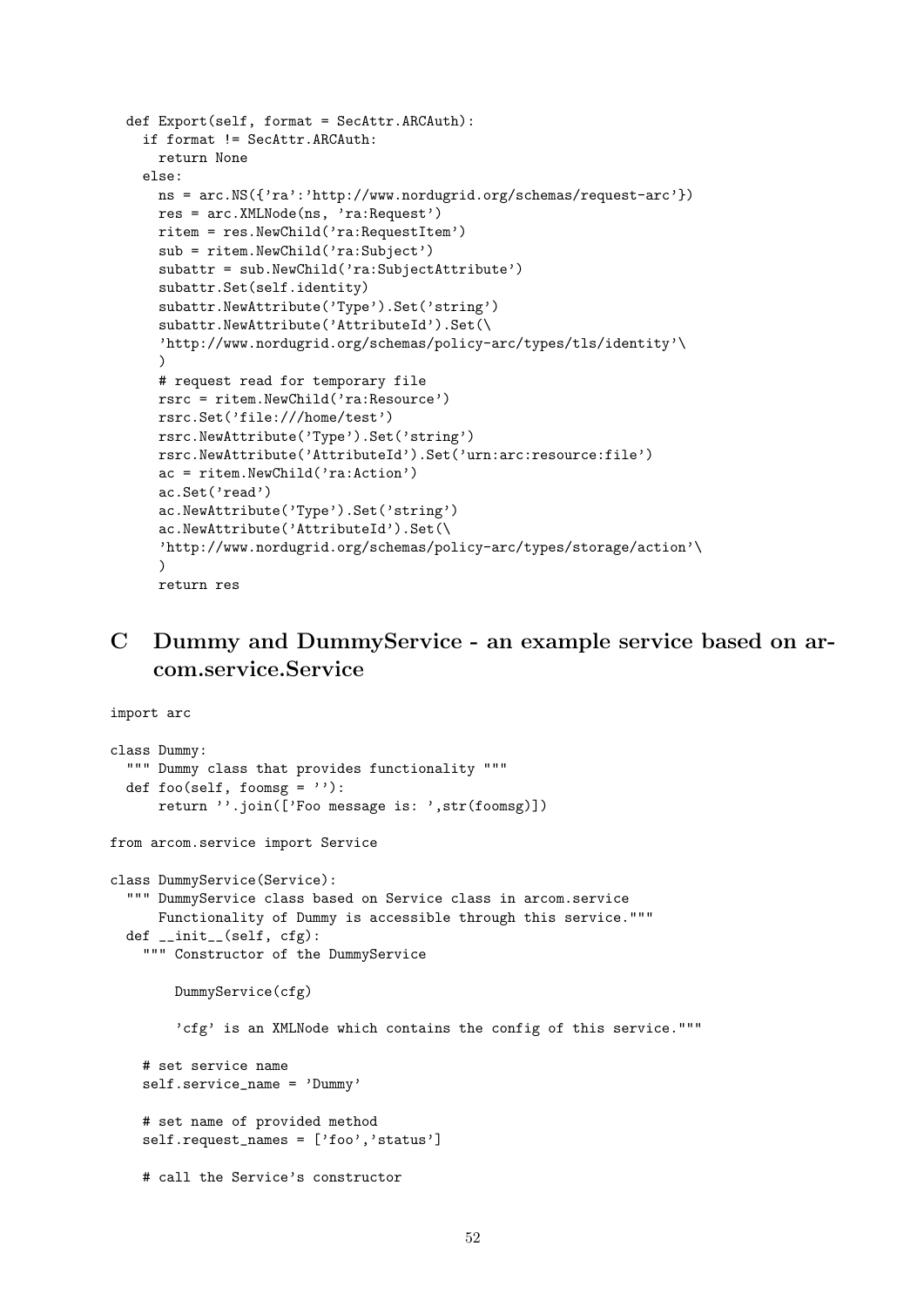```
Service.__init__(self,\
                   [{'request_names' : self.request_names,\
                     'namespace_prefix': 'dmmy',\
                     'namespace_uri': 'urn:foo'}],\
                   cfg)
  self.dummy = Dummy()
def foo(self, inpayload):
 # get request
 req = inpayload.Child()
 fooreq = str(req)# get the job done
 foomsg = self.dummy.foo(fooreq)
 # create response
 out = self._new_soap_payload()
 response_node = out.NewChild('dmmy:fooResponse')
 response_node.Set(foomsg)
 return out
def status(self, inpayload):
  # get local info
  dummyinfo = self.GetLocalInformation()
  # get service status
  dummystatus = str(dummyinfo.Get('AdminDomain').Get('Services').Get('Service').\
 Get('Endpoint').Get('ServingState'))
 # create response
 out = self._new_soap_payload()
 response_node = out.NewChild('dmmy:statusResponse')
 response_node.Set('Status: ' + dummystatus)
 return out
```
## <span id="page-53-0"></span>D arcom.threadpool test - threadpooltest.py

```
#!/usr/bin/python
# arcom.threadpool test
import threading, traceback
from time import sleep
from arcom.threadpool import ThreadPool, ThreadPoolThread, ReadWriteLock
COUNTER = 0# waitTask: just sleep for a number of seconds
def waitTask(data):
  num = data[0]time = data[1]print "(%d): WaitTask starting" % num
  print "WaitTask sleeping for %d seconds" % time
```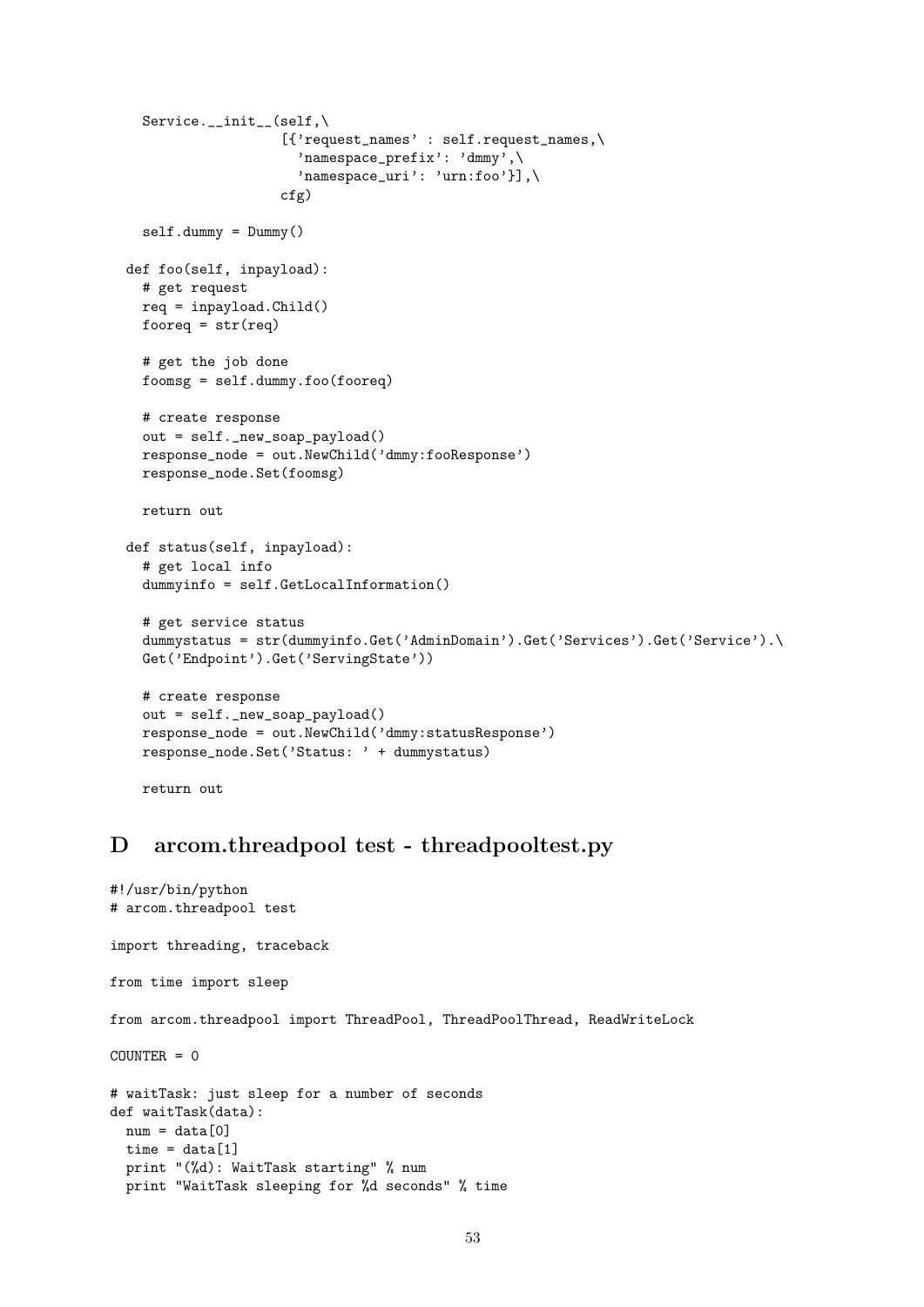```
sleep(time)
  return "Waiter (%d)" % num
locker = ReadWriteLock()
# addTask: increment COUNTER with inc
def addTask(data):
  num = data[0]inc = data[1]global COUNTER
  nadds = 3for i in range(nadds):
    # re-acquiring lock for every add
    # don't do this at home...
    locker.acquire_write()
    COUNTER += inc
    print "(%d): Added %d to counter, counter is now %d"%(num,inc,COUNTER)
    locker.release_write()
    # sleep a bit to give other threads enough time to acquire the lock
    sleep(1)
  return "addTask", inc
# Both tasks use the same callback
def taskCallback(data):
  print "Callback called for", data
# Create a pool with three worker threads
pool = ThreadPool(3)
print "\nExample1 - waitTask"
# Insert tasks into the queue and let them run
pool.queueTask(waitTask, (1,4), taskCallback)
pool.queueTask(waitTask, (2,1), taskCallback)
pool.queueTask(waitTask, (3,6), taskCallback)
pool.queueTask(waitTask, (4,2), taskCallback)
pool.joinAll()
pool = ThreadPool(4)print "\nExample2 - addTask"
pool.queueTask(addTask, (5,10), taskCallback)
pool.queueTask(addTask, (6,10), taskCallback)
pool.queueTask(addTask, (7,10), taskCallback)
pool.queueTask(addTask, (8,10), taskCallback)
print "COUNTER before join: ", COUNTER
# When all tasks are finished, allow the threads to terminate
pool.joinAll()
print "COUNTER after join: ", COUNTER
```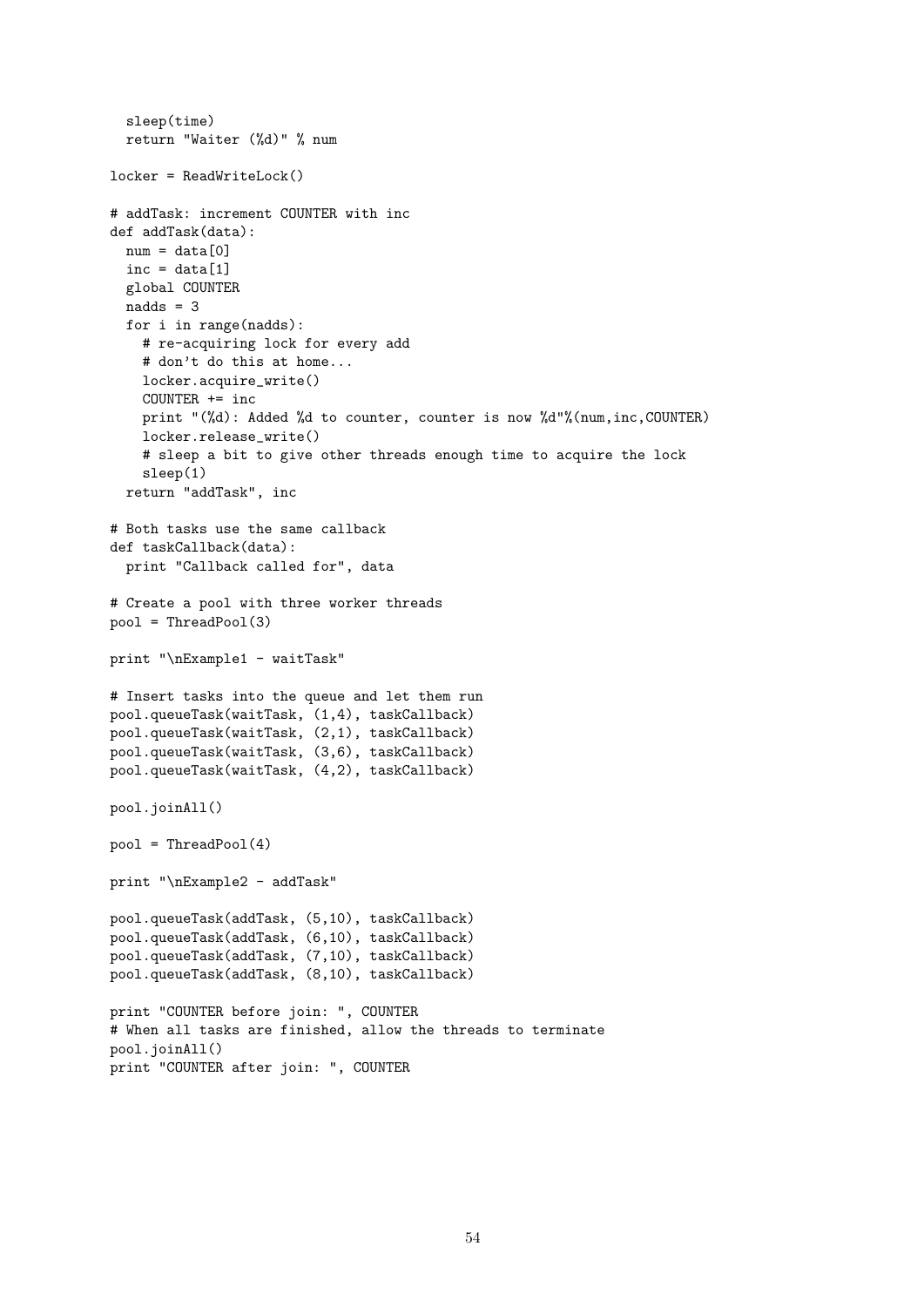# E Examples of [2.1.1](#page-5-0)

## E.1 Handling a list of strings

(Example [1\)](#page-6-0)

```
import arc
#create an empty list
sl = arc.StringList()
#append strings to the list
#size increases
sl.size()
sl.append('apple')
sl.size()
sl.append('banana')
sl.size()
sl.append('lemon')
sl.size()
sl.append('orange')
sl.size()
#list members
sl[0], sl[1], sl[2], sl[3]
#do some slicing
tmp = s1[:2]#now tmp contains the first two strings
tmp.size()
tmp[0], tmp[1]
#do some more slicing
tmp = s1[1:]#now tmp contains all the strings except the first
tmp.size()
tmp[0], tmp[1], tmp[2]
```
## E.2 arc.StringStringMap

(Example [2\)](#page-7-0)

```
import arc
#create an empty map
ssm = arc.StringStringMap()
#add mapping
ssm['key1'] = 'value1'
ssm['key2'] = 'value2'#get keys
ssm.keys()
#get value for 'key1'
ssm['key1']
#get value for 'key2'
ssm['key2']
```
# F Examples of [2.1.2](#page-8-0)

## F.1 String operator - simple node

(Example [3\)](#page-9-0)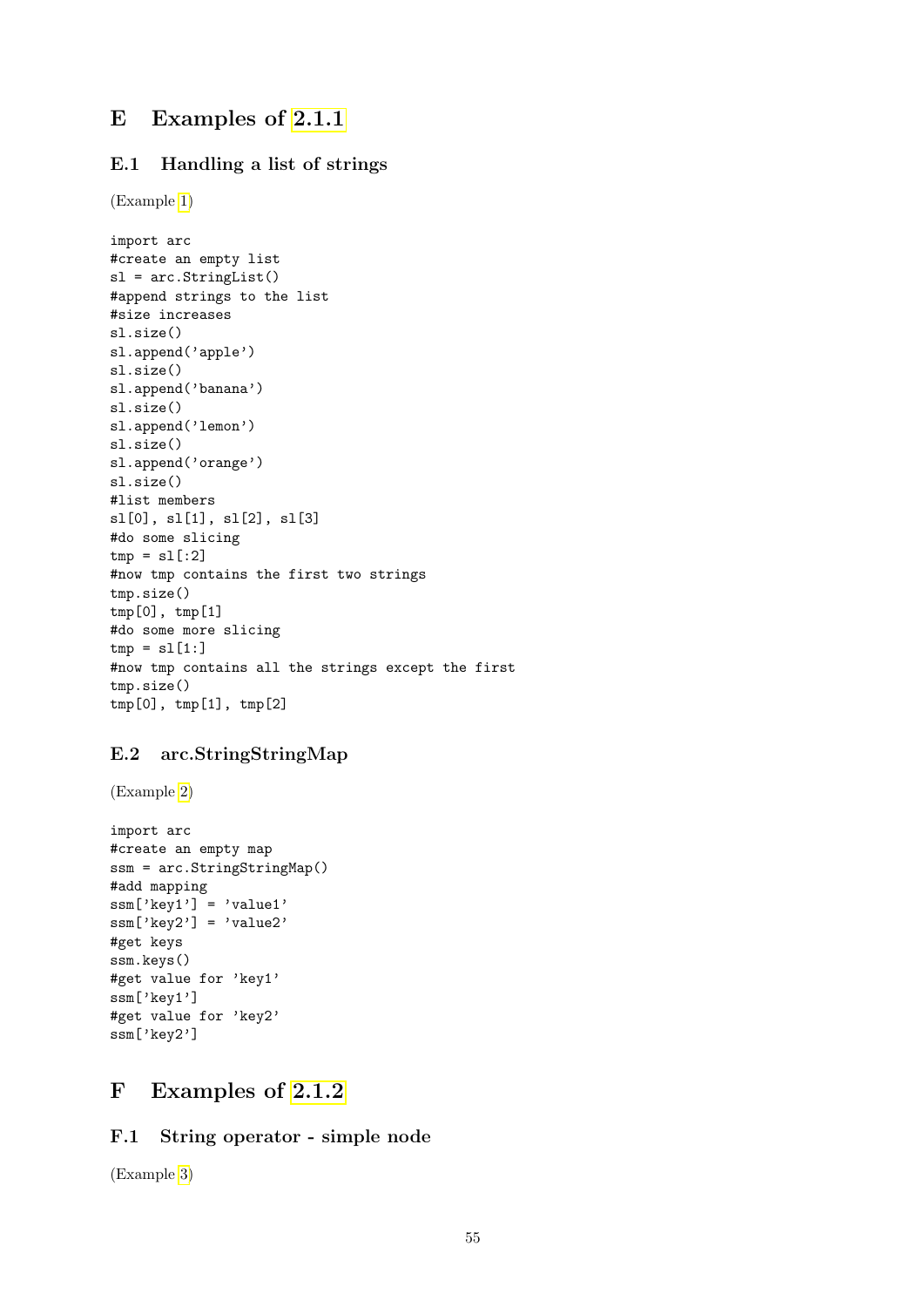```
import arc
#create an XMLNode
mynode = arc.XMLNode(arc.NS({'me':'http://example.com/myExample'}),'me:myNode')
#set text content
mynode.Set('Hello, World!')
#representation of the node
mynode.GetXML()
#String operator in action
str(mynode)
```
## F.2 String operator - complex node

(Example [4\)](#page-9-1)

```
# String operator of XMLNode works with the text content.
# It does not care about child nodes or text contents of those nodes.
# build a tree and set text content in nodes
# r
\begin{array}{ccc} \# & / & | \setminus \\ \# & / & | \end{array}\begin{array}{cc} / & | & \setminus \\ / & | & \setminus \end{array}# / |# c01 c02 c03
\# /\ |
\# / \ \cos# c04 c05
# create the root node
r = arc.MLNode(arc.NS(), 'r')# set text content
r.Set('R')
# create rest of the tree
c01 = r.NewChild('c01')c01.Set('C-01')
c02 = r.NewChild('c02')c02.Set('C-02')
c03 = r.NewChild('c03')c03.Set('C-03')
c04 = c02.NewChild('c04')
c04.Set('C-04')
c05 = c02.NewChild('c05')
c05.Set('C-05')
c06 = c03.NewChild('c06')
c06.Set('C-06')
# String operator does not care about child nodes
str(c03)
str(c02)
str(r)
# XML representation of a complex node
c02.GetXML()
```
### F.3 Occurence of out xml str as an output value

(Example [5\)](#page-10-0)

import arc #create node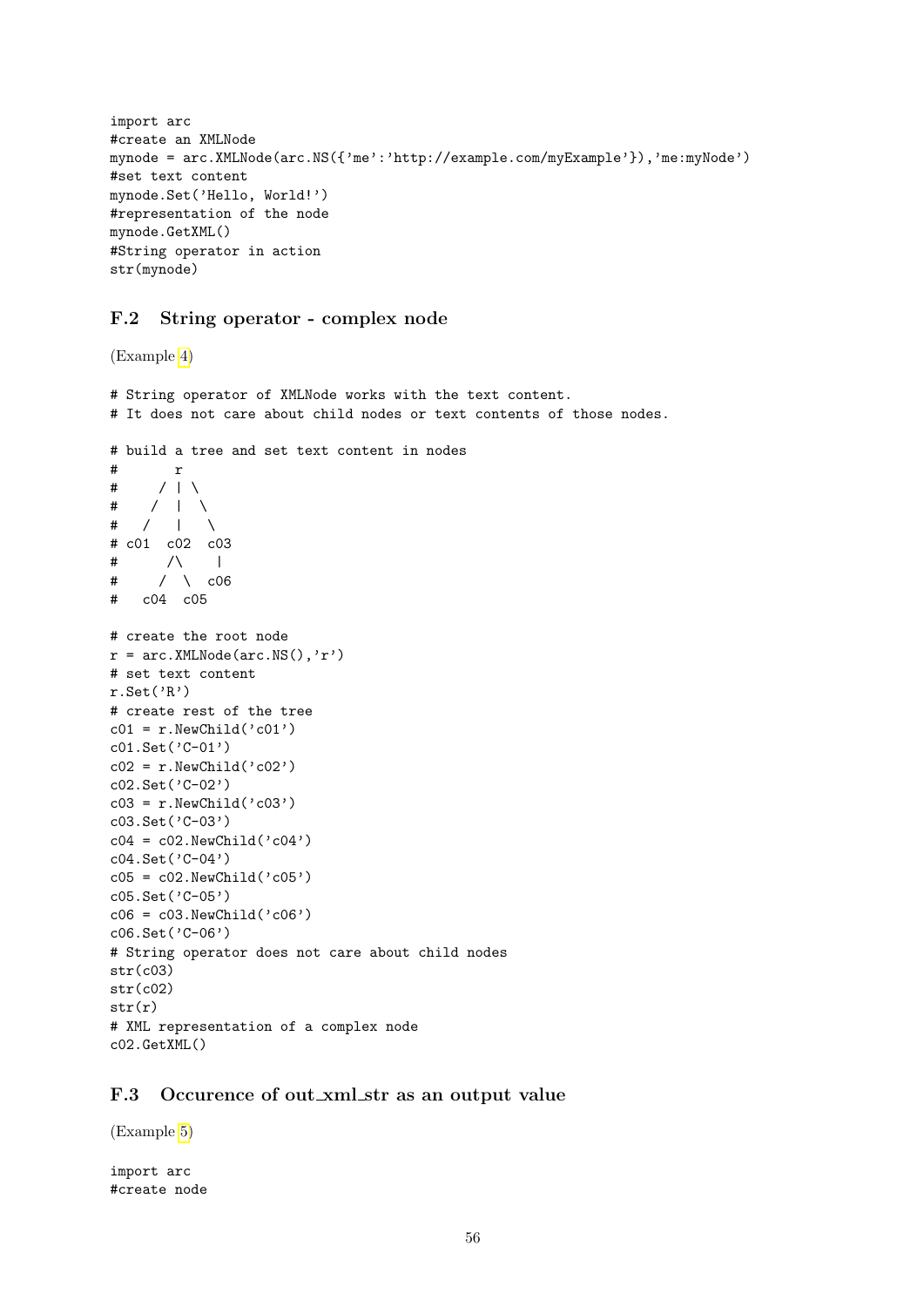```
n = arc.XMLNode(arc.NS({'me':'myNS'}),'me:myNode')
#set content
n.Set('Hello, World!')
#get document
#GetDoc according to API:
#void GetDoc(std::string &out_xml_str, bool user_friendly=false) const
#out_xml_str is turned into an output value and user_friendly is an optional
#parameter so there are no necessary parameters this time
#result will hold the output value
result = n.GetDoc()#show result
result
```
## F.4 Using LogStream to add new destination to the root logger

(Example [6\)](#page-11-0)

```
import arc
import sys
#get root logger
root_logger = arc.Logger_getRootLogger()
#create a LogStream; sys.stdout would be OK
stream = arc.LogStream(sys.stdout)
#add destination to root logger
root_logger.addDestination(stream)
#log a message
#result immediately appears on sys.stdout
root_logger.msg(arc.INFO, 'Hello, World!')
```
# G Examples of [2.1.3](#page-11-1)

#### G.1 MessageAttributes - getAll

(Example [7\)](#page-12-0)

```
import arc
#create MessageAttributes object
mas = arc.MessageAttributes()
#add some key-value pairs
mas.add('key1', 'value1')
mas.add('key3', 'value3')
mas.add('key2', 'value2')
#get all attributes
all = \text{mas.getAll}()#show result
all
#function returns a dictionary
type(all)
#show keys
all.keys()
#show values
all.values()
```
### G.2 SOAPEnvelope - out xml str

(Example [8\)](#page-13-0)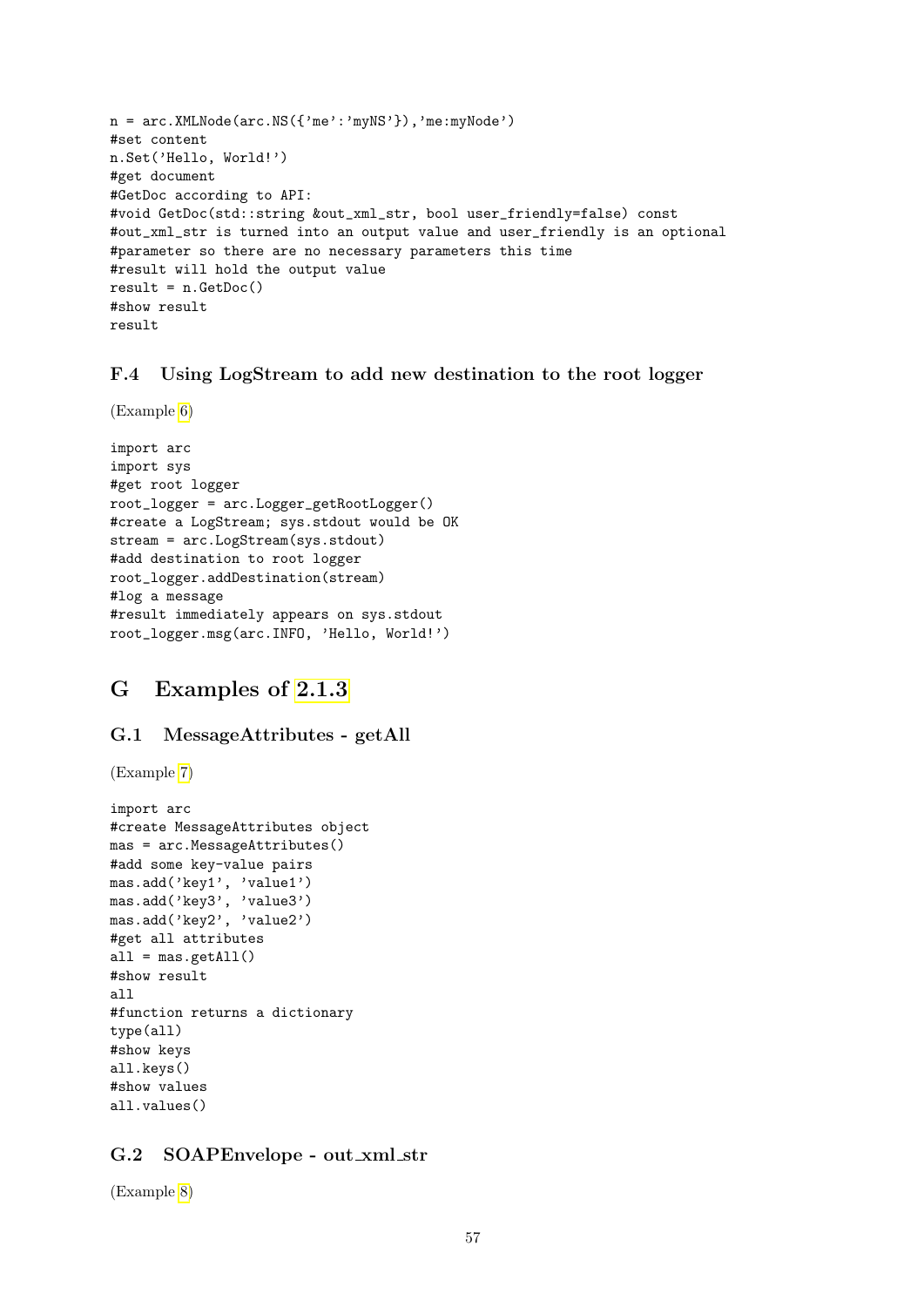```
import arc
#create a namespace
ns = arc.NS({'me':'http://example.com/myExample'})
#create an empty SOAPEnvelope
#use the namespace created above
se = arc.SOAPEnvelope(ns,False)
#show it
se.GetXML()
```
# H Examples of [2.1.4](#page-13-1)

## H.1 ClientSOAP - process

(Example [9\)](#page-14-0)

```
import arc
#create default config
cfg = arc.MCCConfig()#create URL
url = arc.URL('http://localhost:50000/Echo')
#create payload
payload = arc.PayloadSOAP(arc.NS({'echo':'urn:echo'}))
#create payload content
#and set echo message
payload.NewChild('echo:echo').NewChild('echo:say').Set('Hello, World!')
#create client
client = arc.ClientSOR(Cfg, url)#let the client call the service
response, status = client.process(payload)
#see response
print response.GetXML()
#check status
status.getKind() == arc.STATUS_OK
```
# I Examples of [3.1](#page-19-0)

I.1 Importing the Logger class from module "logger" of "arcom" package

(Example [13\)](#page-20-0)

```
import arcom
# From the logger module within the arcom package
# import the Logger class
Logger = arcom.import_class_from_string('arcom.logger.Logger')
# Now the class could be access through Logger
Logger
```
## I.2 Getting attributes from an XMLNode

```
(Example 14)
import arc
import arcom
# Create XMLNode
n = arc.XMLNode(arc.NS({'me':'http://example.com/myExample'}),'me:myExample')
```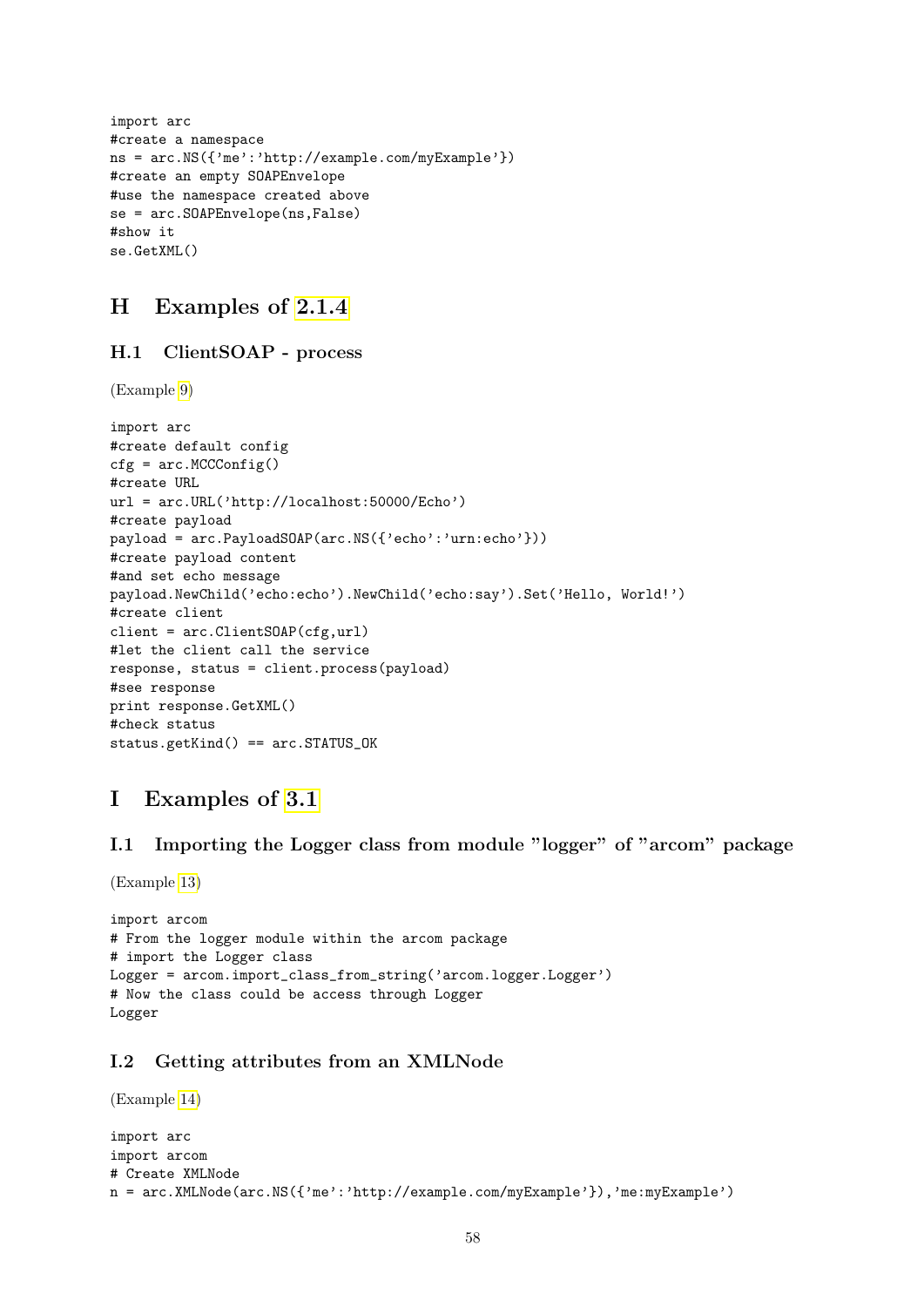```
# Add attributes to node and set their values
n.NewAttribute('foo').Set('Hello')
n.NewAttribute('moo').Set('World')
# Show XML
n.GetXML()
# get attributes of this XMLNode
a = \arccos{\theta}.get_attributes(n)
# result is a dictionary
type(a)
# show dictionary
a
# extracting an attribute value
a['moo']
```
## I.3 Getting child nodes

```
(Example 15)
```

```
import arc
import arcom
# Create root node
a = arc.MLNode(arc.NS(), 'a')# Create child nodes for 'a'
b = a.NewChild('b')c = a.NewChild('c')d = a.NewChild('d')# Create child nodes for 'c'
e = c.NewChild('e')f = c.NewChild('f')# Create child node for 'd'
g = d.NewChild('g')# show XML
a.GetXML()
# get child nodes for 'a'
tmp = arcom.get_child_nodes(a)
# result is a list
type(tmp)
# 'a' has 3 children
len(tmp)
# show name for each
', '.join(x.Name() for x in tmp)
# 'b' has no children
tmp = arcom.get_child_nodes(b)
len(tmp)
# 'c' has 2 children: 'e' and 'f'
tmp = arcom.get_child_nodes(c)
len(tmp)
', '.join(x.Name() for x in tmp)
# 'd' has 1 child: 'g'
tmp = arcom.get_child_nodes(d)
len(tmp)
', '.join(x.Name() for x in tmp)
# nodes 'e', 'f' and 'g' have no children
tmp = arcom.get_child_nodes(e)
len(tmp)
tmp = arcom.get_child_nodes(f)
len(tmp)
tmp = \text{arcom.get\_child\_nodes}(g)
```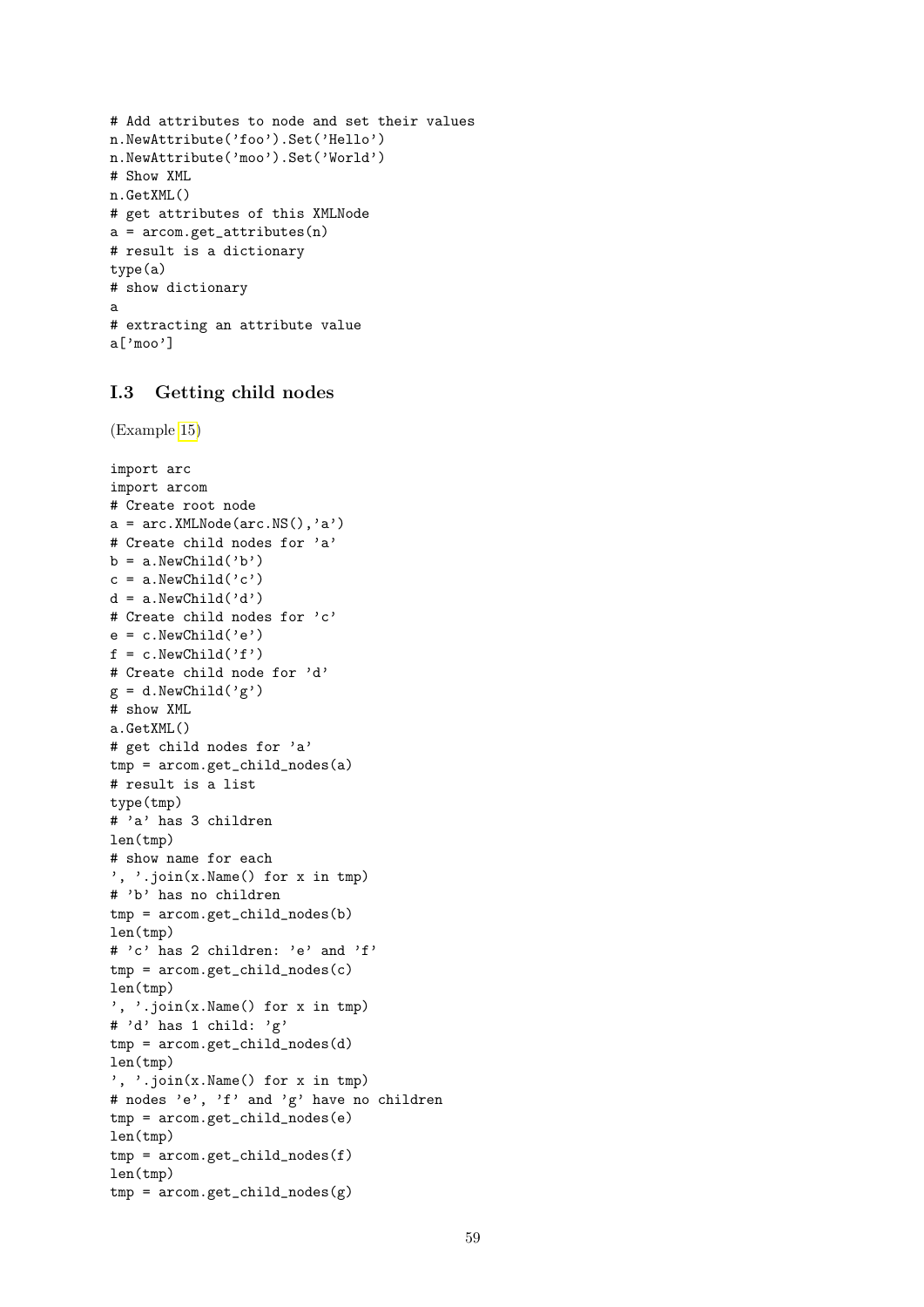len(tmp)

### I.4 Get values of specified children

(Example [16\)](#page-23-0)

```
import arc
import arcom
# Create XMLNode
n = arc.XMLNode(arc.NS(),'node')
# Create 3 child nodes (two of which get the same name)
x = n.NewChild('same')y = n.NewChild('same')
z = n.NewChild('different')
# Set values for nodes
x.Set('firstEQ')
y.Set('secondEQ')
z.Set('DIFF')
# Show XML
n.GetXML()
# Get child values where name is 'same'
tmp = arcom.get_child_values_by_name(n,'same')
# Result is a list
type(tmp)
# Show result
tmp
# Get child values where name is 'different'
tmp = arcom.get_child_values_by_name(n,'different')
# Show result
tmp
```
## I.5 Creating DataPoint from URL

```
(Example 17)
```

```
import arc
import arcom
tmpList = []
status = ''
# create DataPoint from a local directory
dp = arcom.datapoint_from_url('file:///usr/local/share/arc')
# list files
(files, stat) = dp.ListFiles()
# if it is not empty
if files:
    status = 'found'
    # for all the entries, get type and name
    for f in files:
        if (f.GetType() == arc.FileInfo.file_type_file):
            type = 'file'elif (f.GetType() == arc.FileInfo.file_type_dir):
            type = 'dir'else:
            type = 'unknown'
        # get results together in a list
        tmpList.append(f.GetName() + ' (' + type + ')\n')else:
```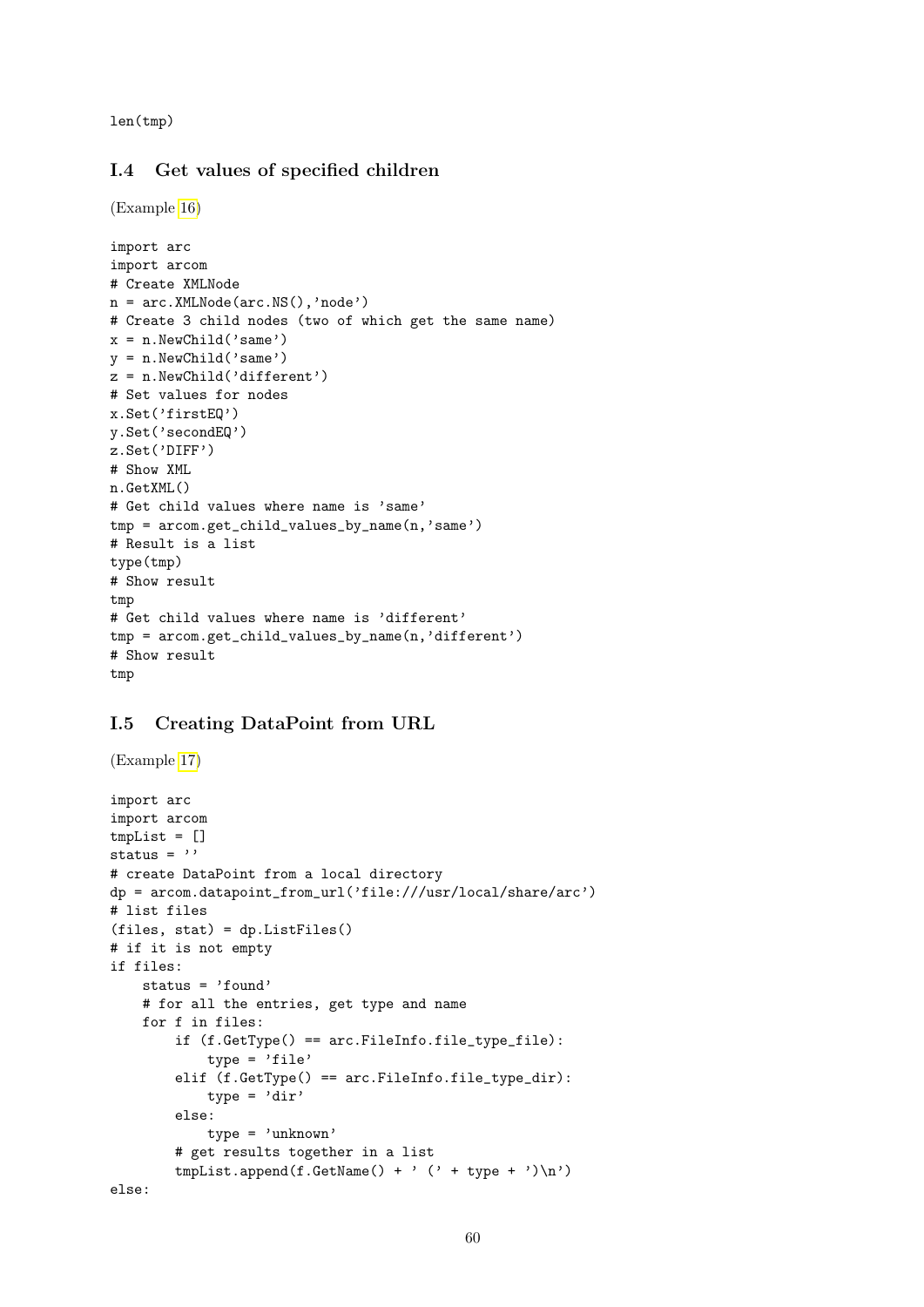status = 'Could not access data. Reason:  $\frac{1}{18}$ '  $\frac{1}{8}$  str(stat)

# see result str(stat) # show list tmpList

## I.6 Parsing a URL

(Example [18\)](#page-24-1)

import arcom proto, host, port, path = arcom.parse\_url('boo://no.one.here:123/foo') proto host port path

## J Examples of [3.2](#page-24-2)

## J.1 Creating a client and calling the echo service (XMLTree)

(Example [19\)](#page-25-0)

```
import arc
import arcom
# Import the Client class
Client = arcom.import_class_from_string('arcom.client.Client')
# Import the XMLTree class
XMLTree = arcom.import_class_from_string('arcom.xmltree.XMLTree')
# Create namespace - it will be used for the message sent
ns = arc.NS({'echo': 'urn:echo'}# Create client
c = Client('http://your.server.example.com:50000/Echo',ns,print_xml=True)
# Create message
msg = XMLTree(from\_tree = ('echo:echo', ['echo:say', 'Hello, World!')]))# Let the client do what it is meant for
# Note that we created the client with print_xml=True
# so both request and response will be displayed in an easy-to-read form
c.call(msg)
```
## J.2 Creating a client and calling the echo service (SOAP)

(Example [20\)](#page-26-0)

```
import arc
import arcom
# Import the Client class
Client = arcom.import_class_from_string('arcom.client.Client')
# Create namespace - it will be used for the message sent
ns = arc.NS({'echo':'urn:echo'})
# Create client
c = Client('http://arctest.ki.iif.hu:50000/Écho',ns,print.xml=True)# Create SOAP Payload
pl = arc.PayloadSOAP(ns)
```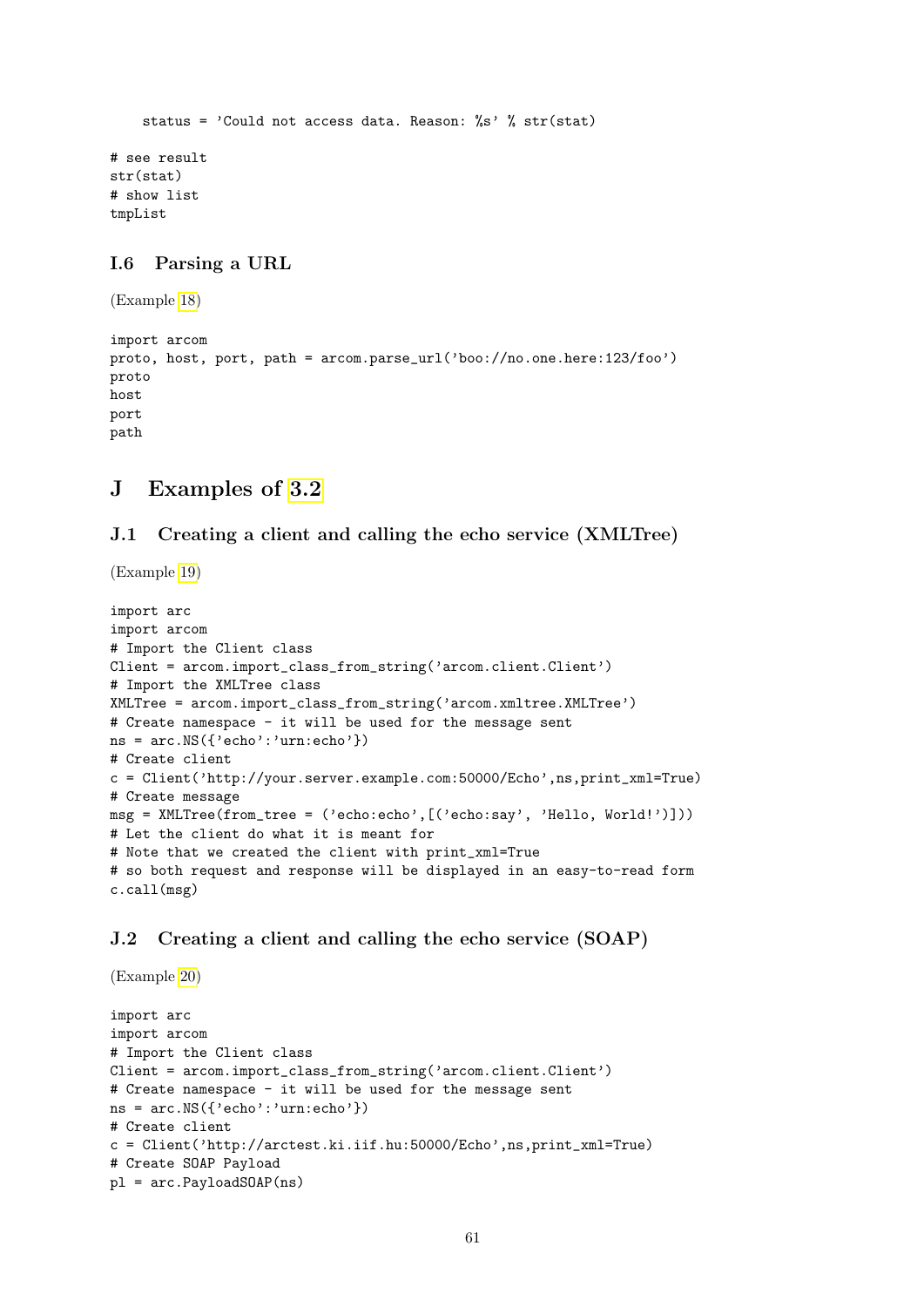```
# Create message structure and set content
pl.NewChild('echo:echo',ns).NewChild('echo:say',ns).Set('Hello, World!')
# Let client do the call; see response
c.call_raw(pl)
```
## K Examples of [3.3](#page-26-1)

## K.1 Using the Logger

(Example [21\)](#page-27-0)

```
import arc
import arcom
import sys
# Import get_logger function
from arcom.logger import get_logger
# Create logger
rl = get\_logger()rl.logger
arclogger = rl.logger
# Add new destination
arclogger.addDestination(arc.LogStream(sys.stdout))
# Log a message
# Note that the message is also returned as an output
rl.msg(arc.INFO, 'Hello, World!')
```
## L Examples of [3.4](#page-27-1)

## L.1 Creating policy

(Example [23\)](#page-28-0)

```
from arcom.security import AuthPolicy
# create policy object
p = AuthPolicy()
# set policy for Alice and Bob
# Alice is allowed to read and add entries (addEntry)
# Bob is only allowed to read
AlicePol = ('Alice', '+read +addEntry')
BobPol = ('Bob', '+read')p.set_policy([AlicePol,BobPol])
# see Policy document
print p.get_policy('ARCAuth')
```
## L.2 Decision making

(Example [24\)](#page-29-0)

```
dsa = DummySecAttr('Alice')
# set 'thisown' to False to avoid problems
dsa.thisown = False
# export XML in ARCAuth format
```

```
ex = dsa.Export()
```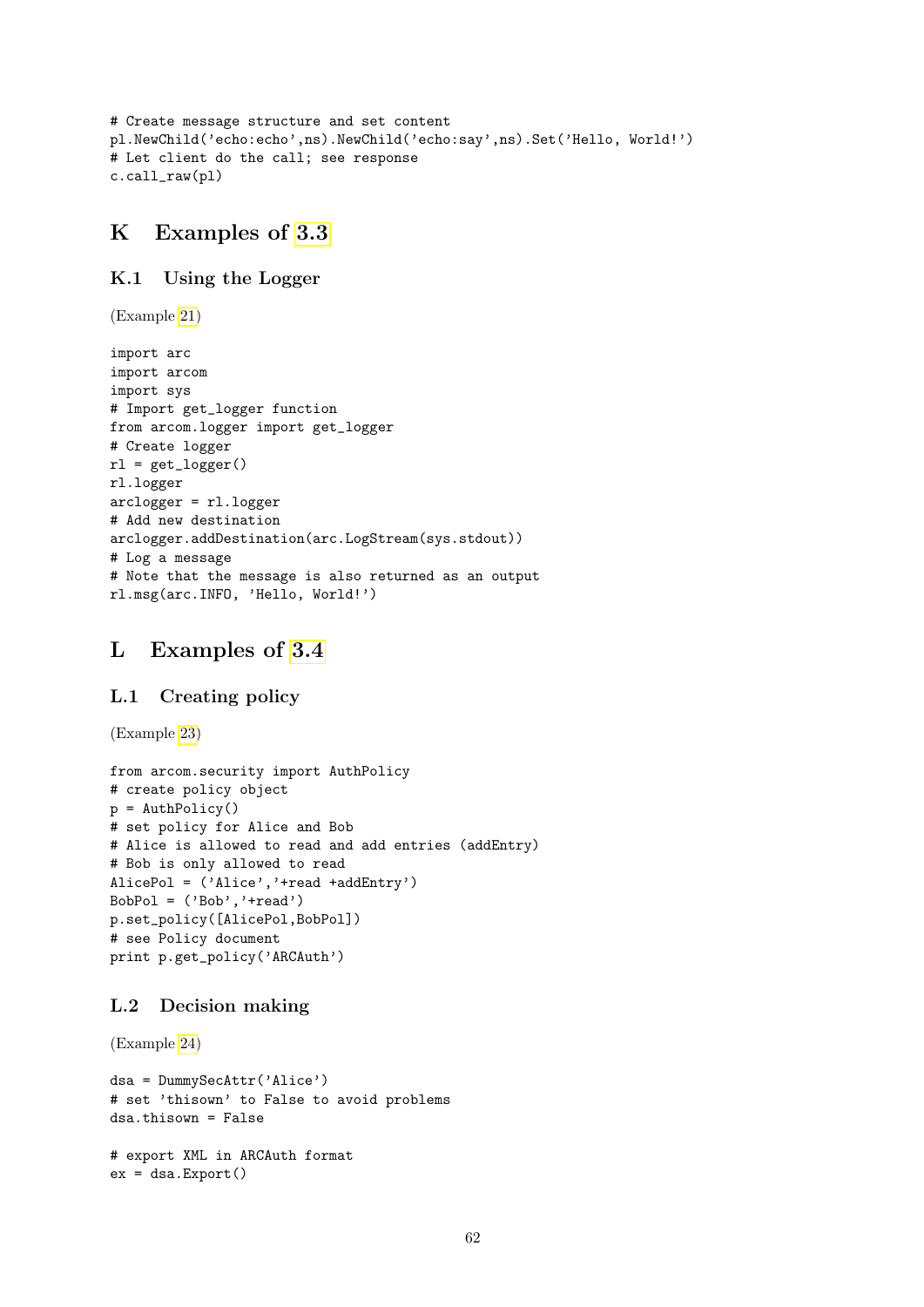```
from arcom.security import AuthPolicy
# create policy object
p = AuthPolicy()
# set policy for Alice
# Alice is allowed to read and add entries (addEntry)
AlicePol = ('Alice', '+read +addEntry')
p.set_policy([AlicePol])
from arcom.security import make_decision
# get policy XML
px = p.get\_policy()rx = ex.GetXML()decision = make_decision(px, rx)
# Possible results:
# arc.DECISION_PERMIT -- 0
# arc.DECISION_DENY -- 1
# arc.DECISION_INDETERMINATE -- 2
# arc.DECISION_NOT_APPLICABLE -- 3
```

```
decision
```
### L.3 SSL config example

(Example [25\)](#page-30-0)

(Example [26\)](#page-31-0)

```
import arc
import arcom
from arcom.security import parse_ssl_config
xml_str = file('/etc/arc/ssl_config_example.xml').read()
configNode = arc.XMLNode(xml_str)
serviceNode = configNode.Get('Chain').Get('Service')
print parse_ssl_config(serviceNode)
```
# M Examples of [3.5](#page-30-1)

M.1 Using DummyService - an example service based on arcom.service.Service

```
# Reminder:
# import arc
#
# class Dummy:
# def foo(self, foomsg = ''):
# return ''.join(['Foo message is: ',str(foomsg)])
#
# from arcom.service import Service
#
# class DummyService(Service):
# """ DummyService class based on Service class in arcom.service """
```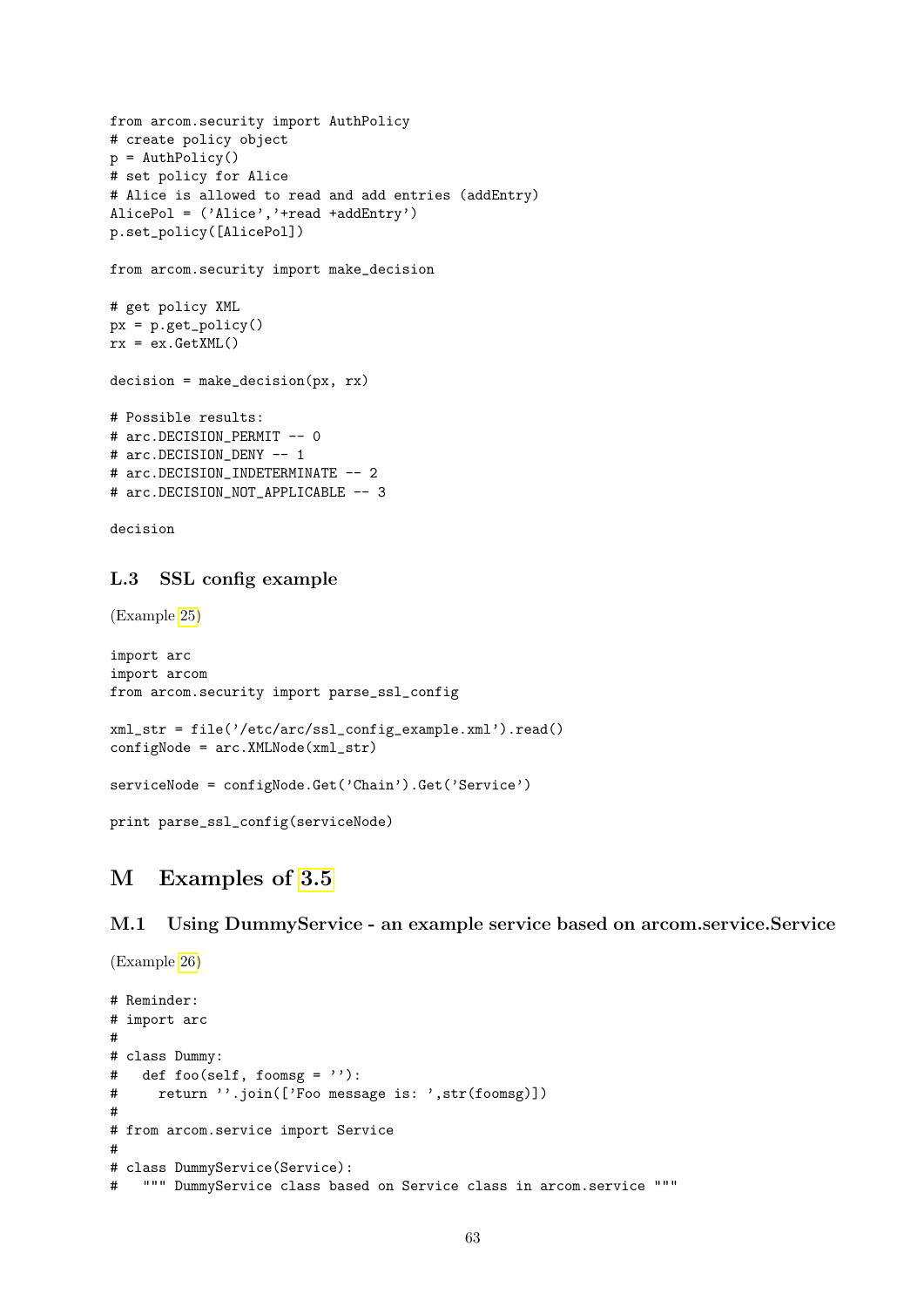$\#$  ...

```
# Create instance of DummyService
ds = DummyService(None)
# Create namespace - it will be used for the message sent
ns = arc.NS({'dmmy':'urn:foo'}# Create SOAP Envelope
se = arc.SOAPEnvelope(ns)
# Create content
se.NewChild('dmmy:foo').Set('Foo!')
# Create SOAP Message
msg = arc.SOAPMessage()
# Payload
pls = arc.PayloadSOAP(se)
# Set Message Payload
msg.Payload(pls)
# create outgoing message that will hold response
outse = arc.SOAPEnvelope(ns)
outmsg = arc.SOAPMessage()
outpls = arc.PayloadSOAP(outse)
outmsg.Payload(outpls)
# call service
ds.process(msg, outmsg)
# show result
print outmsg.Payload().GetXML()
```
### M.2 Retrieving state of DummyService

```
(Example 27)
# Reminder:
# import arc
#
# \ldots#
# from arcom.service import Service
#
# class DummyService(Service):
# """ DummyService class based on Service class in arcom.service """
#
   . . . .
#
# def status(self, inpayload):
# # get local info
# fooinfo = self.GetLocalInformation()
#
# # get service status
# foostatus = str(fooinfo.Get('AdminDomain').Get('Services').Get('Service').
# Get('Endpoint').Get('ServingState'))
# ...
# Create instance of DummyService
```

```
ds = DummyService(None)
# Create namespace - it will be used for the message sent
ns = arc.NS({'dmmy':'urn:foo'}# Create SOAP Envelope
se = arc.SOAPEnvelope(ns)
# Create content
```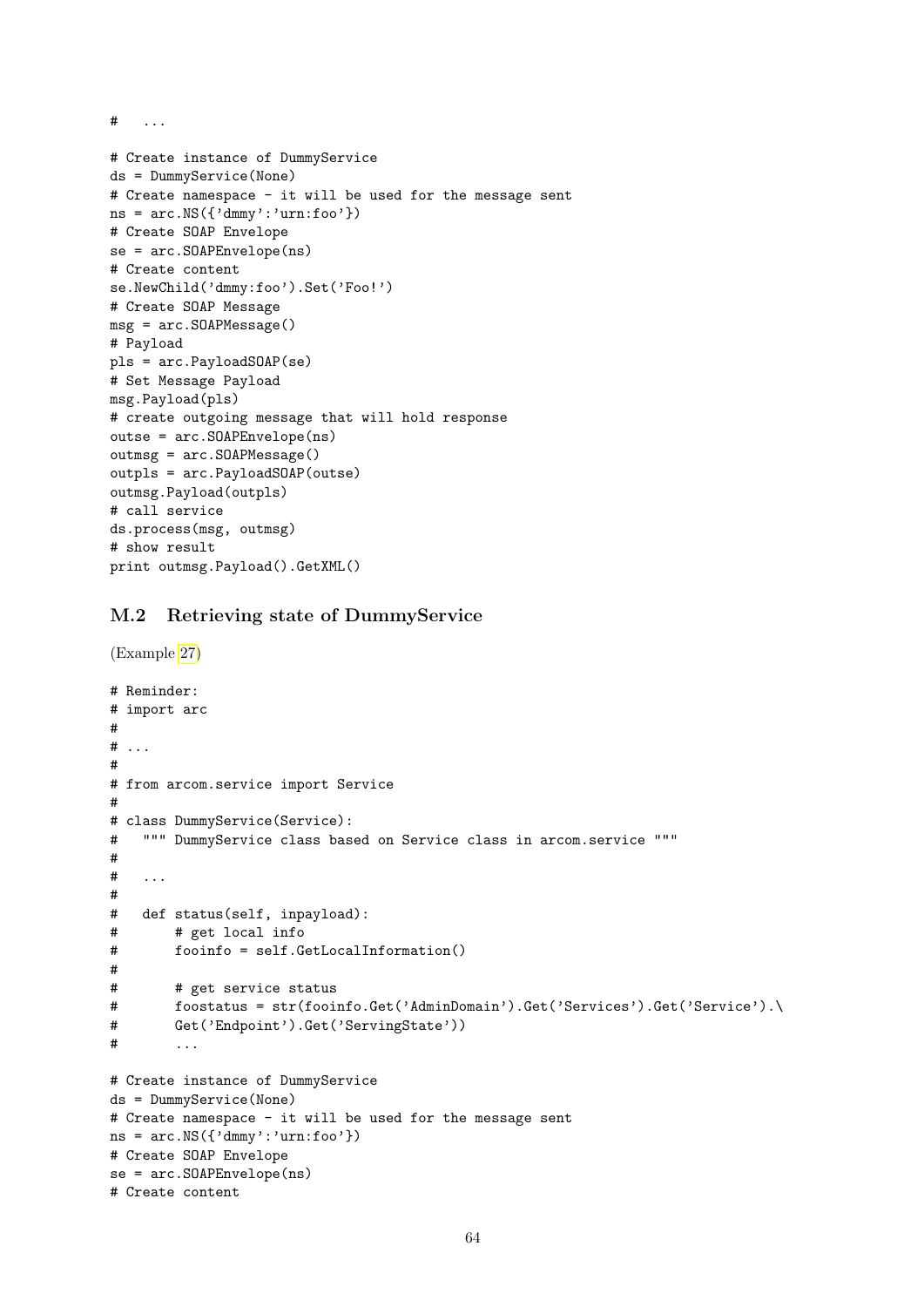```
se.NewChild('dmmy:status')
# Create SOAP Message
msg = arc.SOAPMessage()
# Payload
pls = arc.PayloadSOAP(se)
# Set Message Payload
msg.Payload(pls)
# create outgoing message that will hold response
outse = arc.SOAPEnvelope(ns)
outmsg = arc.SOAPMessage()
outpls = arc.PayloadSOAP(outse)
outmsg.Payload(outpls)
# call service
ds.process(msg, outmsg)
# show result
print outmsg.Payload().GetXML()
```
#### M.3 parse node

```
(Example 28)
```
from arc import XMLNode from arcom.service import parse\_node

```
# create xml node
xml = XMLNode('')<myList>
  <myElement>
    <myID>0</myID>
    <LN>/</LN>
  </myElement>
  <myElement>
    <myID>1</myID>
    <LN>/testfile</LN>
  </myElement>
</myList>''')
```

```
# default: single = False and string = True
parse_node(xml, ['myID','LN'])
# single = True
parse_node(xml, ['myID','LN'], single = True)
parse_node(xml, ['myID','LN'], True)
# string = False
parse_node(xml, ['myID','LN'], string = False)
```
#### M.4 parse to dict

```
(Example 29)
```

```
from arc import XMLNode
from arcom.service import parse_to_dict
```

```
# create xml node
xml = XMLNode('')<myList>
  <myElement>
    <myID>123</myID>
```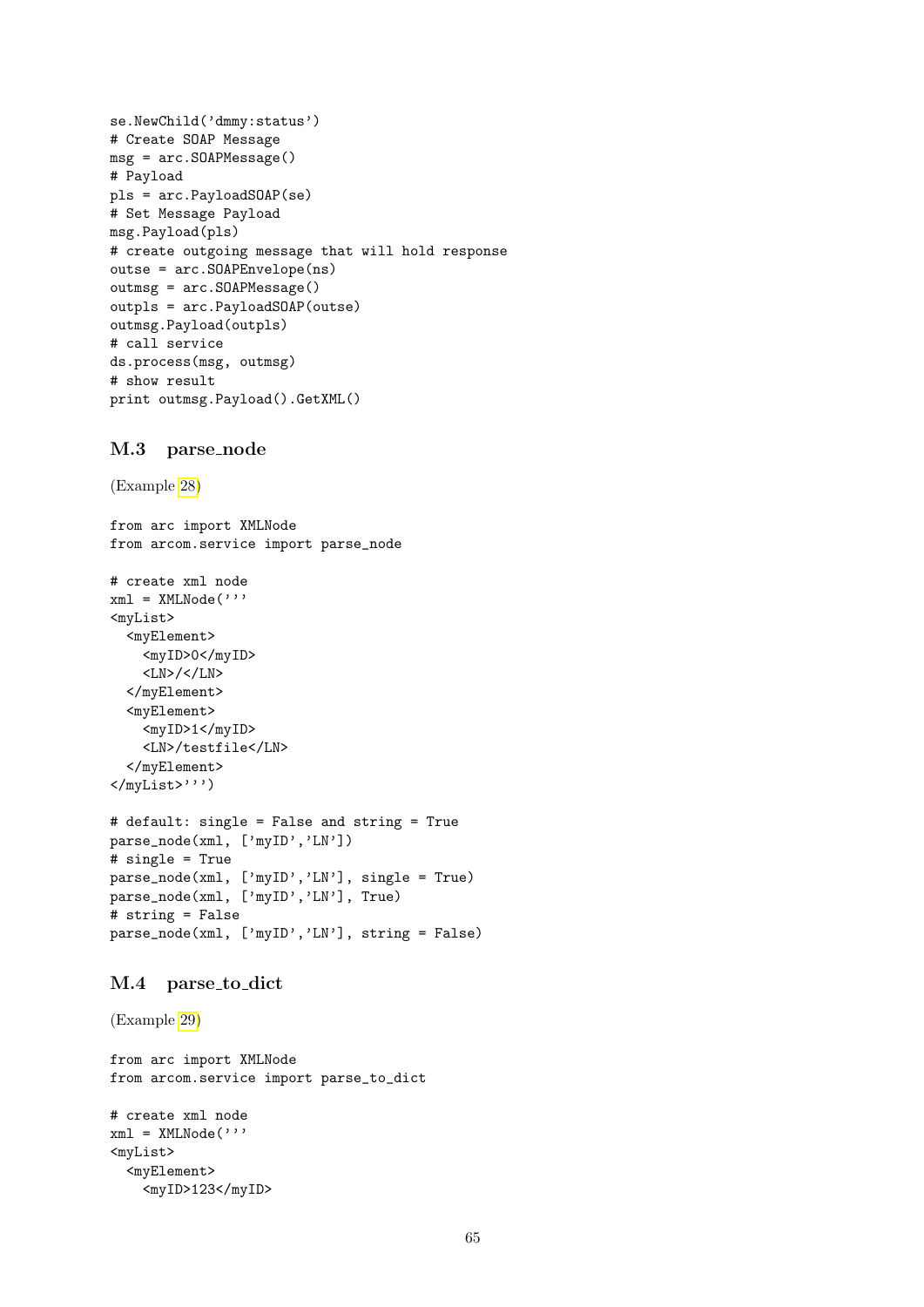```
<refID>abc</refID>
    <state>alive</state>
    <size>123456</size>
  </myElement>
  <myElement>
    <myID>456</myID>
    <refID>fed</refID>
    <state>alive</state>
    <size>987</size>
  </myElement>
</myList>''')
# example 1 - 'myID' as key
# 'state' and 'size' goes to the inner dictionary
parse_to_dict(xml, ['myID','state','size'])
# example 2 - 'myID' as key
# 'myID' also goes to the inner dictionary
parse_to_dict(xml, ['myID','myID','state','size'])
M.5 create response
(Example 30)
import arc
from arcom.service import create_response
method_name = 'dummy'# create tag_names; 'myID' will be the key
tag_names = ['myID', 'state', 'size']# create elements
# elements of the lists in this dictionary are values and will be tagged
# according to names found in tag_names except for the first element
# e.g.: 'alive' will be tagged with 'state'
elements = {'123': ['alive', '123456'], '456': ['alive', '987']}
# create empty payload
payload = arc.PayloadSOAP(arc.NS())
# create response
response = create_response(method_name, tag_names, elements, payload)
# show it
print response.GetXML(True)
M.6 node to data - 1
(Example 31)
```

```
from arc import XMLNode
from arcom.service import node_to_data
# create node
xml = XMLNode('')<myElement>
  <myID>0</myID>
  <refID>abc</refID>
  <section>states</section>
```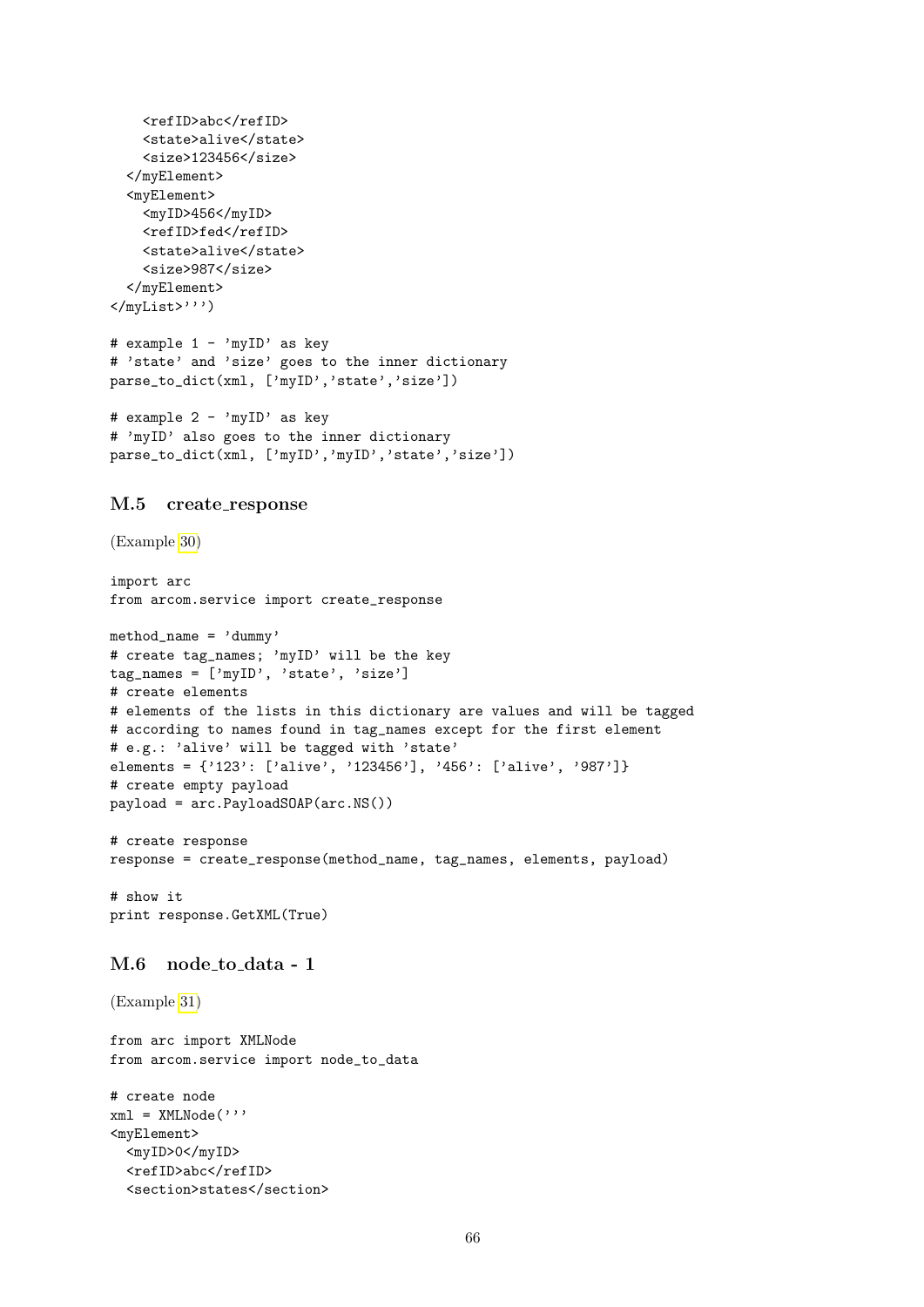```
<property>spares</property>
  <value>2</value>
  <dummy>foo</dummy>
  <changeType>set</changeType>
</myElement>
''')
# create names
# 'myID' will be the key
# all the other names will be in a list in the specified order
# 'dummy' will be left out
names = ['myID', 'refID', 'changeType', 'section', 'property', 'value']
# call node_to_data
node_to_data(xml,names)
```
## M.7 node\_to\_data - 2

```
(Example 32)
```
from arc import XMLNode from arcom.service import node\_to\_data

```
# create node
xml = XMLNode('')<getRequest>
  <GUID>11</GUID>
  <myID>99</myID>
</getRequest>
''')
```

```
# create names
# 'myID' will be the key
names = ['myID', 'GUID']
```

```
# call node_to_data
# GUID is the single value so do not put it in a list
node_to_data(xml,names, True)
```
#### M.8 get data node

(Example [33\)](#page-37-0)

```
from arc import XMLNode
from arcom.service import get_data_node
# create node
xml = XMLNode('')<Envelope>
  <Body>
    <method>
      <data>Value</data>
    </method>
  </Body>
</Envelope>
''')
```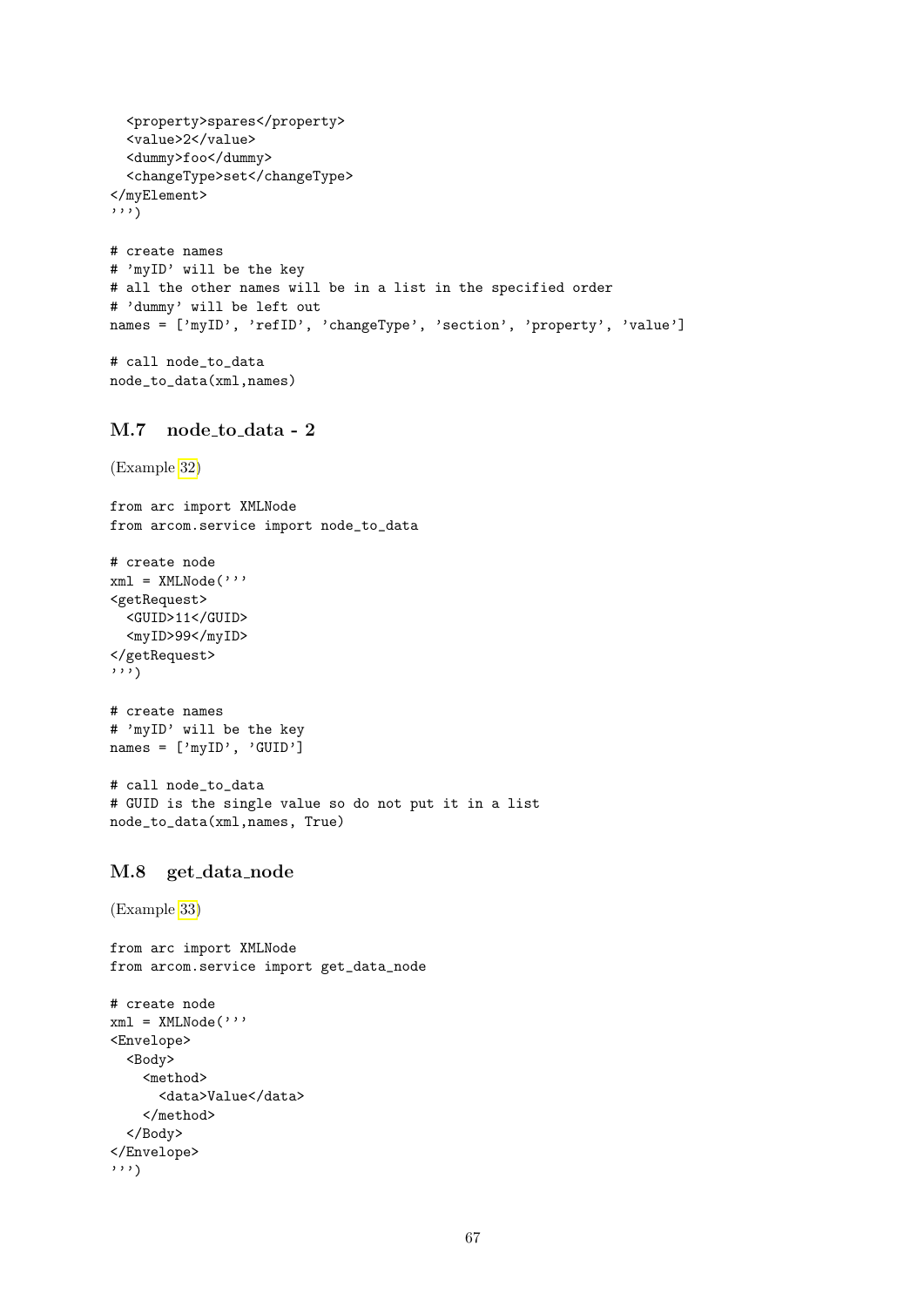```
# call get_data_node
dn = get_data_model(xml)
```

```
# show result
dn.GetXML()
```
## N Examples of [3.6](#page-37-1)

### N.1 arcom.threadpool

(Example [34\)](#page-39-0)

\$./threadpooltest.py

## O Examples of [3.7](#page-39-1)

## O.1 Creating an XMLTree

```
(Example 35)
```

```
from arc import XMLNode
from arcom.xmltree import XMLTree
# create XMLTree sources
# xmlstr - will be used to create an XMLTree from string
# xmlnodestr - will be used to create 'node' (an XMLNode)
# node - will be used to create an XMLTree from XMLNode
# treestruct - for creating XMLTree from tree structure
xmlstr = '<echo><say>Hello!</say></echo>'
xmlnodestr = '<node><subnode>Subnode</subnode></node>'
node = XMLNode(xmlnodestr)
treestruct = ('root', [('leaf','Leaf')])
# from_tree has the highest priority
t1 = XMLTree(from_node = node, from_string = xmlstr, from_tree = treestruct)
t1.get()
# no from_tree supplied; from_node will be used
```

```
t2 = XMLTree(from_node = node, from_string = xmlstr)
t2.get()
```

```
# from_string only
t3 = XMLTree(from_string = xmlstr)
t3.get()
```
## O.2 XMLTree - forget namespace

(Example [36\)](#page-41-0)

from arc import XMLNode from arcom.xmltree import XMLTree

```
# Create XMLTree objects to demonstrate
# the use of forget namespace feature
# node - is an XMLNode
```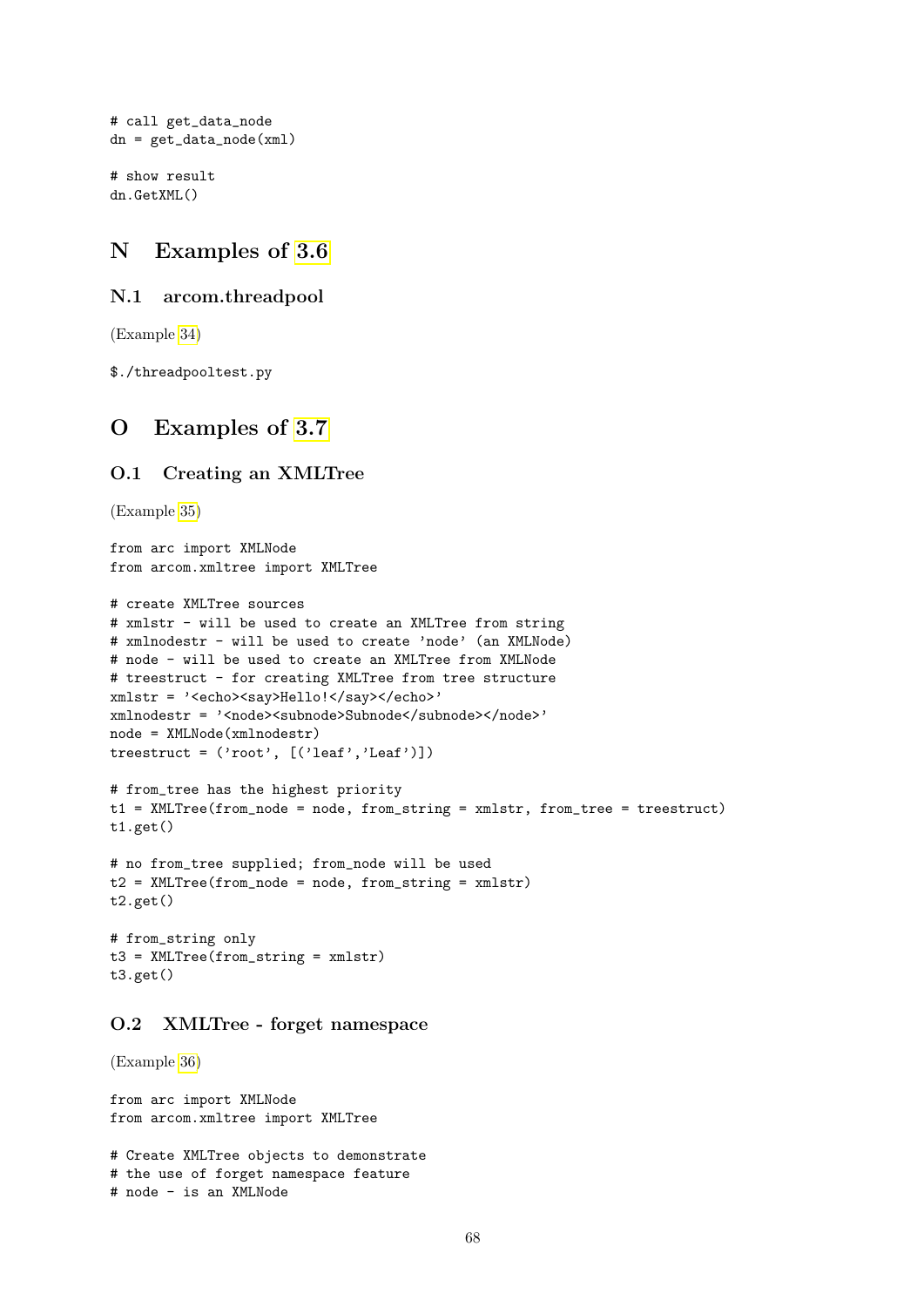```
# tree - is an XMLTree that is created from 'node'
node = XMLNode('<soap-env:Envelope xmlns:hash="urn:hash" \setminusxmlns:soap-enc="http://schemas.xmlsoap.org/soap/encoding/" \
xmlns:soap-env="http://schemas.xmlsoap.org/soap/envelope/" \
xmlns:xsd="http://www.w3.org/2001/XMLSchema" \
xmlns:xsi="http://www.w3.org/2001/XMLSchema-instance">\
<soap-env:Body>\
\langle hash:get\rangle\setminus\langlehash:IDs>\
<hash:ID>0</hash:ID>\
\langle hash:ID>1</math><hash:ID>2</hash:ID>\
\langlehash:IDs>\
\langlehash:get>\
</soap-env:Body>\
</soap-env:Envelope>')
tree = XMLTree(node)
# show tree structure
print tree
# forget_namespace is ignored when from_tree is used
tree2 = XMLTree(from_tree = tree, forget_namespace = True)
print tree2
# forget_namespace with from_node
tree3 = XMLTree(from_node = node, forget_namespace = True)
# it works as expected
print tree3
# forget_namespace with from_string
strnode = '<myns:foo xmlns:myns="urn:foo"><myns:dummy>Hello, World!</myns:dummy>\
</myns:foo>'
tree4 = XMLTree(from_string = strnode, forget_namespace = True)
# it also works
print tree4
O.3 XMLTree - rewrite
(Example 37)
from arc import XMLNode
from arcom.xmltree import XMLTree
# Create XMLTree objects to demonstrate
# the use of rewrite feature
strnode = '<myns:foo xmlns:myns="urn:foo"><myns:dummy>Hello, World!</myns:dummy>\
</myns:foo>'
tree = XMLTree(from_string = strnode, \n\rewrite = {\text{'}'myns:}foo':'myns:boo'},\
                forget_namespace = False)
# 'myns:foo' is turned into 'myns:boo'
print tree
# combine with forget_namespace
tree2 = XMLTree(from_string = strnode, \n\rewrite = \{ 'foo' : 'boo' \}, \
```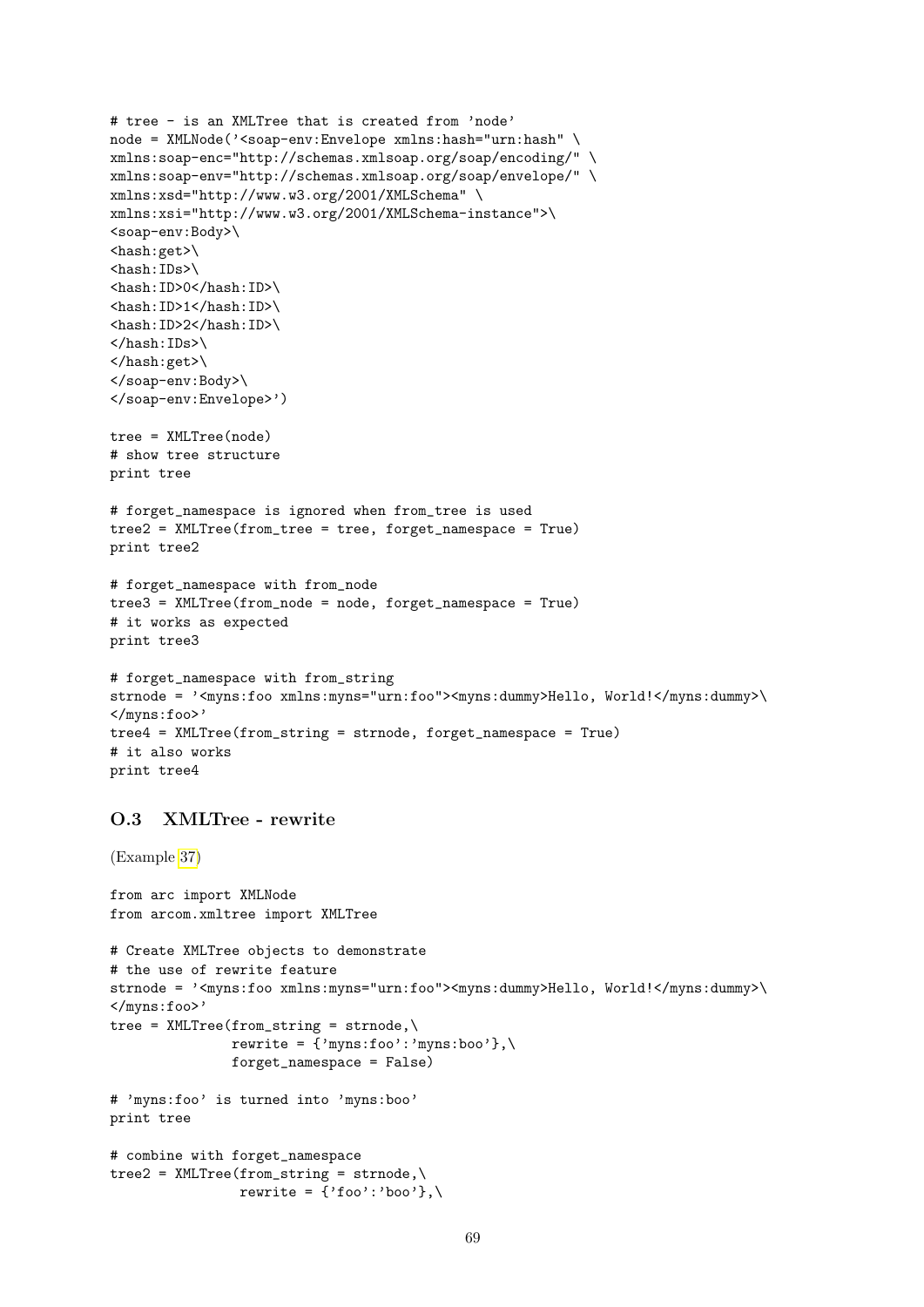```
forget_namespace = True)
# 'forget_namespace' is True so namespace prefix 'myns' is being stripped off
# ('myns:foo' -> 'foo'; 'myns:dummy' -> 'dummy')
# then 'foo' is turned into 'boo'
print tree2
```
#### O.4 XMLTree - add to node

```
(Example 38)
from arc import XMLNode
from arcom.xmltree import XMLTree
node = XMLNode('<node/>')
# create XMLTree
tree = XMLTree(from_string = '<root><dummy/>>>>><hello>World</hello></root>')
# from 'tree' add 'dummy' to 'node'
tree.add_to_node(node, '/root/dummy')
# show result
print node.GetXML(True)
# from 'tree' add 'hello' to 'dummy' in 'node'
dummy = node.Get('dummy')
tree.add_to_node(dummy, '/root/hello')
# show result
print node.GetXML(True)
```
## O.5 XMLTree - pretty xml

```
(Example 39)
from arcom.xmltree import XMLTree
# create XMLTree
tree = XMLTree(from_string = '<root><Hello>World</Hello></root>')
# select entire tree
# indent children with space character
# apply prefix for every new line
print tree.pretty_xml(indent=' ', path='', prefix='# ')
# note that it is possible to select multiple parts
# create an example XMLTree to demonstrate that
tree2 = XMLTree(from_string = '<root><sub><Hello>World</Hello></sub>\
<sub><dummy>foo</dummy></sub></root>')
# show '/root/sub'
print tree2.pretty_xml(indent=' ', path='/root/sub', prefix='# ')
```
## $O.6$  XMLTree -  $str_{-}$

(Example [40\)](#page-44-1)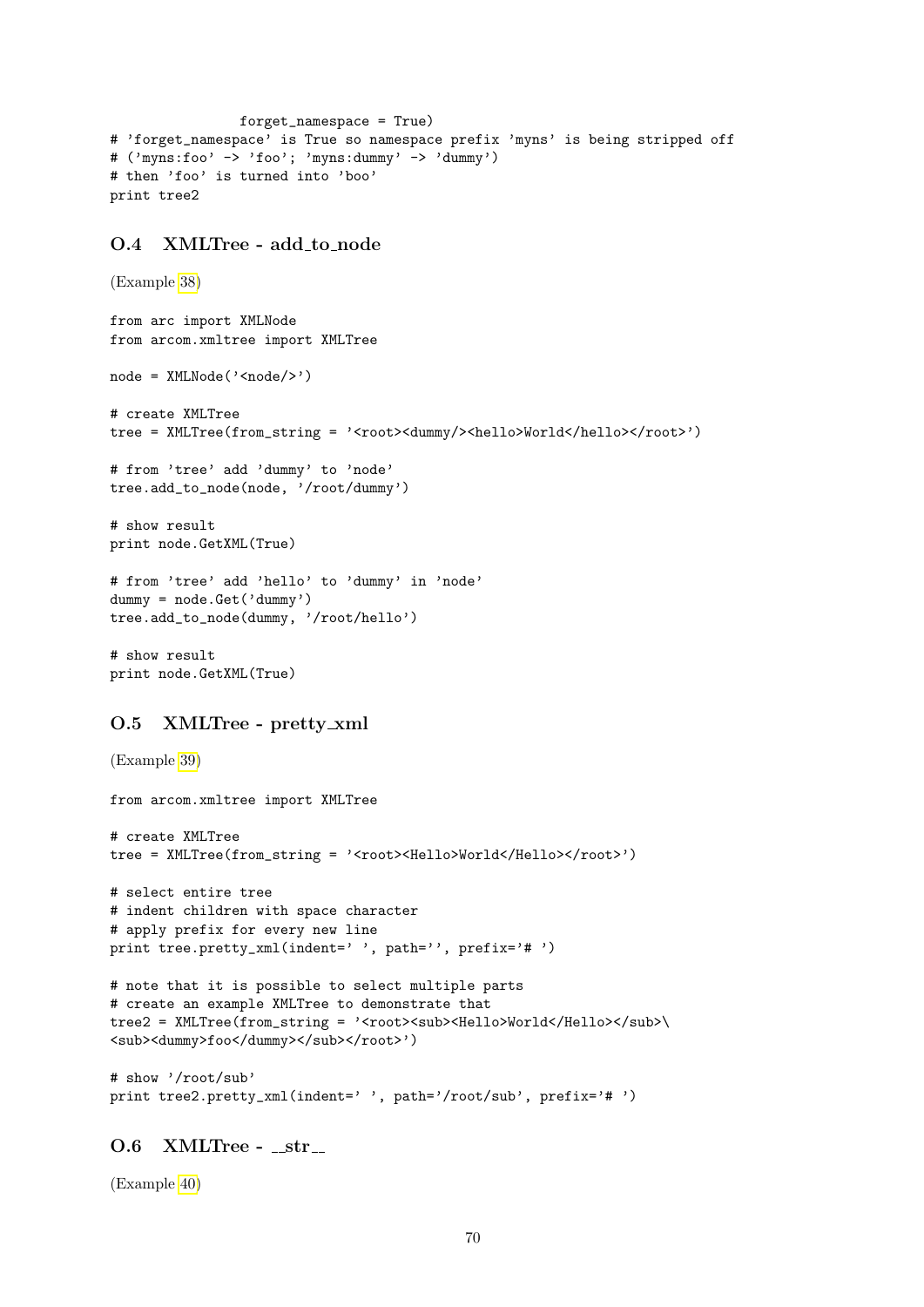```
from arcom.xmltree import XMLTree
# create XMLTree
tree = XMLTree(from_string = '<root><dummy>foo</dummy></root>')
# show tree
# print will result in __str__ being called
# when trying to convert XMLTree to string
print tree
```
### O.7 XMLTree - get

```
(Example 41)
from arcom.xmltree import XMLTree
# create tree structure
tree = \setminus('root',\n)[(\prime \text{trunk'}, \cdot)[(\text{'leaf'}, '1'), \text{'}('leaf', '2')]\setminus)]\
\lambda# create XMLTree from tree structure
xt = XMLTree(from_tree = tree)
# if called with path being None
# get() selects the root node
xt.get()
# Path is just a plain path.
# Empty tag name matches everything, so - in this particular case -
# all expressions below will produce the same result.
xt.get('/root/trunk/leaf')
xt.get('//trunk/leaf')
xt.get('/root//leaf')
xt.get('/root/trunk/')
xt.get('///leaf')xt.get('///')
```
## O.8 XMLTree - get\_trees

(Example [42\)](#page-46-0)

from arcom.xmltree import XMLTree

```
# create tree structure
tree = \lambda('trunk',\`[( 'branch',\
         [(\,^\circ\text{leaf}^\prime\,,\,^\circ\text{1}^\prime)\,,\,
          ('leaf', '2')]\setminus), \lambda( 'branch',\
         [(\text{'leaf'},\text{'3'})]\setminus
```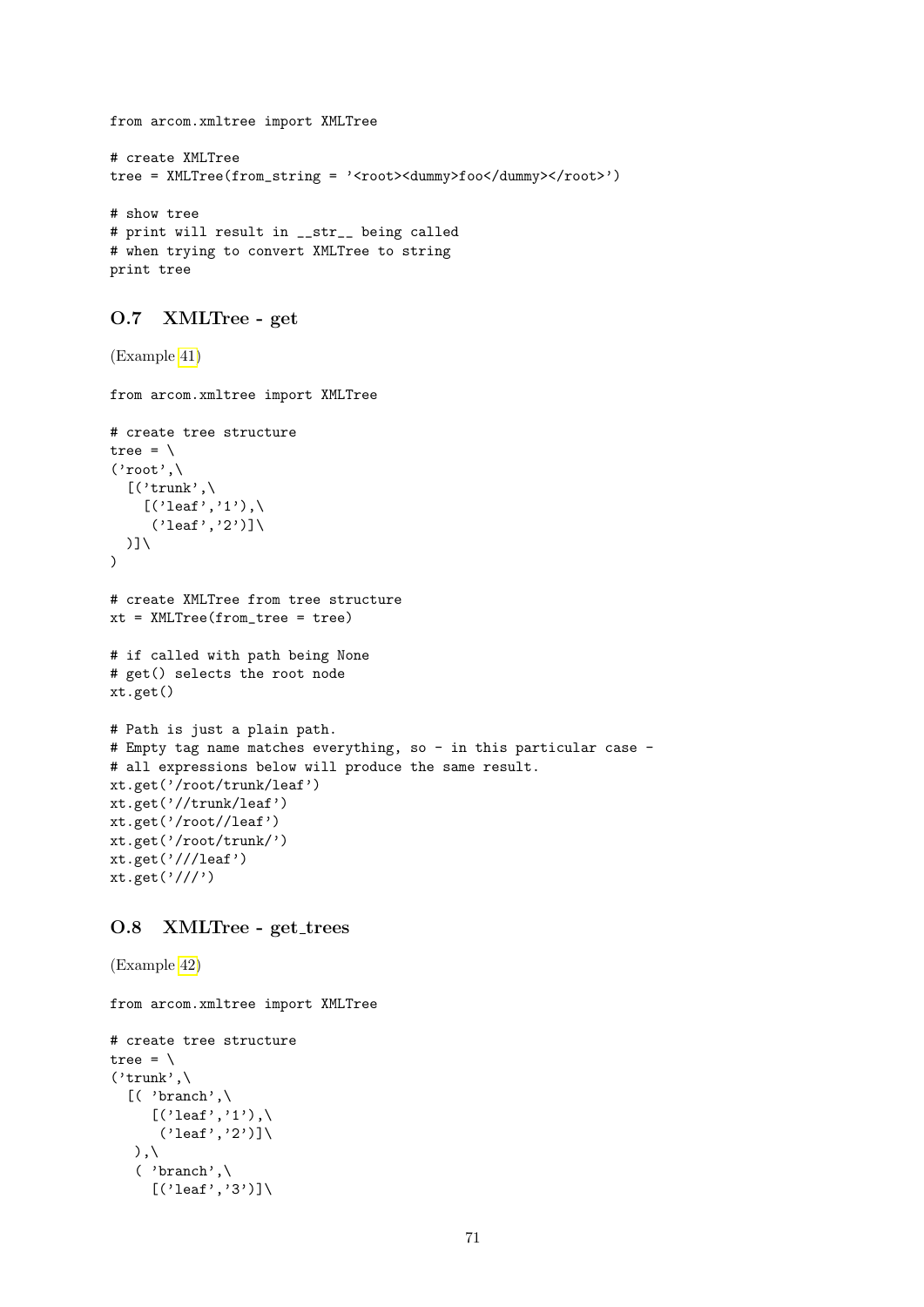```
)]\
\lambda# create XMLTree from tree structure
xt = XMLTree(from_tree = tree)
# get branches ('/trunk/branch') in a list
blist = xt.get_trees('/trunk/branch')
# show branches in blist
for b in blist:
    print b
# get leaves ('/trunk/branch/leaf') in a list
llist = xt.get_trees('/trunk/branch/leaf')
# show leaves in llist
for l in llist:
    print l
```
## O.9 XMLTree - get\_value

```
(Example 43)
from arcom.xmltree import XMLTree
# create tree structure
ts = ('branch', [('leaf', '1')])# create XMLTree from tree structure
tree = XMLTree(from_tree = ts)
# get_value for '/branch/leaf'
# will return the value from 'leaf'
tree.get_value('/branch/leaf')
# get_value for '/branch'
# will return the value from 'branch'
# ie the list of its children
tree.get_value('/branch')
# get_value for a path that does not match
# provide a default value of 'N/A'
```
#### O.10 XMLTree - add tree

tree.get\_value('/dummy','N/A')

(Example [44\)](#page-48-0)

from arcom.xmltree import XMLTree

```
# create tree structure
ts = \setminus('root',\
  [ ('branch',\
       [ ('leaf','1'),\
```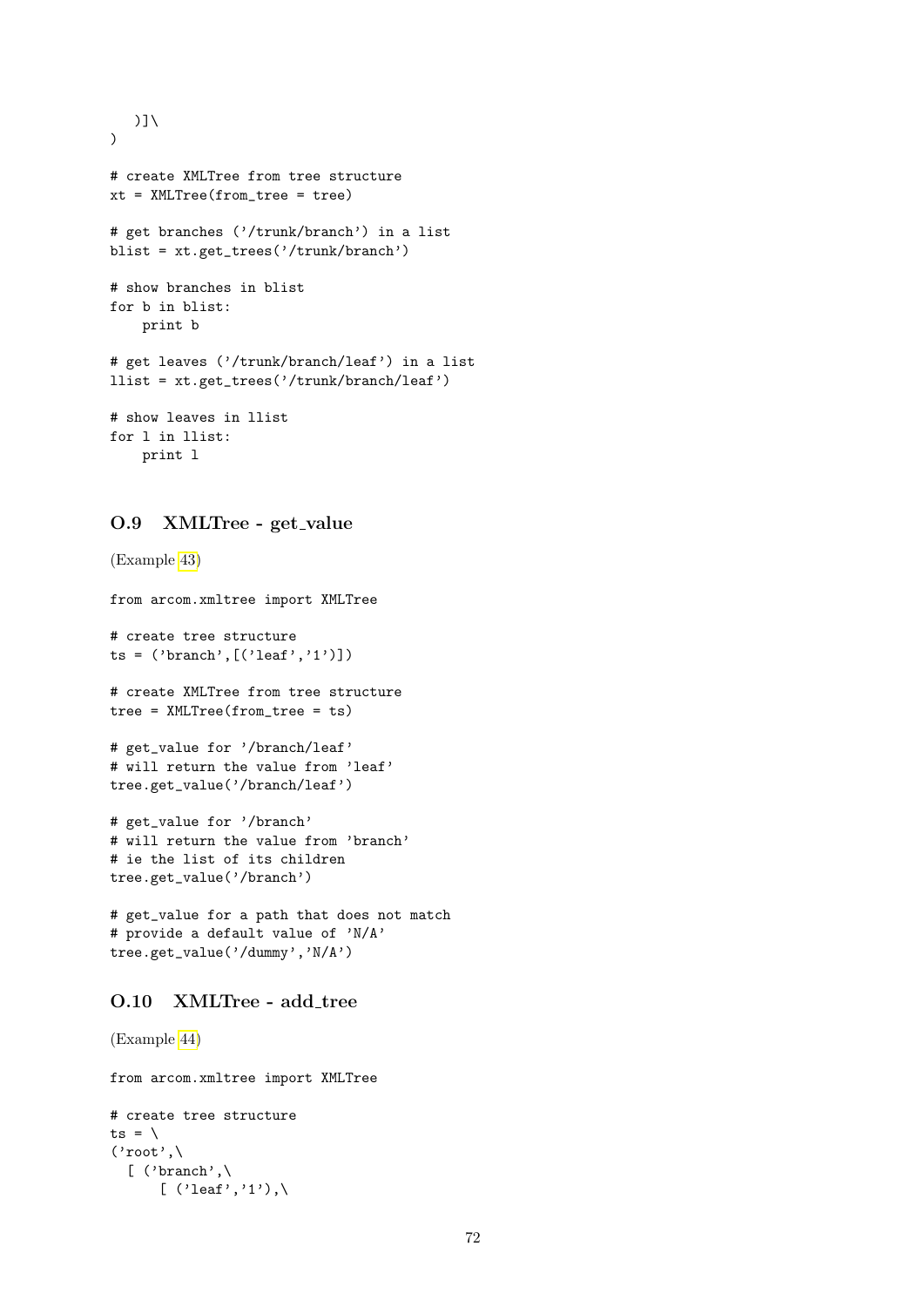```
('leaf', '2')\\exists \lambda), \setminus('branch',\
       [('leaf', '3'), \mathcal{N}]('leaf', '4')\\overline{1}\lambda\overline{J}\lambda# create XMLTree from tree structure
tree = XMLTree(from_tree = ts)
# add a new leaf ('leaf','5') to '/root/branch'
# the new leaf will be added to the first node
# matched by path ('/root/branch')
tree.add_tree(('leaf','5'), '/root/branch')
# show tree
```
## O.11 XMLTree - get\_values

print tree

```
(Example 45)
from arcom.xmltree import XMLTree
# create tree structure
ts = \setminus('root',\
  [ ('branch',\
       [('leaf', '1'), \mathcal{N}]('leaf', '2')\\exists \setminus), \langle('branch',\
      [ ('leaf', '3'), \('leaf', '4')\\exists \lambda\lambda\overline{J}\lambda# create XMLTree from tree structure
tree = XMLTree(from_tree = ts)
# get values of branches ('/root/branch') in a list
# this will return the lists of children of the branches
tree.get_values('/root/branch')
# get values of leaves ('/root/branch/leaf') in a list
# this will return the values of leaves
tree.get_values('/root/branch/leaf')
# try a path that does not match
# this will return an empty list
tree.get_values('/dummy')
```